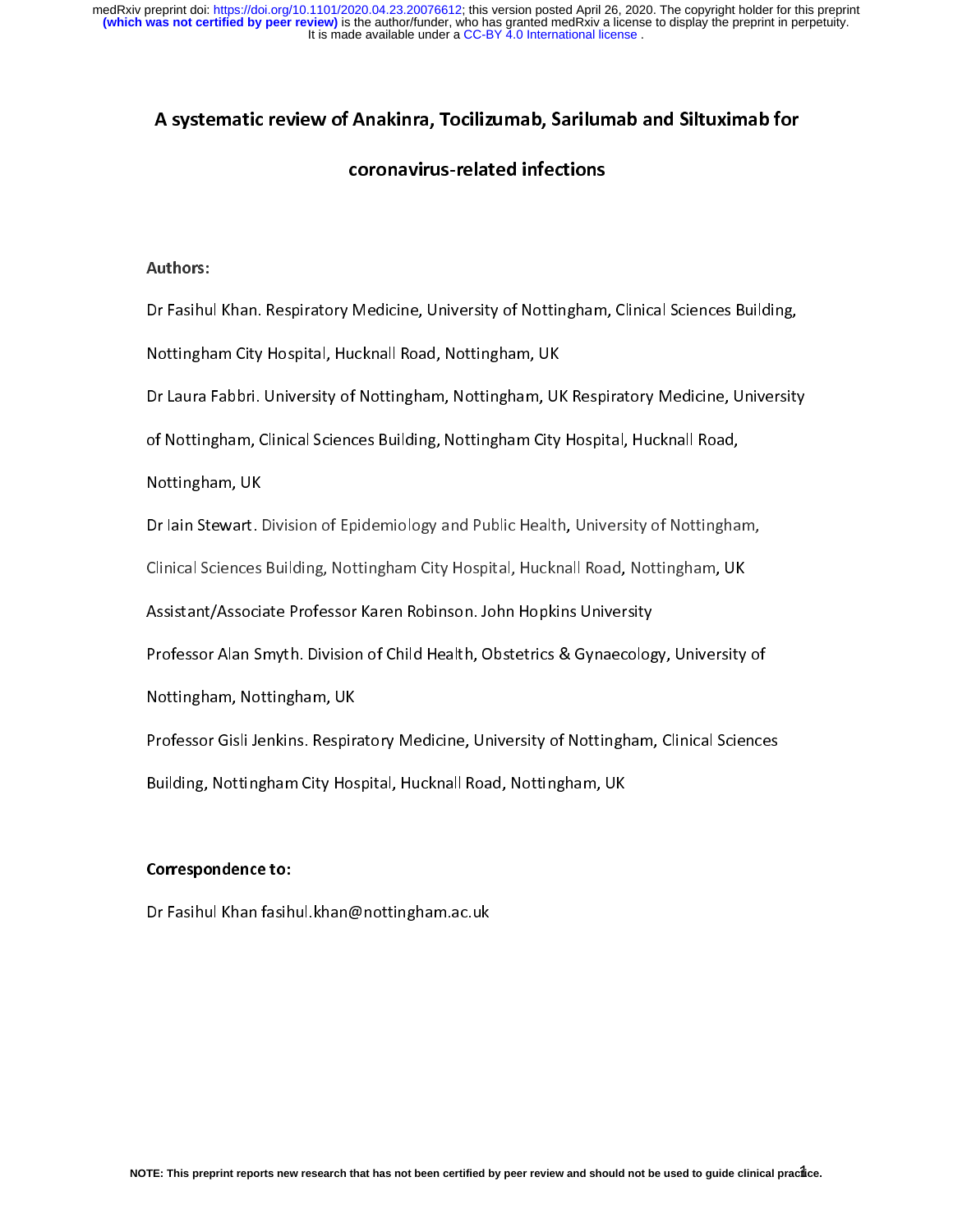## Abstract

### Background

The release of pro-inflammatory cytokines in severe Covid-19. Suppression of the<br>inflammatory response with immunomodulatory therapies may be a potential therapeutic<br>strategy. We systematically review and assess the effect the release of pro-inflammatory response with immunomodulatory therapies may be a potential the<br>strategy. We systematically review and assess the effectiveness of specific interlet<br>-6 inhibitors for the treatment of corona strategy. We systematically review and assess the effectiveness of specific interleukin-1 and<br>-6 inhibitors for the treatment of coronavirus-related infections. strategy.<br>The strategy review and assess the treatment of coronavirus-related infections.<br>The effections of specific interleuking interleuking interleuking interleuking interleuking interleuking inter<br>Strategy of specific -6 inhibitors for the treatment of coronavirus-related infections.<br>Methods

#### Methods

 $\frac{1}{2}$ Electronic databases, pre-print servers and clinical trial registries were searched to identify<br>current and ongoing studies of immunomodulatory agents (anakinra, sarilumab, siltuximab<br>and tocilizumab) for the treatment of current and ongoing statute communications,  $\eta$  agents (analysis) candidate, sindicated<br>and tocilizumab) for the treatment of Covid-19 and other coronavirus related super<br>infections. The co-primary outcome was time to hos infections. The co-primary outcome was time to hospital discharge (days) and severi<br>ordinal scale measured at day 15. infections. The computations of primary outcome was time to hospital discharge (day) and severity on an<br>ordinal scale measured at day 15.<br>Results

# ordinal scale measured at day 15.<br>Results Results

F<br>C<br>r Five retrospective studies (terms in the state studies that the state reports) studies had a<br>one case series) were shortlisted for inclusion, totalling 59 patients. All studies had a<br>moderate or high risk of bias, with mul one case series), were shortlined for including, coming 59 parameter in change may all moderate or high risk of bias, with multiple limitations. Insufficient data and inter-studies<br>heterogeneity prevented meta-analysis. Pr moderate or higher prevented meta-analysis. Primary outcomes were inconsistently reported<br>heterogeneity prevented meta-analysis. Primary outcomes were inconsistently reported heterogeneity prevented meta-analysis. Primary outcomes were inconsistently reported but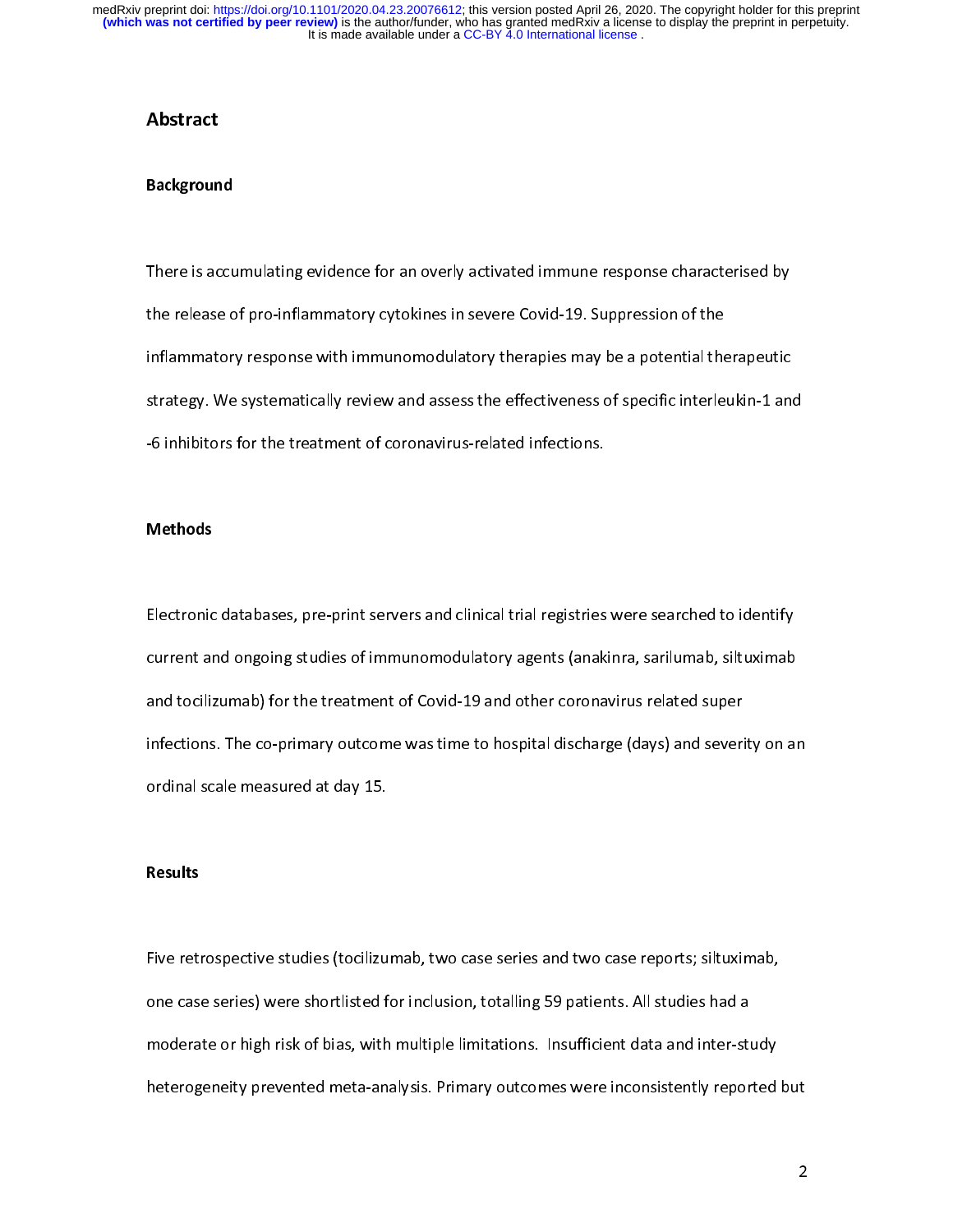suggest many patients experienced an improvement in status seven days forcing incrupy.<br>The case fatality ratio (CFR) of patients with severe Covid-19 included in our review was<br>6.8%, a figure substantially lower than that The case fatally ratio (CFR) or patients with several correlation on constraints with the SL included 6.8%, a figure substantially lower than that estimated in non-interventional case series. It<br>the studies measuring IL-6, Figure substantially lower than that estimated in non-interventional case series.<br>
the studies measuring IL-6, all reported elevated baseline levels. Twenty-five ongoing<br>
registered clinical trials exploring immunomodulato the studies measuring IL-6, and spectrum electromated baseline restriction, the singling<br>registered clinical trials exploring immunomodulatory agents in Covid-19 were identifi<br>although inconsistency in participants and end register of the control of the state of the state of the state of the state of the state increments are noted.<br> **Conclusion** although income, in participants and endpoints are noted.<br>Conclusion

### Conclusion

 $\overline{a}$ Inhibition of IL-6 with tocilizumab and siltuximab requires further evaluation in managing<br>the assumed hyperinflammatory response associated with severe Covid-19. These early<br>data are considered hypothesis generating and j data are considered hypothesis generating and justify the need for well-designed  $d$  are considered the considered clinical studies.

Date of registration: 25<sup>th</sup> March 2020<br>Date of registration: 25<sup>th</sup> March 2020 Date of registration: 25th March 2020<br>
March 2020<br>
March 2020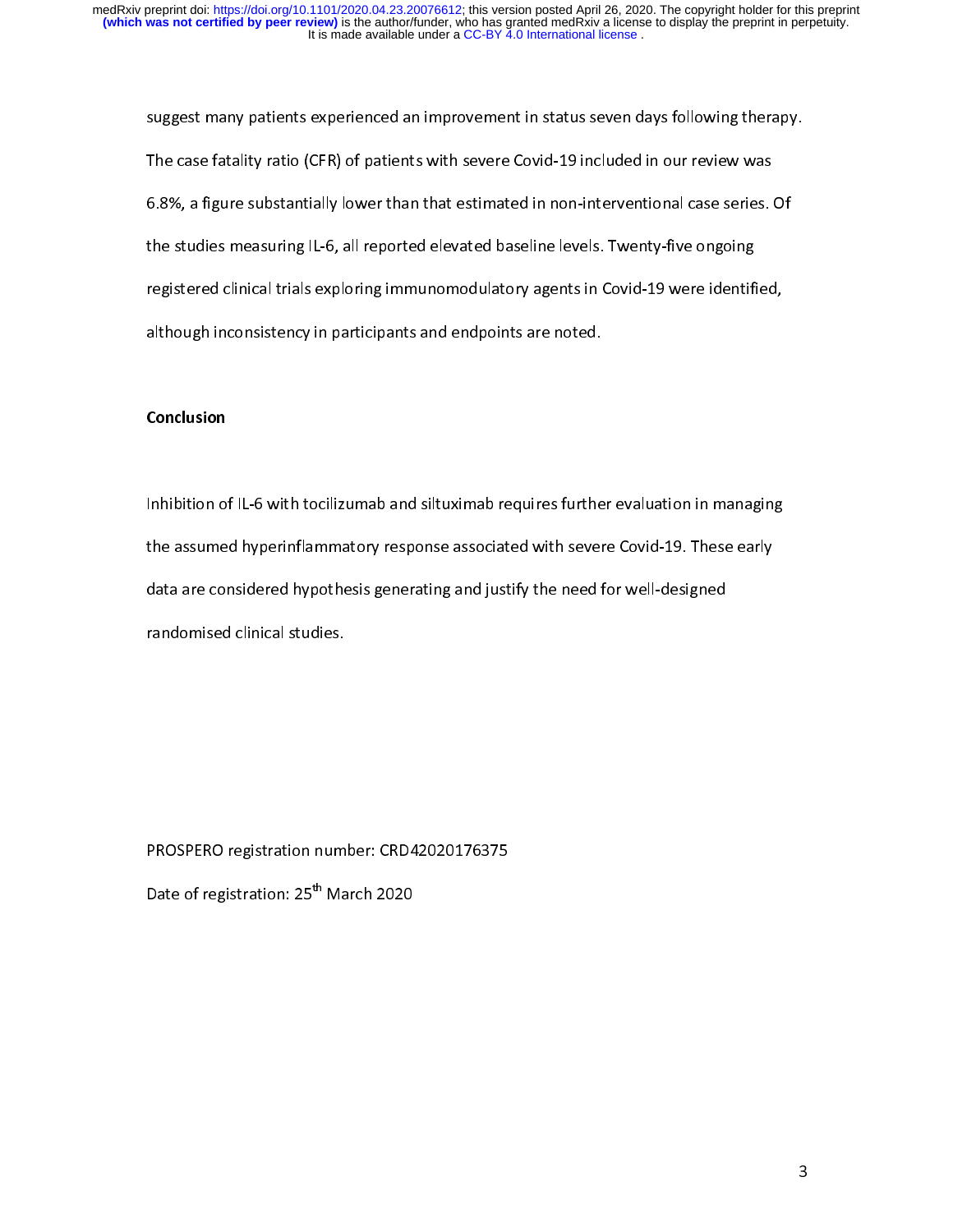It is made available under a CC-BY 4.0 International license. **(which was not certified by peer review)** is the author/funder, who has granted medRxiv a license to display the preprint in perpetuity. medRxiv preprint doi: [https://doi.org/10.1101/2020.04.23.20076612;](https://doi.org/10.1101/2020.04.23.20076612) this version posted April 26, 2020. The copyright holder for this preprint

## Introduction

 $\frac{1}{\pi}$ The novel severe acute respiratory syndrome coronavirus Licente CoV-2) was international<br>in Wuhan, China in December 2019[1]. Since then, coronavirus disease 2019 (Covid-19) has<br>been declared a global pandemic by the World in Wuhan, China in December 2019<br>been declared a global pandemic by the World Health Organisation (WHO) and continues to<br>spread at an exponential rate[2], with no approved treatments. spread at an exponential rate[2], with no approved treatments.<br>The clinical course is typically characterised by a self-limiting flu-like illness, but a subgroup

spread at an exponential relation of the clinical course is typically characterised by a self-limiting flu-<br>of individuals progress to viral pneumonia, respiratory failure an ן<br>3<br>3 The course is the contracted by the contracted by the contracted by the contracted by a syndrome (ARDS) with poor outcomes. Mechanisms underlying this process are incompletely understood, but accumulating evidence points t syndrome (ARDS) with poor outcomes. Mechanisms underlying this process are<br>incompletely understood, but accumulating evidence points towards a dysregulated and<br>excessive host immune response. Cytokine storm syndrome, a fre syndrome (ARDS) with poor outcomes incomendating evidence points towards a dysregular<br>incompletely understood, but accumulating evidence points towards a dysregular<br>excessive host immune response. Cytokine storm syndrome, excessive host immune response. Cytokine storm syndrome, a frequent and subsequent<br>event, is characterised by elevated proinflammatory cytokines including interleukin (IL)-1<br>and IL-6, and appears to be associated with adve event, is characterised by elevated proinflammatory cytokines including interleukin (IL)-1<br>and IL-6, and appears to be associated with adverse clinical outcomes[3, 4]. Suppression<br>these pro-inflammatory cytokines has demon and IL-6, and appears to be associated with adverse clinical outcomes[3, 4]. Suppression of<br>these pro-inflammatory cytokines has demonstrated benefit in other virally induced<br>inflammatory diseases, suggesting pharmacologic these pro-inflammatory cytokines has demonstrated benefit in other virally induced<br>inflammatory diseases, suggesting pharmacological suppression in Covid-19 may also be a<br>potential therapeutic strategy[5]. inflammatory diseases, suggesting pharmacological suppression in Covid-19 may also<br>potential therapeutic strategy[5]. inflammatory allows ong pharmacological suppression in Covid-19 may also be a<br>potential therapeutic strategy[5].<br>SARS-CoV-2 appears to share a number of genetic and clinical similarities with other

SARS-CoV-2 appears to share a number of genetic and clinical similarities with other<br>zoonotic coronaviruses, including severe acute respiratory syndrome coronavirus (SARS<br>Middle East respiratory syndrome (MERS)[6, 7]. Ther  $\frac{1}{2}$ zoonotic coronaviruses, including severe acute respiratory syndrome coronavirus (SARS) and<br>Middle East respiratory syndrome (MERS)[6, 7]. There are also reports of elevated pro-<br>inflammatory cytokines in patients with SARS Xandidle East respiratory syndrome (MERS)[6, 7]. There are also reports of elevated pro-<br>inflammatory cytokines in patients with SARS and MERS[8, 9], suggesting overlapping<br>therapeutic targets in the management of SARS, ME therapeutic targets in the management of SARS, MERS and Covid-19. therapeutic targets in the management of SARS, MERS and Covid-19.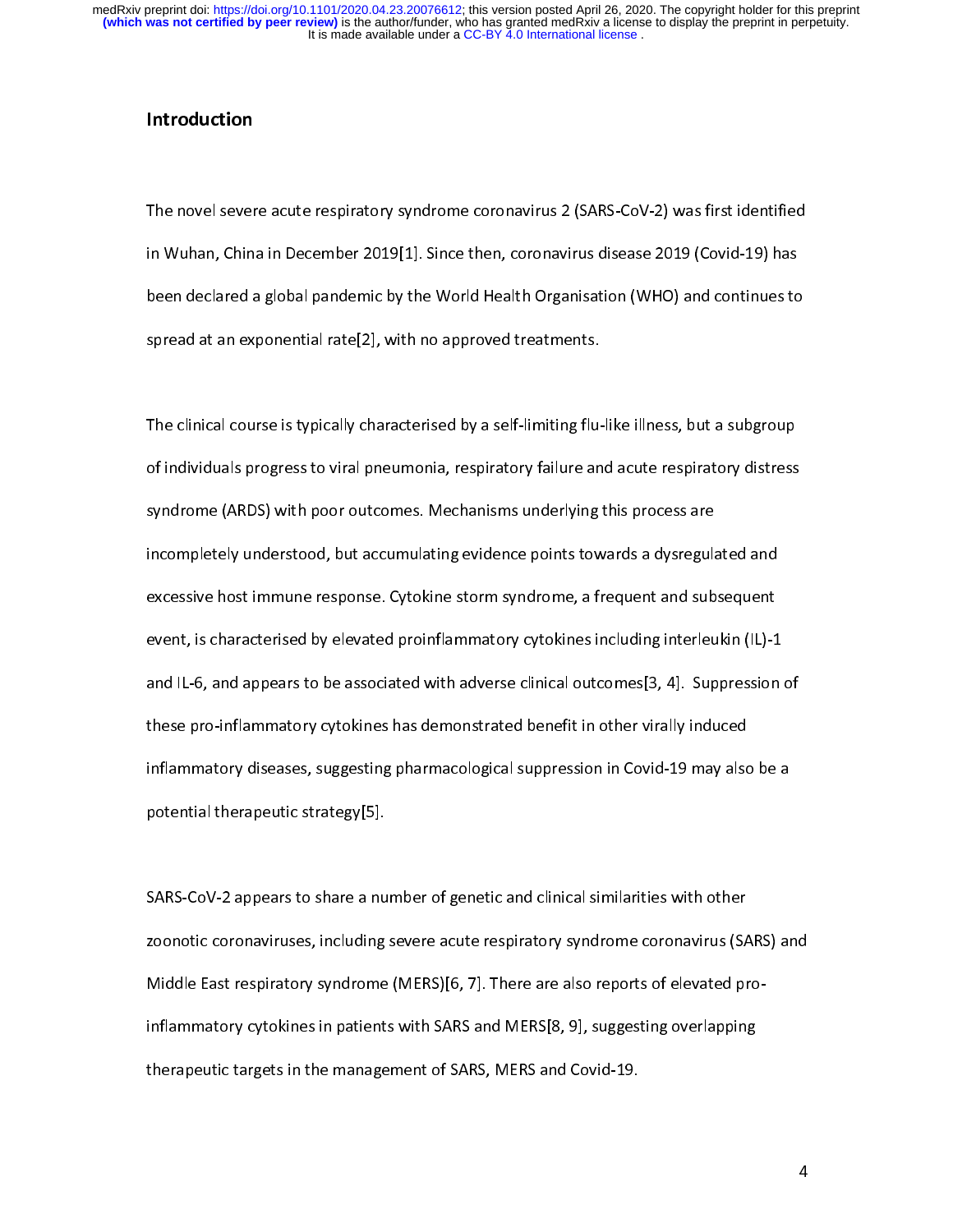Through systematic review and critical appraisal of the literature, we assess the<br>effectiveness and safety of specific IL-1 (anakinra) and IL-6 (tocilizumab, siltuximab,<br>sarilumab) inhibitors for the treatment of Covid-19, effectiveness and safety of specific L<sub>-1</sub> (and the specific IL-1 (to small mar), safilumab) inhibitors for the treatment of Covid-19, whilst concurrently drawing on literature from previous similar coronavirus-related sup startinum, and the treatment of Covid-19, while concurrently arathogonal<br>literature from previous similar coronavirus-related super-infections (SARS and MER<br>These agents already carry approval for the treatment of other ra These agents already carry approval for the treatment of other rare non-infectious and autoimmune conditions, with an acceptable safety profile. autoimmune conditions, with an acceptable safety profile.<br>Methods  $\mathsf{Methods}$ 

## **Methods**

The systematic review was conducted in accordance with a pre-specified protocol<br>(PROSPERO registration number: CRD42020176375), and has been reported in accordance<br>with PRISMA (Preferred Reporting Items for Systematic Revi (PROSPERO Registration and the research of CP), and the REPORT in accordance<br>with PRISMA (Preferred Reporting Items for Systematic Reviews and Meta-Analyses)<br>guidelines[10]. with Preferred Reporting Items for Systems for Systematic Reviews and Meta-Analyses)<br>guidelines[10].<br>Search strategy and study selection

# guideach<br>Search strategy<br>. Search strategy and study selection

(1974 to latest), and ongoing clinical trial registries (clinicaltrials.gov, EU Clinical Trials<br>Register and the Chinese Clinical Trial Registry), with the last search carried out on 8<sup>th</sup> Ap<br>2020. Due to the expected smal (1974 to late only of the chinese Clinical Trial Registry), with the last search carried out on 8<sup>th</sup><br>2020. Due to the expected small number of results, search terms were kept broad, and<br>included keywords and controlled vo Register and the Chinese Clinical Trial Registry), with the last search carried out on 8th April<br>2020. Due to the expected small number of results, search terms were kept broad, and<br>included keywords and controlled vocabul 2020. Due to the expected small number of results, search terms were kept broad, and<br>included keywords and controlled vocabulary for patient and treatment-related terms (see<br>appendix for MEDLINE search strategy). Unpublish appendix for MEDLINE search strategy). Unpublished and ongoing studies were identified by appending pre-print servers including medRxiv, bioRxiv, ChinaXiv. Searches were carried out<br>independently by two reviewers in a standardised manner which involved screening by titles<br>5 independently by two reviewers in a standardised manner which involved screening by title<br>independently by two reviewers in a standardised manner which involved screening by title independently by two reviewers in a standardised manner which involved screening by titles  $\sim$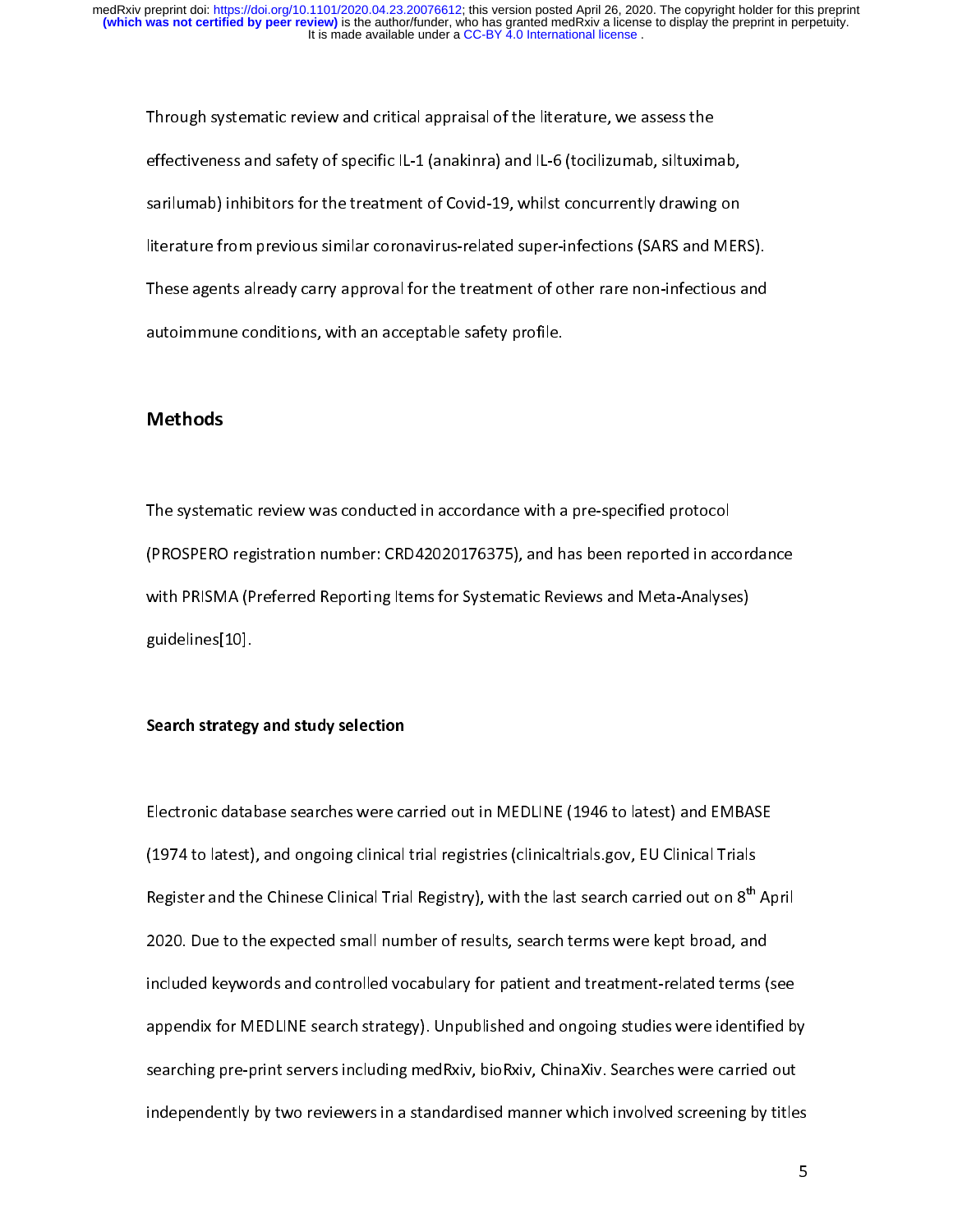and absolved conflicts decided by a third reviewer.<br>Unresolved conflicts decided by a third reviewer.<br>The review included all original studies including conference abstracts and case reports,

unresolved conflicts decided by a third reviewer.<br>The review included all original studies including conference abstracts and case reports,<br>evaluating the use of at least one of anakinra, tocilizumab, sarilumab or siltuxim  $\begin{array}{c} \mathbf{1} \\ \mathbf{1} \\ \mathbf{2} \end{array}$ The review included all original studies including studies including the use reports,<br>evaluating the use of at least one of anakinra, tocilizumab, sarilumab or siltuximab in<br>patients aged over 18 with either suspected or c patients aged over 18 with either suspected or confirmed Covid-19, SARS or MERS.<br>Language or year of publication restrictions was not applied. No minimal study sample<br>was specified for inclusion. Language or year of publication restrictions was not applied. No minimal study sam<br>was specified for inclusion. Language or year of publication restrictions was specified for inclusion.<br>Was specified for inclusion.<br>The planned co-primary outcomes were time to hospital discharge (days) and severity on a

The planned co-primary out<br>six-point ordinal scale at da  $\frac{1}{1}$ The planned co-primary outcomes were time to hospital interactings (anys) and severity on a<br>six-point ordinal scale at day 15 with the following ratings: i) death; ii) hospitalised on<br>invasive mechanical ventilation or ext six-point ordinal scale at day 15 with the following ratings: i) death; ii) hospitalised on<br>invasive mechanical ventilation or extracorporeal membrane oxygenation (ECMO); iii)<br>hospitalised on non-invasive mechanical ventil invasive mechanical ventilation or extracorporeal membrane oxygenation (ECMO); iii)<br>hospitalised on non-invasive mechanical ventilation or high flow oxygen devices; iv)<br>hospitalised, requiring supplemental oxygen; v) hospi hospitalised, requiring supplemental oxygen; v) hospitalised, not requiring suppleme<br>oxygen; vi) not hospitalised. Secondary outcomes included time to clinical improvem<br>(days), duration of mechanical ventilation (days), ov hospitalised, Secondary outcomes included time to clinical improvement<br>(days), duration of mechanical ventilation (days), overall mortality, mortality at 28 days,<br>treatment related adverse events, IL-6 levels (for reviews oxygen; vi, no thospitalised. Secondary outcomes included time to cancel improvement<br>(days), duration of mechanical ventilation (days), overall mortality, mortality at 28 days,<br>treatment related adverse events, IL-6 levels (day), the metallied adverse events, IL-6 levels (for reviews of IL-6 inhibitors), order meatment related adverse events, IL-6 levels (for reviews of IL-6 inhibitors),  $\overline{a}$ 

# treatment related and related and related as a sessment relation and risk of bias assessment.<br>The contraction and risk of bias assessment<br>. Data extraction and risk of bias assessment

ו<br>ו |<br>|<br>|<br>| Data were extracted from article text and figures using a pre-defined proforma and verified<br>by a second reviewer. Information sought included study design and recruitment strategy,<br>sample size, participant demographics (ag by a sample size, participant demographics (age, gender, smoking status, comorbidities), clinica<br>investigation findings, intervention characteristics (name of agent, dose, route), treatment<br>investigation findings, interven sample size, paralyzame demographics (age, gender, smoking status, comorbidities), comorbidities<br>investigation findings, intervention characteristics (name of agent, dose, route), treatment investigation findings, intervention characteristics (name of agent, dose, route), treatment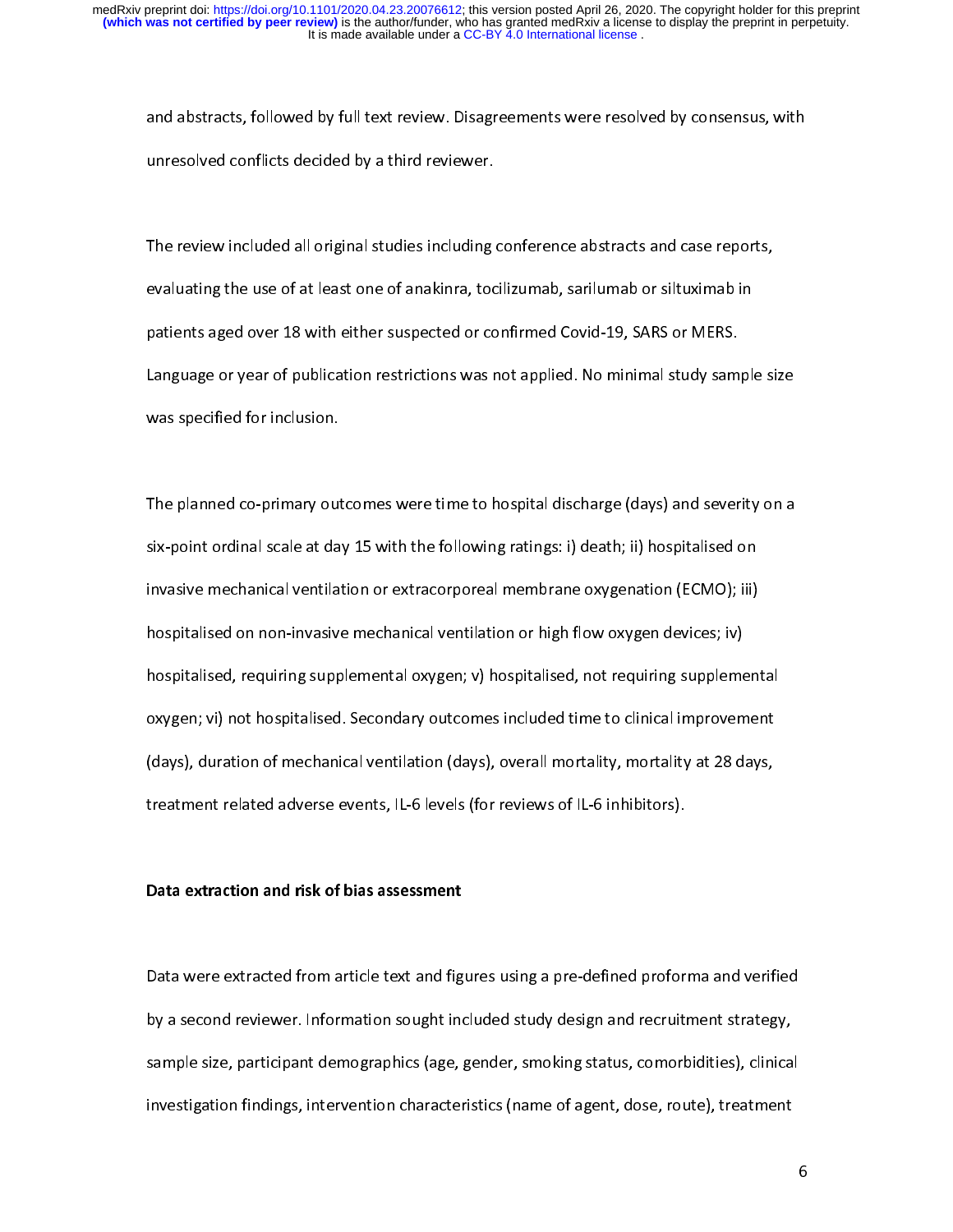related and dosage of oxygen, duration of intensive care unit (ICU) and hospital stay, survival<br>outcome measures and follow up duration. The pre-specified six-point ordinal primary<br>outcome scale was subsequently adapted to use and dosage of oxygen, duration of unitarity can earn (ICU) and hospital stay, survival<br>outcome measures and follow up duration. The pre-specified six-point ordinal primary<br>outcome scale was subsequently adapted to a fo outcome scale was subsequently adapted to a four-point ordinal scale as outcome deta<br>was inconsistent, i) death; ii) requirement for artificial ventilatory support (NIV/CPAP/II<br>iii) recovery from artificial ventilatory sup outcome scale was subsequently adapted to a four-point ordinal scale as outcome as two<br>subsetspue was inconsistent, i) death; ii) requirement for artificial ventilatory support (NIV/CPAP/IM)<br>iii) recovery from artificial v iii) recovery from artificial ventilatory support; iv) discharge. The timing of reported<br>outcomes following therapy was also extracted. For ongoing trial protocols, the registration<br>number, study design, country of study, ing the simulation are interesting to the simulation outcomes following therapy was also extracted. For ongoing trial protocols, the reg<br>number, study design, country of study, sample size, key participant eligibility crit number, study design, country of study, sample size, key participant eligibility criteria,<br>intervention and comparator details, and primary outcomes were recorded. ntervention and comparator details, and primary outcomes were recorded.<br>Risk of bias assessment was carried out independently in duplicate using the case intervention and comparator details, and primary outcomes were recorded.<br>Risk of bias assessment was carried out independently in duplicate using the case

report/series tool proposed by Murad et al[11]. The tool assesses the risk of basis across<br>eight questions in four domains: selection, ascertainment, causality, reporting. As per the<br>pre-study protocol, all studies were in eight questions in four domains: selection, ascertainment, causality, reporting. As per the effective of their risk of bias rating.<br>
Statistical analysis<br>
Statistical analysis presstudy protocol, all study protocol, all study protocol, and bias rating. It is the included in the included in<br>Statistical analysis

### Statistical analysis

 $\ddot{\phantom{0}}$ All including traditions (including clinical trial reports) were character in the narrative summary<br>with summary tables for characteristics. Where available, levels of laboratory biomarkers,<br>pre and post-treatment, stratif pre and post-treatment, stratified by patient outcome, were extracted or calculated for<br>quantitative synthesis. Where data were not reported in a tabular format, values were<br>estimated using plotted data. Due to the small n pre and postes and postes. Where data were not reported in a tabular format, values were<br>estimated using plotted data. Due to the small number of studies identified, significant<br>inter-study heterogeneity and variation in e estimated using plotted data. Due to the small number of studies identified, significant<br>inter-study heterogeneity and variation in endpoints, meta-analysis was not possible. estimate using plotted and variation in endpoints, meta-analysis was not possible.<br>Inter-study heterogeneity and variation in endpoints, meta-analysis was not possible. inter-study heterogeneity and variation in endpoints, meta-analysis was not possible.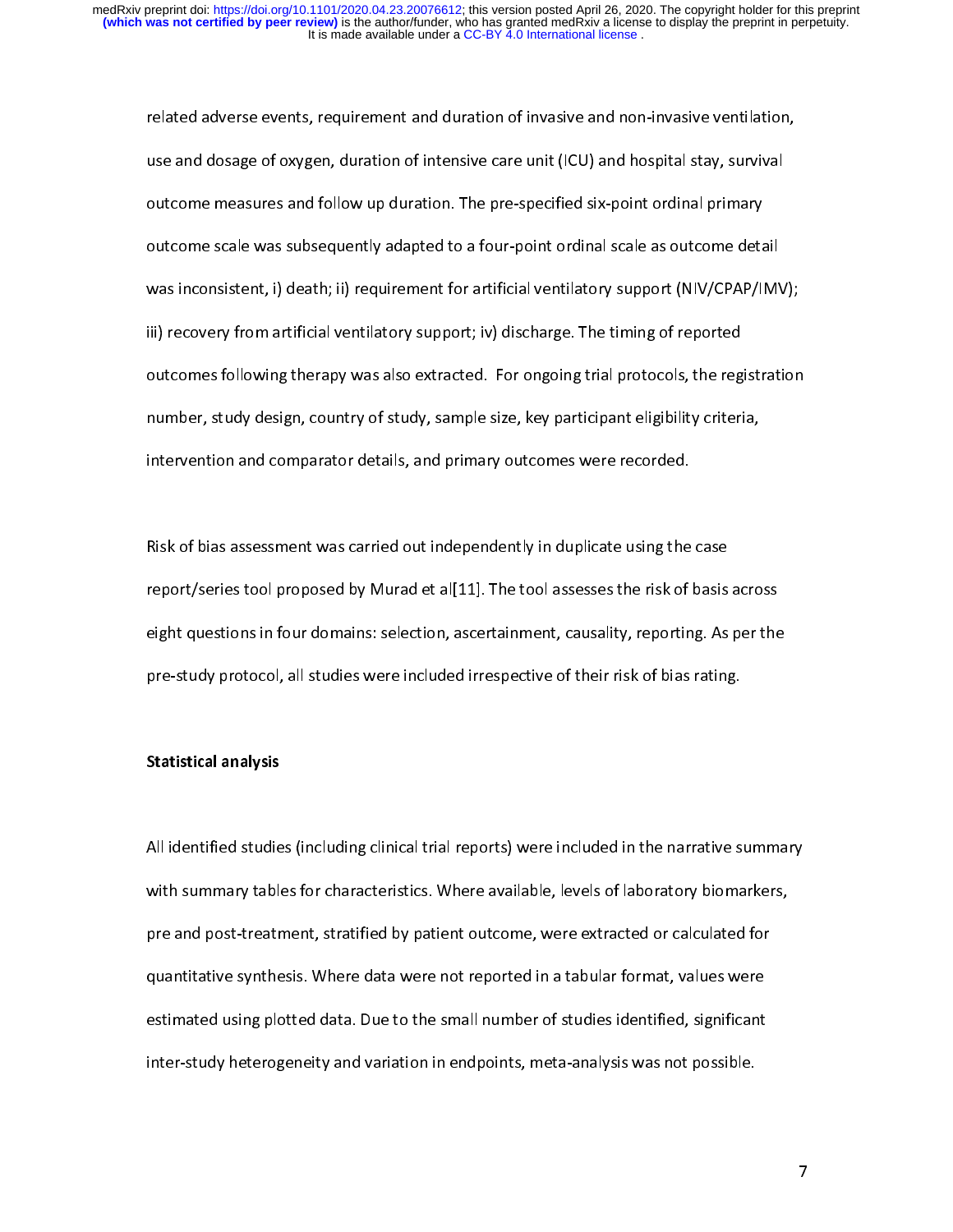It is made available under a CC-BY 4.0 International license. **(which was not certified by peer review)** is the author/funder, who has granted medRxiv a license to display the preprint in perpetuity. medRxiv preprint doi: [https://doi.org/10.1101/2020.04.23.20076612;](https://doi.org/10.1101/2020.04.23.20076612) this version posted April 26, 2020. The copyright holder for this preprint

## Results

י<br>ני<br>ו Search of the electronic databases (MEDLINE and EMBASE) on 8 April yielded a total of 228<br>studies. Following removal of duplicates and screening, three articles were shortlisted for<br>inclusion. Two further studies were iden inclusion. Two further studies were identified following a pre-print server search and 25<br>planned or in-process clinical trials were identified through clinical registry searches (Figur<br>1). All studies were performed in pa included or in-process clinical trials were identified through clinical registry searches (Figure ).<br>1). All studies were performed in patients with Covid-19, with no relevant studies identif<br>for SARS or MERS. Individual s planned or in-process clinical trials were the clinical trials weight clinical registry searches (Figure<br>1). All studies were performed in patients with Covid-19, with no relevant studies identified<br>for SARS or MERS. Indiv 1). All studies or MERS. Individual study characteristics for the published studies are presented in<br>1). Tables 1 and 2. Primary clinical outcomes are presented in Table 3. Change in IL-6 and C-<br>1). Treactive protein (CRP) Tables 1 and 2. Primary clinical outcomes are presented in Table 3. Change in IL-6 and C-<br>reactive protein (CRP) levels following treatment is summarised in Table 4 and Figure 2.<br>Currently registered clinical trials are pr reactive proteins of the Currently registered clinical trials are presented in Tables 5-8.<br>Included studies provided a total of 59 patients, however primary clinical outcomes were

Currently registered clinical trials are presented in Tables 5-8.<br>Included studies provided a total of 59 patients, however prim<br>inconsistently reported. Where time to hospital discharge was Inconsistently reported. Where time to hospital discharge was available, patients were<br>hospitalised for an average of 13.5 (±3.1) days following therapy[12], with a similar 17 day<br>reported in a case study[13] (Table 3). Ou inconspitalised for an average of 13.5 (±3.1) days following therapy[12], with a similar 17 or reported in a case study[13] (Table 3). Outcomes evaluated on an adapted 4-point ordin<br>scale indicated that most patients were reported in a case study[13] (Table 3). Outcomes evaluated on an adapted 4-point ordinal<br>scale indicated that most patients were in recovery seven days following therapy, although<br>timing of records was inconsistent across scale indicated that most patients were in recovery seven days following therapy, althought<br>timing of records was inconsistent across studies. A total of 20 patients (34%) were<br>discharged during follow up, whilst four died timing of records was inconsistent across studies. A total of 20 patients (34%) were<br>discharged during follow up, whilst four died providing an absolute case fatality of 6.8%. discharged during follow up, whilst four died providing an absolute case fatality of 6<br>Risk of bias assessment of the five retrieved studies identified multiple limitations a

discharged during follow up, while then the providing an absolute case factor.<br>Risk of bias assessment of the five retrieved studies identified multiple limitations and<br>highlighted a number of biases (Table 9). All include |<br>|<br>|<br>| highlighted a number of biases (Table 9). All included studies were either retrospective<br>series or individual patient case reports, two case series had not undergone peer-revie<br>the time of inclusion. In the majority of cas https://www.casestart.com/<br>highlighted a number of individual patient case reports, two case series had not undergone peer-review at<br>the time of inclusion. In the majority of case series, there was the possibility of high<br> series of inclusion. In the majority of case series, there was the possibility of high<br>the time of inclusion. In the majority of case series, there was the possibility of high the time of inclusion. In the majority of case series, the majority of  $\mathbb{R}^n$  of  $\mathbb{R}^n$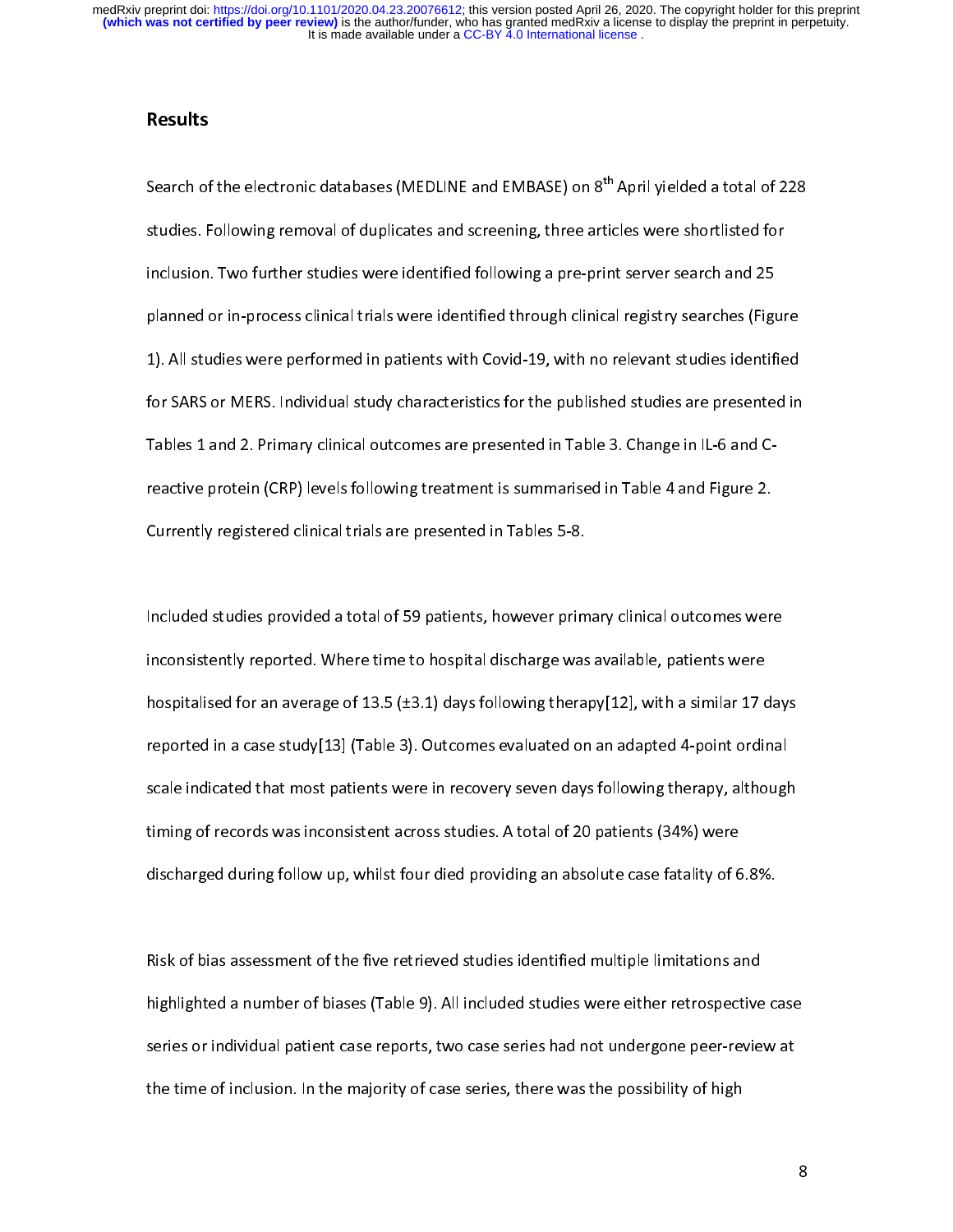participating hospital were enrolled, or just a select handful. Many of the studies provides insufficient detail of the interventions and outcomes being studied or reporting was inconsistent, with key design and outcome de insufficient detail of the interventions and outcomes being studied or reporting was<br>inconsistent, with key design and outcome details omitted. Moreover, in four of the five<br>studies, patients were on multiple therapies alo inconsistent, with key design and outcome details omitted. Moreover, in four of the<br>studies, patients were on multiple therapies alongside the trial drug, limiting the abil<br>discern whether a specific intervention was relat inconsistent, with the first and outcome details children to the trial drug, limiting the ability to<br>studies, patients were on multiple therapies alongside the trial drug, limiting the ability to<br>discern whether a specific studies on whether a specific intervention was related to the outcome. Following a formal risl<br>of bias assessment, four studies were rated as high risk of bias, and the fifth as moderate<br>risk. discern whence a specific intervention was related to the outcome. For the massive conditions<br>of bias assessment, four studies were rated as high risk of bias, and the fifth as moderate<br>risk. of bias assessment, four studies were rated as high risk of bias, and the fifth as moderated as  $\Gamma$ isk of bias, and the fifth as models as moderated as  $\Gamma$  is and the fifth as models as moderated as  $\Gamma$  is and the fifth

# Tocil<br>. Tocilizumab

 $\begin{bmatrix} 1 & 1 \\ 1 & 1 \\ 1 & 1 \end{bmatrix}$ |<br>|<br>|<br>| retrospective case series and two case reports (Table 1). In a retrospective series from<br>China, tocilizumab was administered to 21 patients with 81% severe and 19% critical (17<br>and 4 patients, respectively) Covid-19 [12]. China, tocilizumab was administered to 21 patients with 81% severe and 19% critical (1).<br>and 4 patients, respectively) Covid-19 [12]. Severe Covid-19 was defined as tachypnoea<br>and/or respiratory failure, and critical Covid and 4 patients, respectively) Covid-19 [12]. Severe Covid-19 was defined as tachypnoea<br>and/or respiratory failure, and critical Covid-19 included those requiring mechanical<br>ventilation or organ support on ICU. Mean age of and/or respiratory failure, and critical Covid-19 included those requiring mechanical<br>ventilation or organ support on ICU. Mean age of patients was 56.8 +/- 16.5 years, with<br>male majority of 85.7% (n=18). Mean IL-6 levels andled to respirators of the test of patients was 56.8 +/- 16.5 years, when the majority of 85.7% (n=18). Mean IL-6 levels were elevated at 132.4 +/- 278.5 pg, Together with standard of care, which included lopinavir and m male majority of 85.7% (n=18). Mean IL-6 levels were elevated at 132.4 +/- 278.5 pg/mL.<br>Together with standard of care, which included lopinavir and methylprednisolone, all<br>patients received at least a single dose of intr male majority of 85.7% (n=19). Mean IL-6 levels were elevated at 121.4 + 21.5 pg/mL.<br>Together with standard of care, which included lopinavir and methylprednisolone, all<br>patients received at least a single dose of intraven patients received at least a single dose of intravenous tocilizumab 400mg, with three<br>patients (14%) administered a second dose within 12 hours of the first due to fever. patients (14%) administered a second dose within 12 hours of the first due to fever.<br>Following tocilizumab, all patients rapidly improved with complete resolution of their

patients (14%)<br>Following tocilizumab, all patients rapidly improved with complete resolution of thei<br>within 24 hours (Table 2). Of the 19 patients whose oxygenation and blood results w |<br>|<br>| Following to chical and your patients replacy, improved with complete resolution of the results.<br>Within 24 hours (Table 2). Of the 19 patients whose oxygenation and blood results were with 24 hours (Table 2). Of the 19 patients whose oxygenation and blood results whose oxygenation and blood re<br>The 19 patients were used to 19 patients whose oxygenation and blood results were used to 19 patients were use<br>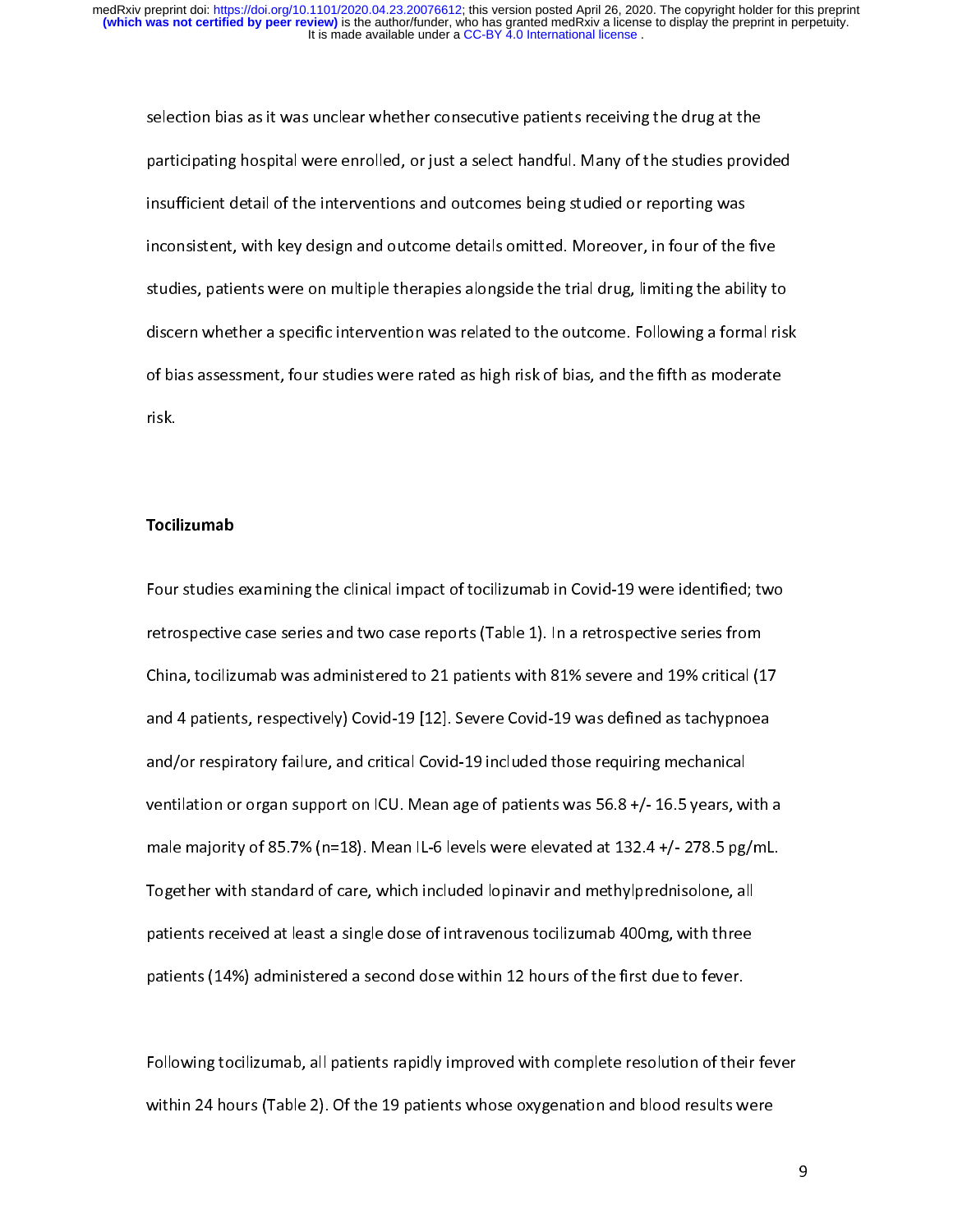reported, there we a statistically significant improvement in original and post-treatment in original post-treatment. 15 patients (79%) had reduced oxygen support; one no longer needed<br>supplementary oxygen; two were extuba post-treatmentary oxygen; two were extubated and one began the ventilator weaning pro<br>Alongside clinical improvement mean CRP reduced from 75.1 +/- 66.8 mg/L to 2.72 +/-<br>mg/L on day 5 post tocilizumab. Radiological improve suppentation, engancy to the extrementary and one began the ventilator meaning process.<br>Alongside clinical improvement mean CRP reduced from 75.1 +/- 66.8 mg/L to 2.72 +/- 3.6<br>mg/L on day 5 post tocilizumab. Radiological i Alongside clinical improvement and clinical improvement in ground-glass opacities<br>occurred in 91% (n=19). At the time of study publication, 19 patients (91%) had been<br>discharged, and two (9%) remained in a stable condition mg/L on day 5 post tocilizumab. Radiological improvement in ground-glass opacities<br>occurred in 91% (n=19). At the time of study publication, 19 patients (91%) had been<br>discharged, and two (9%) remained in a stable conditio discharged, and two (9%) remained in a stable condition in hospital. No adverse drug<br>reactions to tocilizumab were reported.<br>In a further retrospective observational case series from China, treatment responses to discharged, and two (9%) remains and a state condition in hospital. No adverse angularizations to tocilizumab were reported.<br>In a further retrospective observational case series from China, treatment responses t

In a further retrospective observational<br>tocilizumab were explored in 15 patients l<br>f In a further retrospective observational case series from Enna, the median age of the included<br>patients was 73 years (62-80); 75% were male. Baseline comorbidities included<br>hypertension, diabetes and previous cerebrovascul patients was 73 years (62-80); 75% were male. Baseline comorbidities included<br>hypertension, diabetes and previous cerebrovascular accident in 60%, 27% and 20%<br>respectively. Patients were stratified into moderately, serious patients was 73 years (62-80); 75% were male. Baseline comorbidities included<br>hypertension, diabetes and previous cerebrovascular accident in 60%, 27% and 20%<br>respectively. Patients were stratified into moderately, serious respectively. Patients were stratified into moderately, seriously and critically ill based on<br>national guidelines. All patients received an initial 80-600mg dose of tocilizumab either<br>alone (47%) or in combination with met respectively.<br>
Inational guidelines. All patients received an initial 80-600mg dose of tocilizumab either<br>
alone (47%) or in combination with methylprednisolone (53%). Five patients (33%) were<br>
administrated subsequent dos national guidelines. All patients received an initial 80-600 mg access received annual 80-600<br>alone (47%) or in combination with methylprednisolone (53%). Five patients (33%) were<br>administrated subsequent doses of tocilizu administrated subsequent doses of tocilizumab.<br>At Day 7 post initial administration of tocilizumab, three patients (20%) had died, two (13

At Day 7 post initial administration of tocilizumal.<br>had worsening of their disease, and the remainir  $\frac{1}{3}$ had worsening of their disease, and the remaining 10 patients (67%) demonstrated clinical<br>stability. A mild rise of 74.8 pg/mL (-0.8-175.6) in median IL-6 levels from pre-treatment<br>values was seen in those with clinical st stability. A mild rise of 74.8 pg/mL (-0.8-175.6) in median IL-6 levels from pre-treatment<br>values was seen in those with clinical stabilisation, whilst the five cases who died or<br>worsened had a dramatic rise of 3581.2 pg/m values was seen in those with clinical stabilisation, whilst the five cases who died or<br>worsened had a dramatic rise of 3581.2 pg/mL (591.9-4983.6). The median CRP value be<br>worsened had a dramatic rise of 3581.2 pg/mL (591 worsened had a dramatic rise of 3581.2 pg/mL (591.9-4983.6). The median CRP valu<br>worsened had a dramatic rise of 3581.2 pg/mL (591.9-4983.6). The median CRP valu words had a dramatic rise of 3581.2 pg/mL (591.9-4983.6). The median CRP value before  $\frac{1}{2}$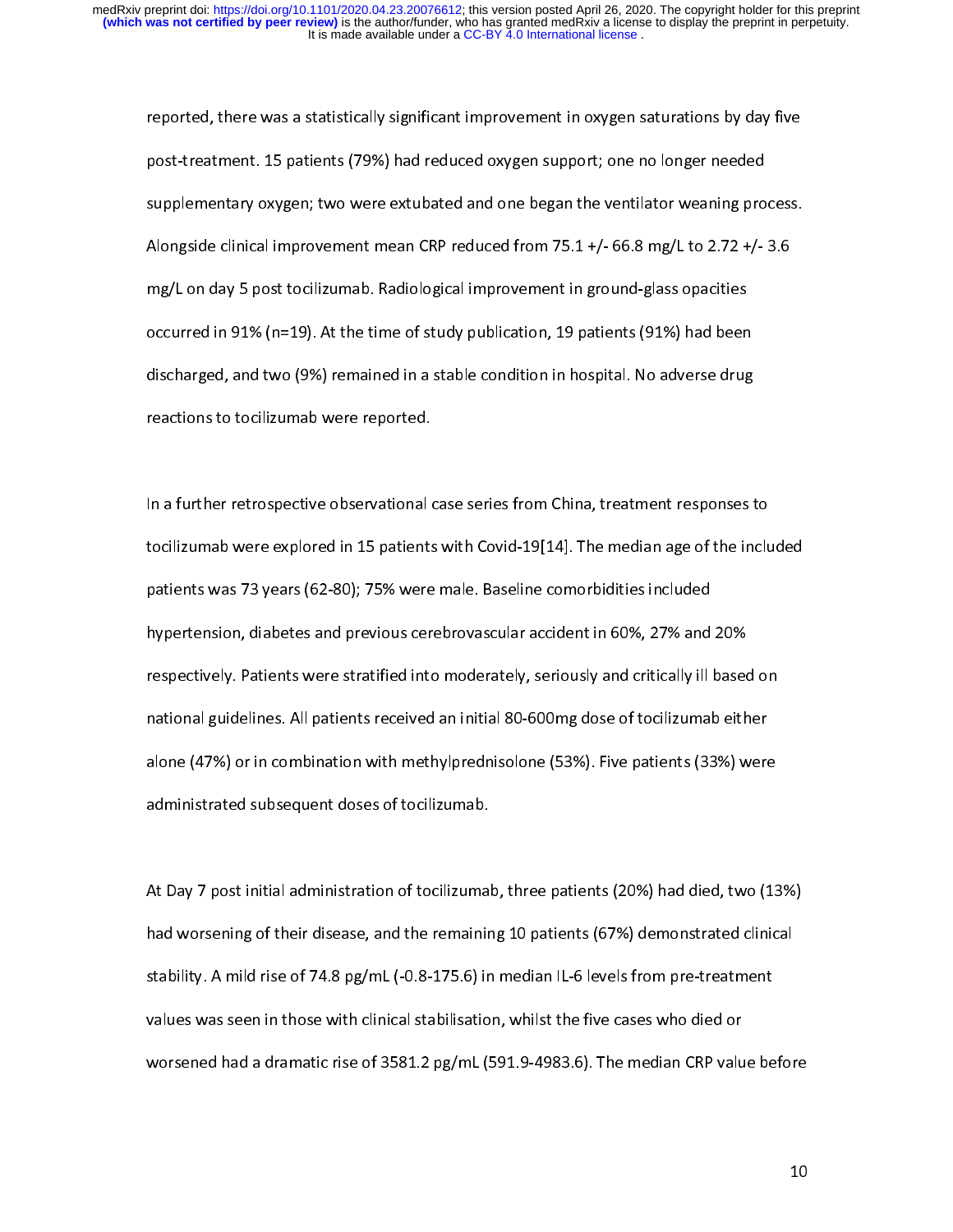to character therapy (p<0.01). No adverse drug reactions to tocilizumab were reported.<br>There therapy (p<0.01). No adverse drug reactions to tocilizumab were reported.<br>In a case report from France, a 42-year-old male with r after therapy (persuaja rate and and substitute to to animate there reported.<br>In a case report from France, a 42-year-old male with renal cell carcinoma was ho<br>with fever and bone pains[15]. Following the development of a  $\frac{1}{t}$ In a case repear in a transmising year of the interest care care in an anti-order response.<br>In a case with fever and bone pains[15]. Following the development of a persistent cough, the patien<br>tested positive for SARS-CoVtested positive for SARS-CoV-2 six days into hospital admission and was commenced on<br>antiviral (lopinavir-ritonavir) therapy. On day eight the patient developed respiratory failure<br>requiring supplemental oxygen, and was ad antiviral (lopinavir-ritonavir) therapy. On day eight the patient developed respiratory fair<br>requiring supplemental oxygen, and was administered two doses, eight hours apart, of<br>intravenous tocilizumab at 8mg/kg. Subsequen antiviral (expiration virtuation) survey yields and patient developed respiratory failure<br>requiring supplemental oxygen, and was administered two doses, eight hours apart, of<br>intravenous tocilizumab at 8mg/kg. Subsequently intravenous tocilizumab at 8mg/kg. Subsequently, he reported improved symptoms, and ay 12, he was afebrile, had discontinued supplemental oxygen therapy, had shown radiological improvement of ground-glass changes, and expe intravenous to minimum at 8mg/kg. Subsequently, he reported improved in providing that 8m<br>day 12, he was afebrile, had discontinued supplemental oxygen therapy, had shown<br>radiological improvement of ground-glass changes, a radiological improvement of ground-glass changes, and experienced a decrease in CF<br>225mg/L to 33mg/L. radiological improvement of ground-glass changes, and experienced a decrease in CRP<br>225mg/L to 33mg/L.<br>In a case report from China, a 60-year-old male with a history of multiple myeloma was

225mg/L to 33mg/L.<br>In a case report from China, a 60-year-old male with a history of multiple myeloma was<br>admitted with chest tightness and breathlessness after having tested positive for SARS-CoV- $\frac{1}{2}$ 2 16 days previously[13]. On admission the patient was hypoxic and having been previously<br>prescribed antibiotics and antivirals, the patient was administered with intravenous prescribed antibiotics and antivirals, the patient was administered with intravenous<br>methylprednisolone for five days. On day nine, in view of ongoing severe symptoms,<br>radiological ground-glass opacities, and elevated seru methylprednisolone for five days. On day nine, in view of ongoing severe symptoms,<br>radiological ground-glass opacities, and elevated serum IL-6 levels, he was prescribed a<br>single dose of IV Tocilizumab 8mg/kg. Within 72 ho methylpredite the three days. On day, interpretent to ongoing severe symptoms,<br>radiological ground-glass opacities, and elevated serum IL-6 levels, he was prescribed<br>single dose of IV Tocilizumab 8mg/kg. Within 72 hours, c single dose of IV Tocilizumab 8mg/kg. Within 72 hours, chest symptoms had resolved, and<br>IL-6 levels gradually returned to normal over approximately ten days. After normalisation c<br>IL-6 levels, a second peak was observed 48 single of IV Toron of the Mays. After normalisation of IL-6 levels gradually returned to normal over approximately ten days. After normalisation of<br>IL-6 levels, a second peak was observed 48 hours later followed by a rapid IL-6 levels, a second peak was observed 48 hours later followed by a rapid decrease.<br>Following a 26 day stay in hospital the patient was successfully discharged home. Following a 26 day stay in hospital the patient was successfully discharged home.<br>Following a 26 day stay in hospital the patient was successfully discharged home. Following a 26 day stay in hospital the patient was successfully discharged home.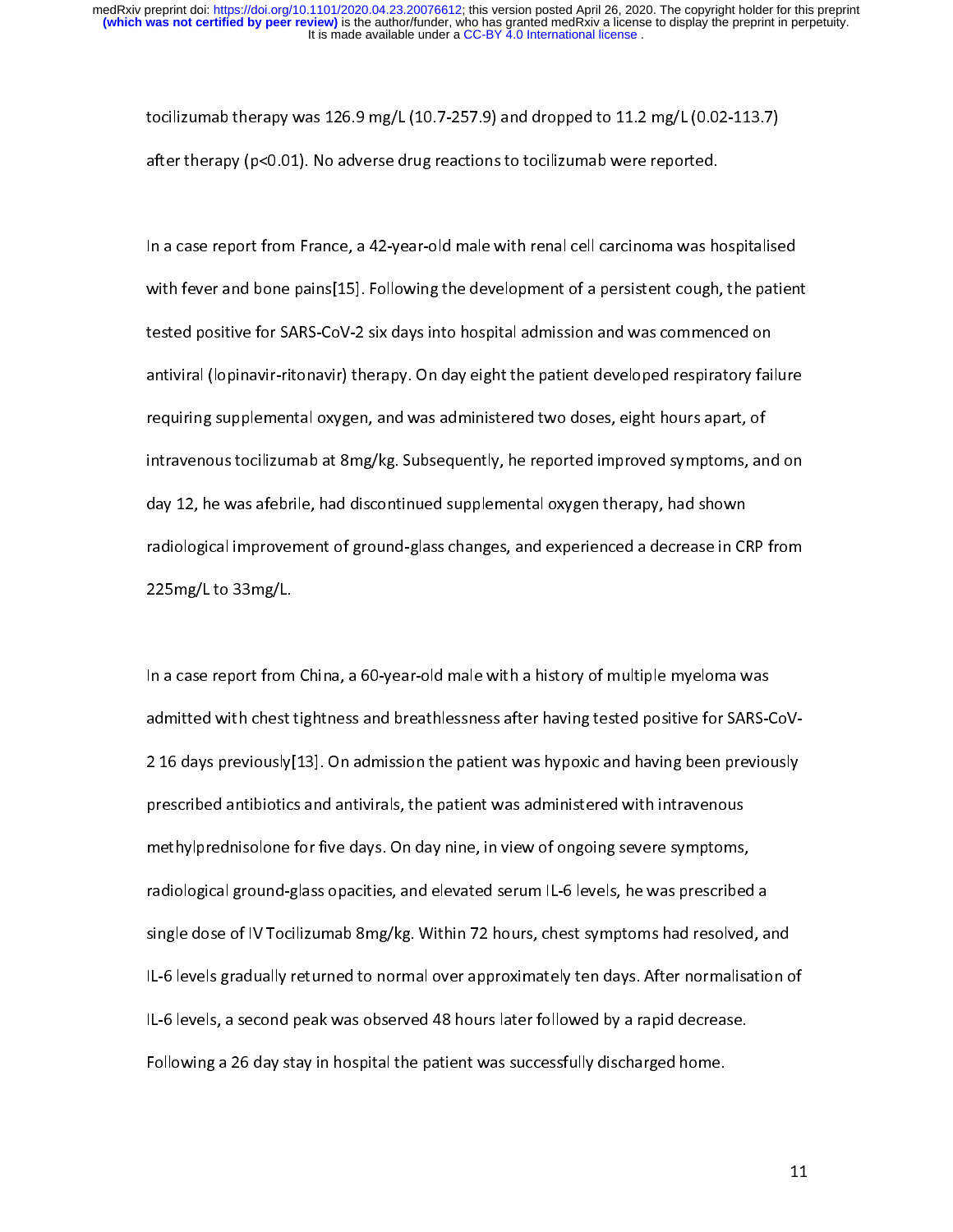Louisian symmetry administrative that IL-1 was elevated prior to intervention with<br>tocilizumab, and median difference seven days later demonstrated a further increase<br>4). Distinguishing those who deteriorated from clinical to and median difference seven days later demonstrated a function interest (Table<br>4). Distinguishing those who deteriorated from clinical stability or improvement indicates<br>that IL-6 change was substantially greater where 4). Distinguishing these three statistics where clinical outcome was poor (Figure 2). This<br>that IL-6 change was substantially greater where clinical outcome was poor (Figure 2). This<br>feature was not observed when distingui that IL-6 change was rate canceled when distinguishing clinical outcomes in CRP change, with<br>feature was not observed when distinguishing clinical outcomes in CRP change, with<br>variable decreases in CRP reported regardless feature wariable decreases in CRP reported regardless of poor outcome. CRP levels decreased<br>case series evaluated (Table 4). variable decreases in CRP reported regardless of poor outcome. CRP resolutions in the decrease of case series evaluated (Table 4).<br>Search of clinical trial registers identified 16 ongoing studies investigating the therapeu

case series examples (Table 4).<br>Search of clinical trial registers is<br>role of tocilizumab in Covid-19[1 ؟<br>f Franch of tocilizumab in Covid-19[16-30] (Table 5). Of these studies, ten are based in Europe,<br>four in China and two in the USA. Twelve of the studies are multi-centre randomised or<br>observational clinical trials. Study sam role of tocalizations in Covid-19[16-30] (Table 5). Of the studies are multi-centre randomised or<br>observational clinical trials. Study sample sizes range from 38 to 400 with a cumulative<br>sample size of 2568. Criteria for e four in China and the studies of the studies are multi-centre considerations observational clinical trials. Study sample sizes range from 38 to 400 with a cumulative sample size of 2568. Criteria for eligible participants sample size of 2568. Criteria for eligible participants vary across studies, with many<br>specifying respiratory failure and/or elevated IL-6 as a prerequisite. The dose of tocilizu<br>administration is not entirely consistent a specifying respiratory failure and/or elevated IL-6 as a prerequisite. The dose of toci<br>administration is not entirely consistent across the studies with 8mg/kg the commo<br>studied dose. Other dose examples include 200mg and specifies respiration is not entirely consistent across the studies with 8mg/kg the commonly<br>studied dose. Other dose examples include 200mg and 324mg. The majority of studies<br>(n=12) compare tocilizumab against usual care, administration is not entirely consistent across the stands that enging the commonly<br>studied dose. Other dose examples include 200mg and 324mg. The majority of studies<br>(n=12) compare tocilizumab against usual care, whereas (n=12) compare tocilizumab against usual care, whereas others compare tocilizumab against<br>an alternate dose or with other agents considered to have a possible therapeutic role in (n) an alternate dose or with other agents considered to have a possible therapeutic role in<br>Covid-19. Significant heterogeneity exists in the primary endpoints adopted by studies,<br>including resolution of fever at 24 hours Covid-19. Significant heterogeneity exists in the primary endpoints adopted by studies,<br>including resolution of fever at 24 hours, clinical improvement at day 15, or in-hospital<br>mortality. including resolution of fever at 24 hours, clinical improvement at day 15, or in-hospital  $\frac{1}{2}$  including resolution of  $\frac{1}{2}$  including resolution of  $\frac{1}{2}$ , or in-hospital improvement at day 15, or in-hospital improvement at day 15, or in-hospital improvement at day 15, or in-hospital in-hospital i mortality.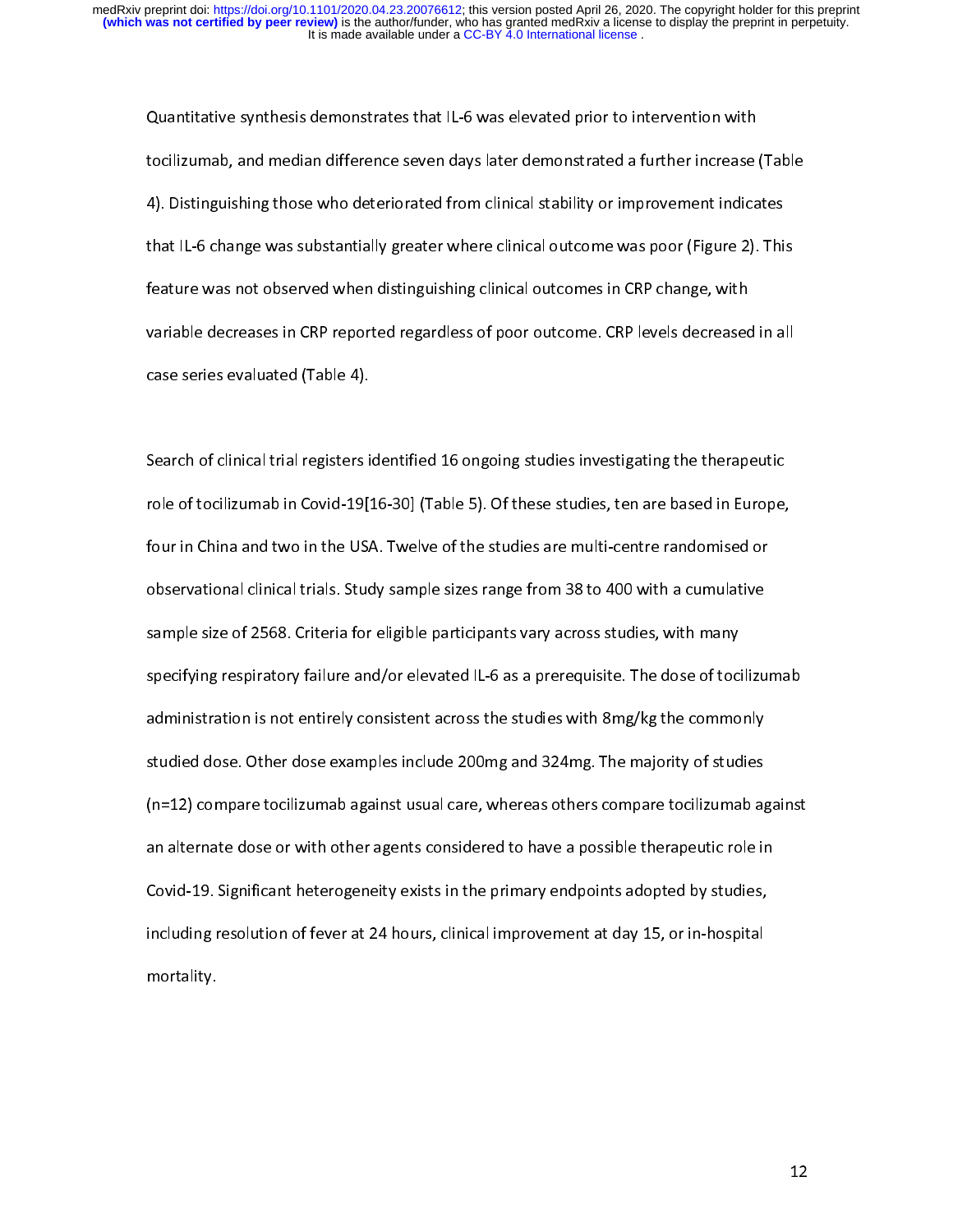#### Siltuximab

A single Italian retrospective case series was task materic reporting preliminary and the anti-<br>
ongoing study from 21 Covid-19 patients with ARDS receiving siltuximab as part of a local<br>
compassionate-use programme[31] (T compassionate-use programme[31] (Table 1). The median age was 64 years (48-75), with<br>male majority (86%). Baseline comorbidities included diabetes, hypertension and<br>cardiovascular disease in 24%, 43% and 19% respectively. male majority (86%). Baseline comorbidities included diabetes, hypertension and<br>cardiovascular disease in 24%, 43% and 19% respectively. Serum CRP was raised in all<br>patients (median 23.4 mg/dL; range 9.5-43.1 mg/dL), and I male majority (86%). Baseline comorbidities included materials included and computed and<br>cardiovascular disease in 24%, 43% and 19% respectively. Serum CRP was raised in<br>patients (median 23.4 mg/dL; range 9.5-43.1 mg/dL), patients (median 23.4 mg/dL; range 9.5-43.1 mg/dL), and IL-6 was elevated (median<br>139.5pg/mL; range 113-239 pg/mL) in 19 patients with available measurements (90%)<br>(Table 2). All patients required ventilation with either n patients (median 23.4 mg/dl) in 19 patients with available measurements (90%)<br>(Table 2). All patients required ventilation with either non-invasive ventilation (NIV) or<br>continuous positive airway pressure (CPAP). Within 4 (Table 2). All patients required ventilation with either non-invasive ventilation (NIV) or<br>continuous positive airway pressure (CPAP). Within 48 hours of initiating either CPAP of<br>intravenous siltuximab was administered a (Table 2). All patients required ventilation with either non-invasive ventilation (NIV) or<br>continuous positive airway pressure (CPAP). Within 48 hours of initiating either CPAP of<br>intravenous siltuximab was administered at continuous positive aircher pressure (CPAP). Within 48 hours of initiating either CPAP)<br>intravenous siltuximab was administered at a dose of 11mg/kg. A second dose within 48-72<br>of the first was administered in five patient of the first was administered in five patients (24%) at the discretion of the treating<br>physician.<br> $\frac{1}{2}$ of the first was administered in the first was administered in five patients wave followed for at least seven days after administration of siltuximable patients were followed for at least seven days after administration of

physical<br>All patient:<br>time of stu  $\frac{1}{1}$ time of study analysis, seven (33%) had experienced an improvement and no longer<br>required non-invasive ventilatory support, nine (43%) had no clinical change, and five (24%<br>died or clinically declined requiring intubation. the continues of the study and tive study and the required non-invasive ventilatory support, nine (43%) had no clinical change, and five<br>died or clinically declined requiring intubation. In the 16 (76%) study patients with died or clinically declined requiring intubation. In the 16 (76%) study patients with available<br>CRP data at day five, all experienced a return to within the normal range. The stratification<br>by clinical outcome of those wit CRP data at day five, all experienced a return to within the normal range. The stratification<br>by clinical outcome of those with available CRP data was not reported by the authors,<br>extracting estimated CRP levels plotted by by clinical outcome of those with available CRP data was not reported by the authors,<br>extracting estimated CRP levels plotted by the authors indicates a decline in mean CRP<br>following intervention (Table 4). extracting estimated CRP levels plotted by the authors indicates a decline in mean CRP following intervention (Table 4). following intervention (Table 4).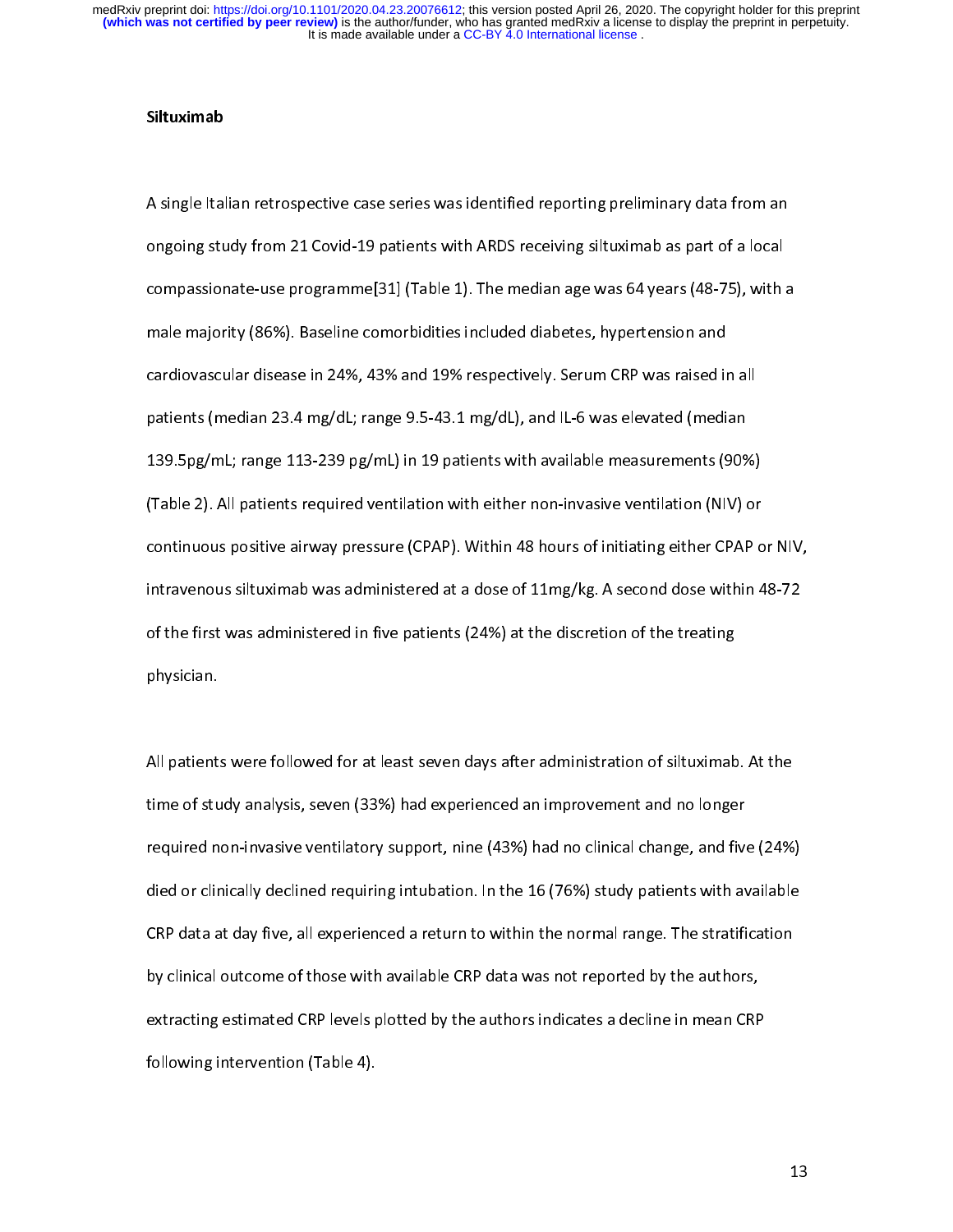Three ongoing clinical trials in terms of the silect trials in a contract trigon<br>sample size of 492 participants once complete (Table 6). The first is an Italian single-centre<br>retrospective series of 50 patients with ARDS[ sample size of 492 participants once complete (Table 4). The first is an Islamic engine<br>retrospective series of 50 patients with ARDS[32]. Siltuximab is being compared against<br>usual care with an endpoint of mortality or ne retrop can be tracted the separation in the series of 52 patients with an endpoint of mortality or need for invasive ventilation by day 30. The second is a Spanish single-centre randomised clinical trial (RCT) of 100 parti usual care with an emperice transmitting or mortality or mortality commutation, and yet second is a Spanish single-centre randomised clinical trial (RCT) of 100 participants that yet to commence recruitment[33]. Eligible p sect to commence recruitment[33]. Eligible patients will include those with progressive<br>radiographic changes or respiratory failure. Siltuximab will be compared against<br>methylprednisolone for preventing ICU admission. The radiographic changes or respiratory failure. Siltuximab will be compared against<br>methylprednisolone for preventing ICU admission. The third is a Belgian multi-centre R<br>where siltuximab is being given alone or in combinatio radiographic changes or respiratory failure changement change or regainst<br>methylprednisolone for preventing ICU admission. The third is a Belgian multi-ce<br>where siltuximab is being given alone or in combination with other where siltuximab is being given alone or in combination with other immunomodulatory<br>agents in patients with respiratory failure and signs of cytokine storm syndrome[16].<br>Recruitment has commenced and a six-category ordinal where simulation is being given alone or in combination with other immunomodulatory,<br>agents in patients with respiratory failure and signs of cytokine storm syndrome[16].<br>Recruitment has commenced and a six-category ordina agents in patients with respiratory failure and registers cytokine storm syndrome<sub>[16]</sub>.<br>Recruitment has commenced and a six-category ordinal outcome scale measured at c<br>will be used as the endpoint. Recruitment has commenced and a six-category ordinal outcome scale measured at  $\alpha$ , is<br>will be used as the endpoint.<br>Sarilumab

# will be used as the end of the end of the end of the end of the end of the end of the end of the end of the end<br>. The endpoint of the end of the end of the end of the end of the end of the end of the end of the end of the<br> Sarilumab

No published studies were identified for Sarilumab in Covid-19. Five ongoing multicentre<br>studies have been identified based in Europe or USA[34-38] (Table 7). Four studies are RCTs<br>and have commenced recruitment. Sample si and have commenced recruitment. Sample sizes range from 200 to 400 with a cumulative<br>estimated sample size of 1390 once complete. Three studies necessitate respiratory failure<br>in inclusion criteria; the remaining two are t and have commenced recruitment. Sample size range from 200 to 400 mm a cumulative<br>estimated sample size of 1390 once complete. Three studies necessitate respiratory failure<br>in inclusion criteria; the remaining two are targ in inclusion criteria; the remaining two are targeted towards those with multi-organ<br>dysfunction. Sarilumab is being compared with either usual care or other<br>immunomodulatory and antiviral agents. The majority of these stu dysfunction. Sarilumab is being compared with either usual care or other<br>immunomodulatory and antiviral agents. The majority of these studies specify an ord<br>outcome scale as the endpoint, although the time points for these immunomodulatory and antiviral agents. The majority of these studies sp<br>outcome scale as the endpoint, although the time points for these are not<br>studies. outcome scale as the endpoint, although the time points for these are not consistent acro<br>studies specify and the majority and only a specify and one studies specify and only and the majority and studies specify and the ma outcome scale as the endpoint, although the time points for the time consistent across<br>studies.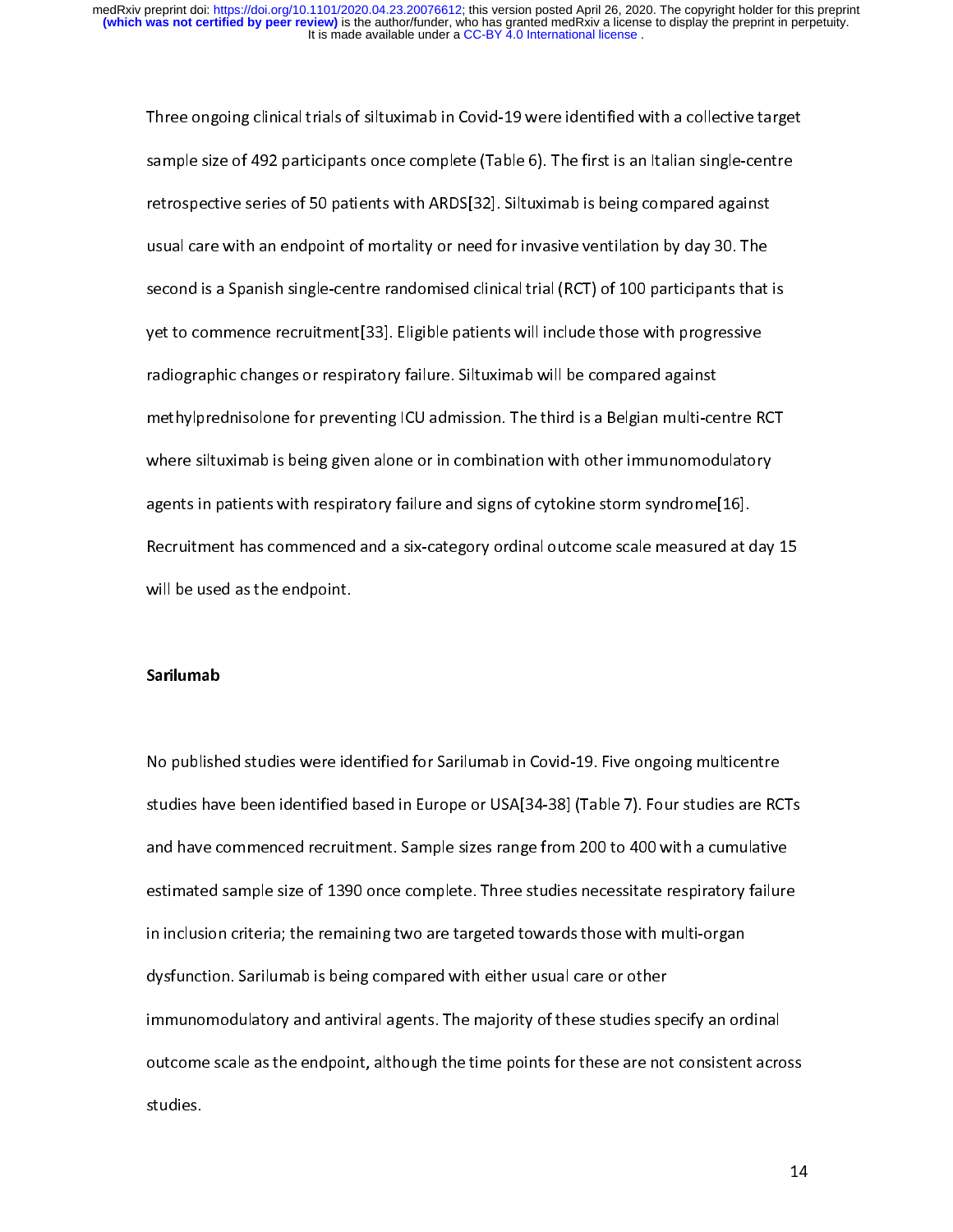#### Anakinra

No published studies were included to an analyze the structure multicentre studies<br>with an estimated cumulative sample size of 416 patients are planned, and recruitment h<br>commenced in two (Table 8)[16, 25, 39]. Evidence of commenced in two (Table 8)[16, 25, 39]. Evidence of cytokine storm syndrome is a<br>consistent inclusion criterion for participation. However, primary endpoints differ across<br>the studies, including a six-point ordinal outcome consistent inclusion criterion for participation. However, primary endpoints differ a<br>the studies, including a six-point ordinal outcome scale at day 15, proportion requir<br>mechanical ventilation at day 15, or detailed ICU consistent including a six-point ordinal outcome scale at day 15, proportion requiring<br>the studies, including a six-point ordinal outcome scale at day 15, proportion requiring<br>mechanical ventilation at day 15, or detailed the studies, including a six-point ordinal outcome scale at day  $=$  proportion requiring<br>mechanical ventilation at day 15, or detailed ICU scores at day eight. Alongside anakinr<br>patients may be randomised to a number of ot patients may be randomised to a number of other antiviral or immunomodulatory agents<br>Discussion patients may be randomized to a number of other antiviral or immunomodulatory agents.<br>Discussion

### **Discussion**

In the treatment of Covid-19. Primary outcomes were inconsistently reported but suggest<br>
many patients experienced an improvement in status seven days following therapy. In one<br>
of two retrospective case series exploring t the treatment of Covid-2011 many patients and the treatment of the percentation angular many patients experienced an improvement in status seven days following therapy. In o<br>of two retrospective case series exploring the e many parameter, experienced an improvement in status severality severaling instepy. In status<br>of two retrospective case series exploring the effects of tocilizumab, treatment was<br>associated with rapid clinical, laboratory of two retrospective case series exploring the effects of tocilizumab, treatment was<br>associated with rapid clinical, laboratory and radiological improvements. At the time of<br>study publication, 91% of study participants had atudy publication, 91% of study participants had been discharged from hospital. In the<br>second retrospective series, studying tocilizumab in an older population, 67% of patient<br>improved and 33% either died or experienced de second retrospective series, studying tocilizumab in an older population, 67% of patien<br>improved and 33% either died or experienced deterioration. In the only identified stud<br>siltuximab, treatment of those requiring non-in improved and 33% either died or experienced deterioration. In the only identified study c<br>siltuximab, treatment of those requiring non-invasive ventilatory support was associated<br>with stability or improvement in 76% and de iltuximab, treatment of those requiring non-invasive ventilatory support was associated<br>with stability or improvement in 76% and death in 24%. No adverse events were identified,<br>but in the absence of a control group, accur with stability or improvement in 76% and death in 24%. No adverse events were identified<br>but in the absence of a control group, accurate determination of the harms of any but in the absence of a control group, accurate determination of the harms of any<br>1. but in the absence of a control group, accurate determination of the harms of any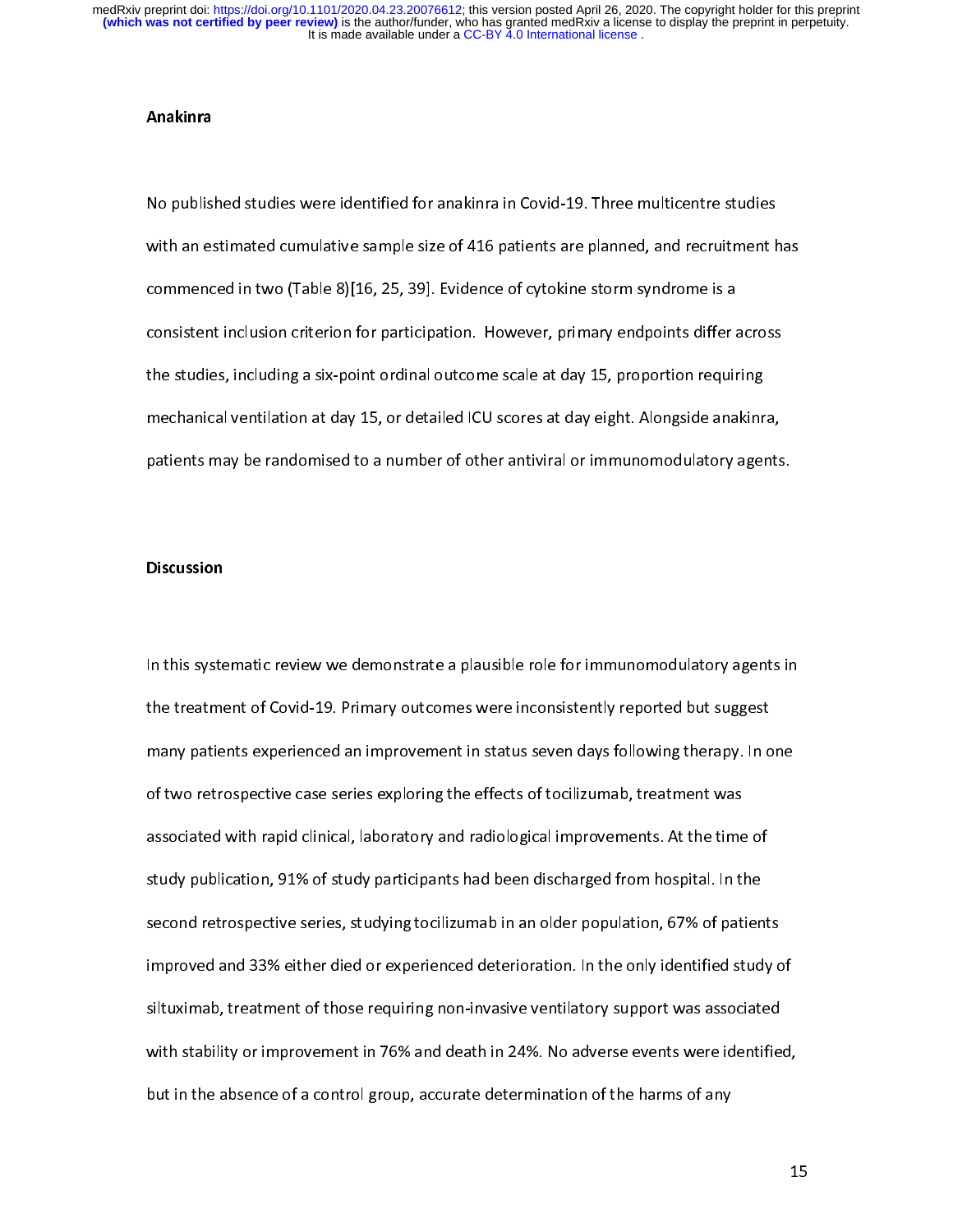experimental and gradual any predict properties in that the state studies, or suitable<br>investigating sarilumab or anakinra in Covid-19 were found. Twenty-five registered clinica<br>trials exploring immunomodulatory agents in in Engancy samilimate or analyze to the EP were register register to minimize trials exploring immunomodulatory agents in Covid-19 were identified, of which the majority have commenced recruitment. trials expering immunications explore in Covid-19 were communically and the communications of which the majority have commenced recruitment.<br>There is emerging evidence from non-interventional studies to suggest elevated IL

mageing mark commenced recruitment.<br>There is emerging evidence from non-int<br>cytokine levels are significantly associate  $\frac{1}{1}$ There is emerging evidence from non-interventional studies to suggest exception is c<br>cytokine levels are significantly associated with adverse clinical outcomes in Covid-19<br>including ARDS and death[4], but it remains uncle cytokine levels are significantly associated with adverse clinical extended in Covid-1<br>including ARDS and death[4], but it remains unclear whether IL-6 merely represents a<br>biomarker of severity or whether it can be targete biomarker of severity or whether it can be targeted for therapeutic interventions. Of the<br>studies included in our review that measured serum IL-6, all reported elevated baseline<br>levels. In the only case series measuring pr biomarker of severity or whether transies angoverno interpendent content of the<br>studies included in our review that measured serum IL-6, all reported elevated baseline<br>levels. In the only case series measuring pre and post stance included in our review that measured elements of all reported elevation the amound levels.<br>In the only case series measuring pre and post-tocilizumab IL-6 levels, there was a<br>apparent distinction in the amount IL-6 apparent distinction in the amount IL-6 continued to rise according to clinical outcomes,<br>with those who responded to tocilizumab presenting the smallest IL-6 change. This<br>discrepancy in effect was not observed using CRP l with those who responded to tocilizumab presenting the smallest IL-6 change. This<br>discrepancy in effect was not observed using CRP levels within the same series.<br>According outcomes, within the same series. discrepancy in effect was not observed using CRP levels within the same series.<br>The immunological mechanisms in Covid-19 are not fully elucidated, but evidence s

discrepancy of the immunological mechanisms in Covid-19 are not fully elucidated, but evident<br>an overly activated immune response characterised by the release of pro-inflam  $\frac{1}{2}$ an overly activated immune response characterised by the release of pro-inflammatory<br>cytokines including IL-1 and IL-6, known as cytokine release syndrome (CRS) may play a vita<br>role[3]. CRS, a recognised consequence of var cytokines including IL-1 and IL-6, known as cytokine release syndrome (CRS) may play a<br>role[3]. CRS, a recognised consequence of various other aetiologies including autoimmu<br>malignancy and chimeric antigen receptor (CAR) T role[3]. CRS, a recognised consequence of various other aetiologies including autoimmunity,<br>malignancy and chimeric antigen receptor (CAR) T cell therapies, has been successfully<br>managed with immunomodulatory therapies, ra roles of the consequence of CAR) T cell therapies, has been successfully<br>managed with immunomodulatory therapies, raising the possibility of a similar role for<br>immunomodulatory therapy in Covid-19 induced CRS[41]. managed with immunomodulatory therapies, raising the possibility of a similar role for<br>immunomodulatory therapy in Covid-19 induced CRS[41]. immunomodulatory therapy in Covid-19 induced CRS[41]. immunomodulatory therapy in Covid-19 induced CRS[41].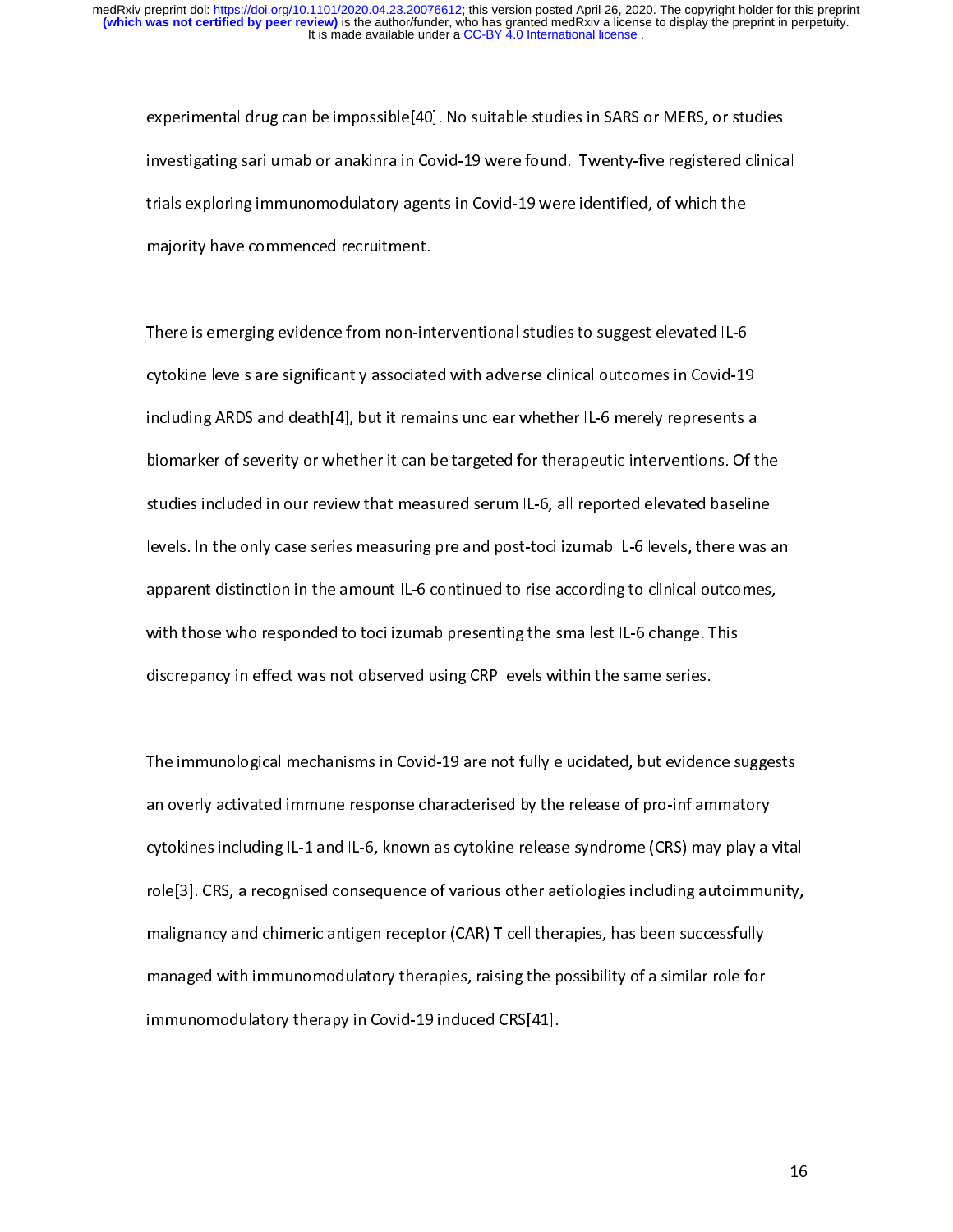The case fatally rate (CFR) in patition from EFRE 2018 at the around 1997)<br>although recorded mortality rates vary across countries[42]. In a report analysing outcomes<br>from over 1500 patients with Covid-19 admitted to an IC although records mortality rates vary across committing report analysing succember<br>from over 1500 patients with Covid-19 admitted to an ICU in the UK, mortality ranged from<br>19.4% to 66.3% depending on the level of respirat from order 1500 patients with Covid-19 admitted to an ICU in the UK, mortality ranged from<br>19.4% to 66.3% depending on the level of respiratory support required[43]. All participants<br>from included studies in our review had 19.1% to 6.44% depending on the level of respiratory support requiring at least basic<br>from included studies in our review had respiratory failure requiring at least basic<br>respiratory support. In contrast to the mortality f from the studies of the mortality figures above, the CFR from the st<br>this review was 6.8% (4/59; 3 Luo et al; 1 Gritti et al), but it must be acknowledged<br>case series data are subject to substantial bias. There may also be respiratory support. In contrast to the mortality figures above, the state in an example in<br>this review was 6.8% (4/59; 3 Luo et al; 1 Gritti et al), but it must be acknowledged these<br>case series data are subject to substa the review was externed the state of the state of aligne terms of all, but it must be almost the second case<br>case series data are subject to substantial bias. There may also be important differences if<br>study participant ch castudy participant characteristics, but the seemingly low CFR suggests immunomodulatory<br>therapy is worth exploring further.<br>Also be interested in the important differences in the important differences in the interest of t study participant characteristics, but the seemingly low CFR suggests immunitations and<br>therapy is worth exploring further.<br>In this review we highlight multiple limitations and considerable sources of inter-study therapy is worth exploring further.<br>In this review we highlight multiple limitations and considerable sources of inter-study

|<br>|<br>| heterogeneity of both completed and ongoing studies. All included studies were individual<br>case reports or non-randomised retrospective case series of relatively modest size, with a<br>moderate or high risk of bias. Although t case reports or non-randomised retrospective case series of relatively modest size, with a<br>moderate or high risk of bias. Although the majority of studies necessitated respiratory<br>failure, participant criteria were not ent case reports or high risk of bias. Although the majority of studies necessitated respiratory<br>failure, participant criteria were not entirely consistent across the studies. The dose of<br>tocilizumab therapy included 8mg/kg, 4 moderate or night risk or himseligh the majority of definition to be plants. The dose of<br>failure, participant criteria were not entirely consistent across the studies. The dose of<br>tocilizumab therapy included 8mg/kg, 400mg facilizumab therapy included 8mg/kg, 400mg and 80-600mg across the studies, and pa<br>were concurrently commenced on other agents including antivirals and steroids, result<br>challenges with demonstrating causality. Study outcom tocilization of the studies of the spents including antivirals and steroids, resulting in<br>challenges with demonstrating causality. Study outcomes were not uniform and a<br>combination of clinical, laboratory and radiological were concurrently commenced on other agents including antivirals and steroids, resulting in<br>challenges with demonstrating causality. Study outcomes were not uniform and a<br>combination of clinical, laboratory and radiologica combination of clinical, laboratory and radiological outcomes were reported, rathe<br>single consistent endpoint.<br> combination of consistent endpoint.<br>
whilst many of the registered ongoing clinical trials are prospective studies of reasonable

single consistent whilst many of the register<br>Size with randomised interv  $\frac{1}{2}$ Size with randomised interventions, they display similar inconsistency in participant and<br>size with randomised interventions, they display similar inconsistency in participant and size with randomised interventions, they display similar inconsistency in participant and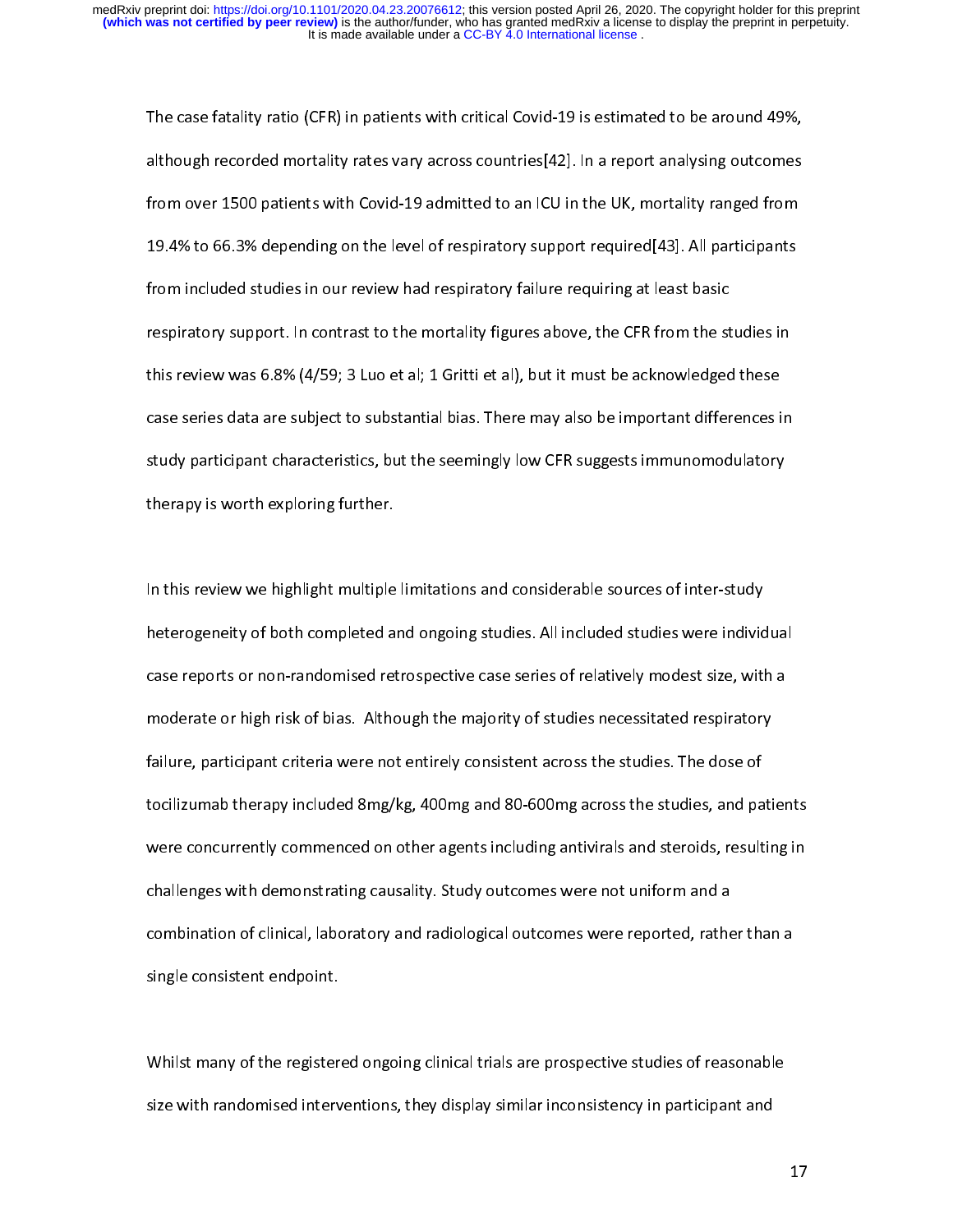comparisons and pooling of results across clinical trials difficult. Studies of<br>immunomodulatory therapies in Covid-19 should consider focusing on participants with<br>evidence of a hyperinflammatory response, and outcomes sh comparisons and pooling of results and consider focusing on partimum<br>immunomodulatory therapies in Covid-19 should consider focusing on part<br>evidence of a hyperinflammatory response, and outcomes should be stand<br>number of evidence of a hyperinflammatory response, and outcomes should be standardised. A<br>number of studies utilise an ordinal scale measured at day 15 focusing on relevant clinica<br>outcomes such as death, ventilation and hospitalis evidence of a hypermanniance, the period, and outcomes encourage changement clinical mumber of studies utilise an ordinal scale measured at day 15 focusing on relevant clinication.<br>
Such patient-focused outcomes such as de outcomes such as death, ventilation and hospitalisation. Such patient-focused outcomes<br>may be more important to patients than others such as resolution of fever at 24 hours, or<br>time to normalisation of CRP. out comes such as death, ventilation and hospitalisation. Such patient-focused outcomes<br>may be more important to patients than others such as resolution of fever at 24 hours, of<br>time to normalisation of CRP. may be more important to patients than others such a resolution of the at 24 hours, or<br>time to normalisation of CRP.<br>This review has a number of strengths. Our search strategy was kept broad and included

This review has a number of s<br>search of pre-print servers to ן<br>|} The review has a number of strategy was neptraced and included<br>search of pre-print servers to ensure our screening for inclusion was as comprehensive as<br>possible. We stipulated no restrictions on the type of studies to be search of pre-print servers to entitle our streening for included the as comprehensive as<br>possible. We stipulated no restrictions on the type of studies to be included. No language<br>restrictions were applied to enable inclu positivitions were applied to enable inclusion of any early Chinese studies. Searches of<br>clinical trial registries included clinicaltrials.gov, EU clinical registry and the Chinese clinica<br>registry; again, ensuring our str clinical trial registries included clinicaltrials.gov, EU clinical registry and the Chinese clinical<br>registry; again, ensuring our strategy was comprehensive. Covid-19 is a truly global<br>pandemic; the data presented here re com of the set of the set of the registry; again, ensuring our strategy was comprehensive. Covid-19 is a truly global<br>pandemic; the data presented here represent findings from different countries, offering<br>diversity in eth registry; again, ensuring our strategy was comprehensive. Covid-19 is a truly global<br>pandemic; the data presented here represent findings from different countries, offer<br>diversity in ethnic background which should be built particulary in ethnic background which should be built upon in further study and analysis.<br>Despite employing a highly sensitive search strategy, this review has important limitation<br>Despite employing a highly sensitive sea

diversite employing a highly sensitive search strategy, this review has important limitation of the included studies. As all studies [<br>|<br>| particularly relating to the methodological quality of the included studies. As all studies<br>focused on patients with respiratory failure, these findings cannot be extrapolated to Covid<br>19 participants without evidence of r particularly focused on patients with respiratory failure, these findings cannot be extrapolated to Conservation<br>19 participants without evidence of respiratory failure. All retrieved studies were<br>retrospective in nature w 19 participants with a moderate or high risk of bias, and therefore finding<br>the reproduced in well-conducted prospective clinical trials before immunomodular<br>trials were reproduced in well-conducted prospective clinical tr retroppent annually in nature in nature or high risk of and therefore immunomodulatory<br>be reproduced in well-conducted prospective clinical trials before immunomodulatory<br>1 be reproduced in well-conducted prospective clinical trials before immunomodulatory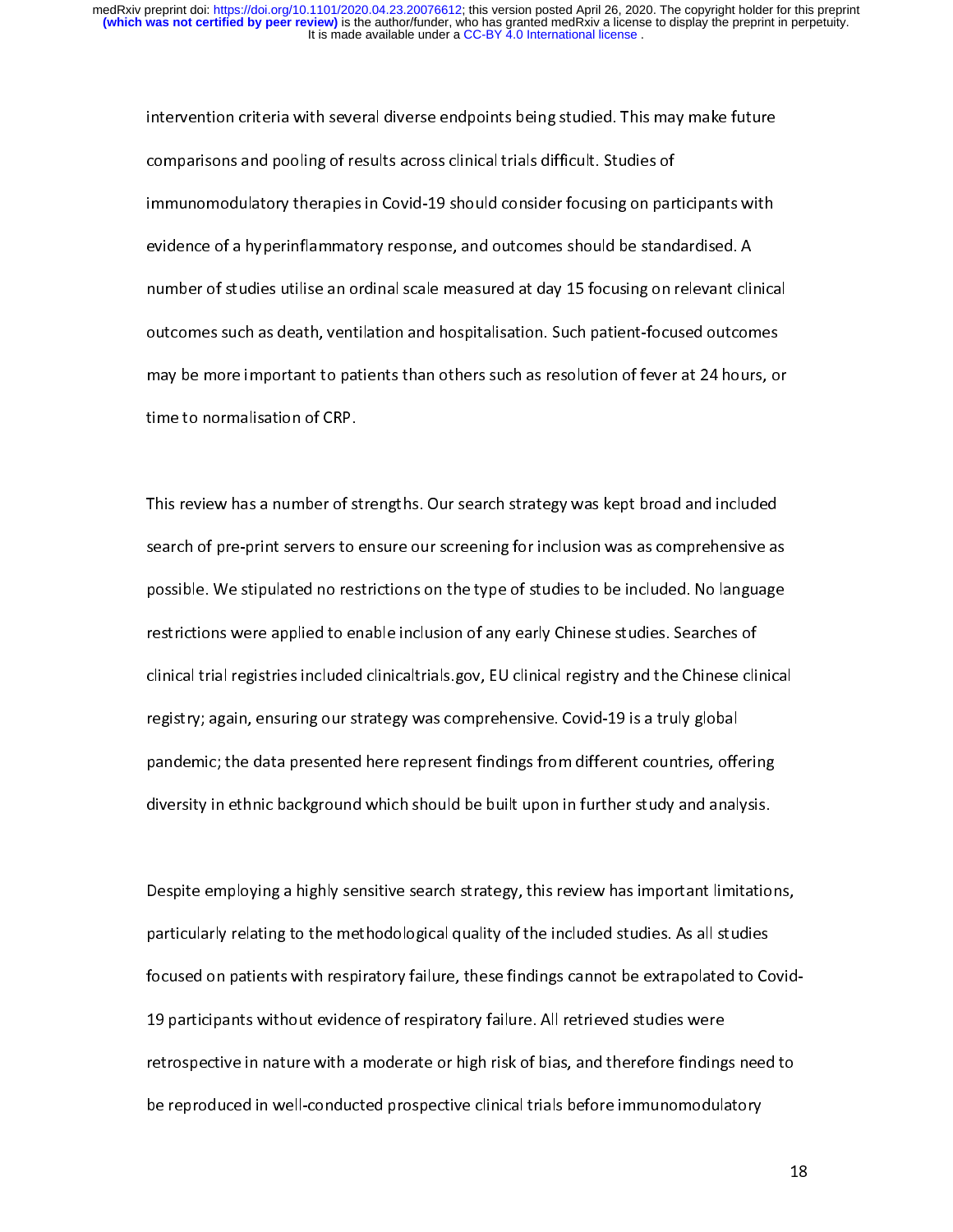therapy can be recommended for clinical use. Ongoing and future trials, such as those<br>summarised here, should ensure baseline and follow up data is complete for all primary and<br>secondary endpoints, facilitating quantitativ

secondary endpoints, facilitating quantitative synthesis across studies.<br>In summary, we demonstrate serum IL-6 levels appear to be elevated in patients with In summary, we demonstrate serum IL-6 levels appear to be elevated in patients with<br>severe Covid-19 and changes in response to tocilizumab may distinguish disease outcom<br>Preliminary studies suggest inhibition of IL-6 may b |<br>|<br>| severe Covid-19 and changes in response to tocilizumab may distinguish disease outcomes.<br>Preliminary studies suggest inhibition of IL-6 may be effective in managing the assumed<br>hyperinflammatory response associated with se Preliminary studies suggest inhibition of IL-6 may be effective in managing the assumed<br>hyperinflammatory response associated with severe Covid-19. These early data justify the<br>need for ongoing well-designed randomised cli Premium, prelimition of IL-6 may be effective in managing the assumed<br>hyperinflammatory response associated with severe Covid-19. These early data justify th<br>need for ongoing well-designed randomised clinical studies with heed for ongoing well-designed randomised clinical studies with concurrent control groups<br>to explore this hypothesis further. need for ongoing well-designed randomised clinical studies with concurrent control groups.<br>to explore this hypothesis further. to explore this hypothesis further.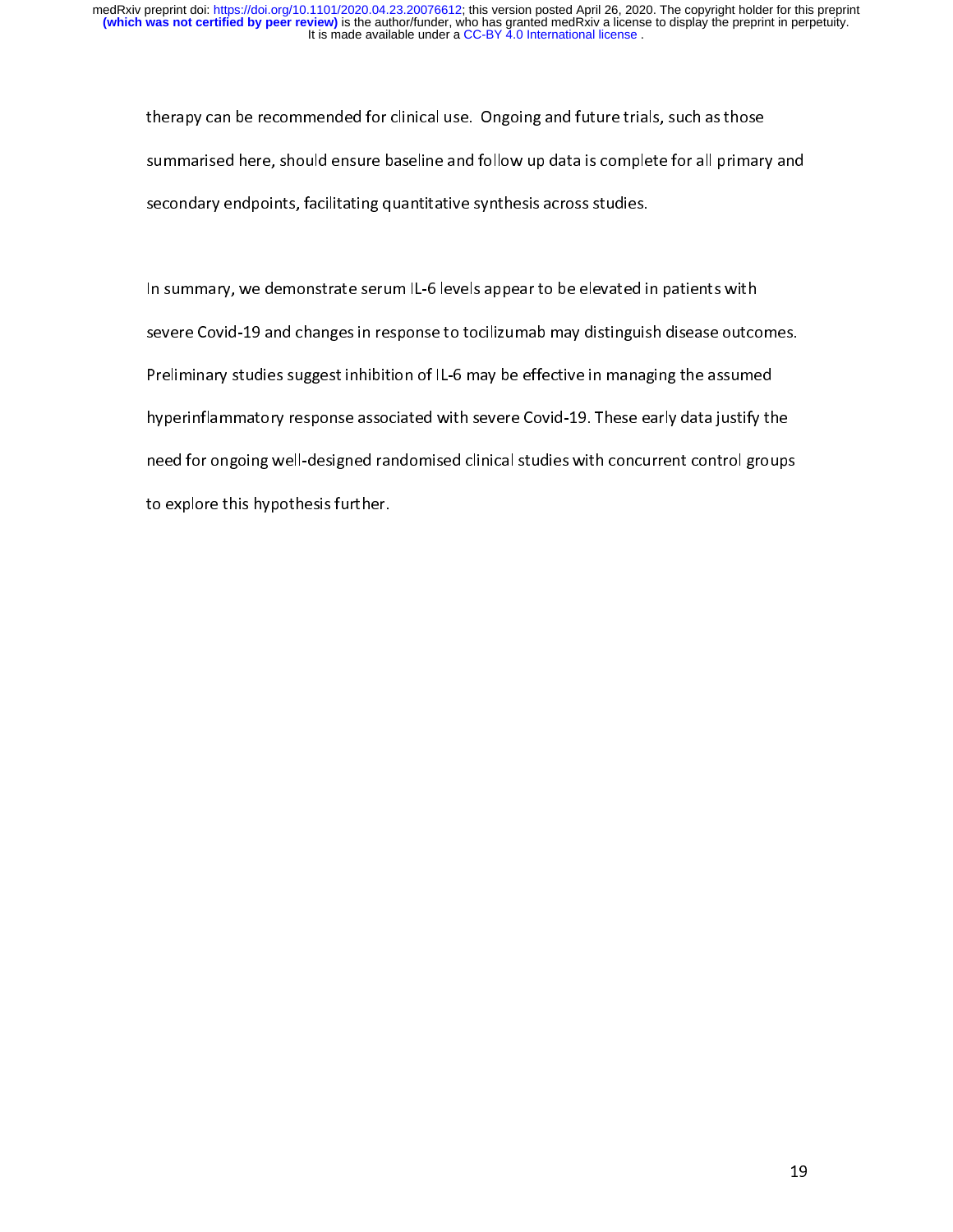It is made available under a CC-BY 4.0 International license. **(which was not certified by peer review)** is the author/funder, who has granted medRxiv a license to display the preprint in perpetuity. medRxiv preprint doi: [https://doi.org/10.1101/2020.04.23.20076612;](https://doi.org/10.1101/2020.04.23.20076612) this version posted April 26, 2020. The copyright holder for this preprint

## References

- 
- $\frac{1}{2}$  $\frac{1}{2}$ 1. Huang, C., et al., Chincal features of patients infected with 2015 novel coronavirus in<br>
1. Wuhan, China. Lancet, 2020. 395(10223): p. 497-506.<br>
2. WHO Director-General's opening remarks at the media briefing on COVID-1 Wuhan, China. Lancet, 2020. 393(10223): p. 497-900.<br>WHO Director-General's opening remarks at the media<br>March 2020. 2020; Available from: <u>https://www.who.</u><br>director-general-s-opening-remarks-at-the-media-brie<br>2020.<br>Qin, C 2. WHO Director-General's opening remarks at the media briefing on COVID-19 - 11<br>
March 2020. 2020; Available from: https://www.who.int/dg/speeches/detail/who<br>
director-general-s-opening-remarks-at-the-media-briefing-on-co March 2020. 2020, Available from: <u>https://www.who.int/dg/speeches/detail/who-director-general-s-opening-remarks-at-the-media-briefing-on-covid-19---11-march<br>2020.<br>Qin, C., et al., *Dysregulation of immune response in pati</u>*
- 
- 
- inflammation by Coronavirus-19 (COVI-19 or SARS-CoV-2): anti-inflammatory<br>chartesises I Biel Beaul Ususe est Agents, 2020, 24(2) 2020.<br>Qin, C., et al., *Dysregulation of immune response in patients with COVID-19 in*<br>Wuhan, China. Clin Infect Dis, 2020.<br>Coomes, E.A. and H. Haghbayan, *Interleukin-6 in COVID-19: A Systematic Review and*<br>*Meta-Analysis* 3. Qin, C., et al., Dysregulation of immune response in patients with COVID-19 in<br>
Wuhan, China. Clin Infect Dis, 2020.<br>
4. Coomes, E.A. and H. Haghbayan, Interleukin-6 in COVID-19: A Systematic Revie<br>
Meta-Analysis. medRx Wuhan, China. China. China. 2020.<br>Coomes, E.A. and H. Haghbayan, *Internal Meta-Analysis.* medRxiv, 2020: p. 20<br>Conti, P., et al., *Induction of pro-infla<br>inflammation by Coronavirus-19 (CO<br>strategies. J Biol Regul Homeost* 4. Coomes, E.A. and H. Haghbayan, *Interleukin-6 in COVID-15*. A systematic Review and<br> *Meta-Analysis.* medRxiv, 2020: p. 2020.03.30.20048058.<br>
Conti, P., et al., *Induction of pro-inflammatory cytokines (IL-1 and IL-6) a* Meta-Analysis. medixity, 2020: p. 2020.03.30.20048058.<br>Conti, P., et al., *Induction of pro-inflammatory cytokines (inflammation by Coronavirus-19 (COVI-19 or SARS-CoV-2,<br>strategies. J Biol Regul Homeost Agents, 2020. 34*
- 
- 5. Conti, Pr., et al., *maacdon of pro-inflammatory cytokines* (*I*-1 and *I*-6) and lung<br>inflammation by Coronavirus-19 (COVI-19 or SARS-CoV-2): anti-inflammatory<br>strategies. J Biol Regul Homeost Agents, 2020. **34**(2).<br>Ch strategies. 3 Biol Regul Homeost Agents, 2020. 34(2).<br>Cheng, Z.J. and J. Shan, 2019 Novel coronavirus: wher<br>Infection, 2020. 48(2): p. 155-163.<br>Hui, D.S., et al., *The continuing 2019-nCoV epidemic t.*<br>global health - The 6. Cheng, 2.3. and 3. Shan, 2019 Novertcommusis: Where we are and what we know.<br>
Infection, 2020. 48(2): p. 155-163.<br>
7. Hui, D.S., et al., The continuing 2019-nCoV epidemic threat of novel coronaviruses t<br>
global health mection, 2020. 48(2): p. 155-163.<br>Hui, D.S., et al., *The continuing 201*<br>global health - The latest 2019 nov<br>Infect Dis, 2020. **91**: p. 264-266.<br>Wong, C.K., et al., *Plasma inflamm*<br>respiratory syndrome. Clin Exp Imn<br>Maha 7. Hui, D.S., et al., The continuing 2015-ncove epidemic threat of nover coronaviruses to<br>global health - The latest 2019 novel coronavirus outbreak in Wuhan, China. Int J<br>Infect Dis, 2020. 91: p. 264-266.<br>8. Wong, C.K., e
- 
- 
- global health The latest 2019 hover coronavirus outbreak in Wuhan, chima. Int 3<br>Infect Dis, 2020. **91**: p. 264-266.<br>Wong, C.K., et al., *Plasma inflammatory cytokines and chemokines in severe acute*<br>respiratory syndrome. mect Dis, 2020. 31. p. 204-200.<br>Wong, C.K., et al., *Plasma inflam*<br>*respiratory syndrome.* Clin Exp Ir<br>Mahallawi, W.H., et al., *MERS-Conflammatory Th1 and Th17 cyto*<br>Liberati, A., et al., *The PRISMA st<br>analyses of studi* 8. Wong, C.K., et al., *Tasma inflammatory cytokines and chemokines in severe acute*<br>respiratory syndrome. Clin Exp Immunol, 2004. **136**(1): p. 95-103.<br>9. Mahallawi, W.H., et al., *MERS-COV infection in humans is associate* respiratory syndrome. Clin Exp Immunol, 2004. 136(1): p. 95-103.<br>Mahallawi, W.H., et al., *MERS-CoV infection in humans is associati*<br>inflammatory Th1 and Th17 cytokine profile. Cytokine, 2018. **104**:<br>Liberati, A., et al., 9. Mahallawi, W.H., et al., MERS-COV injection in humans is associated with a pro-<br>inflammatory Th1 and Th17 cytokine profile. Cytokine, 2018. 104: p. 8-13.<br>10. Liberati, A., et al., The PRISMA statement for reporting syst inflammatory Th1 and Th17 cytokine profile. Cytokine, 2018. 104: p. 8-13.<br>Liberati, A., et al., *The PRISMA statement for reporting systematic reviews*<br>analyses of studies that evaluate healthcare interventions: explanatio 10. Liberati, A., et al., *The PRISMA statement for reporting systematic reviews and meta-*<br>analyses of studies that evaluate healthcare interventions: explanation and<br>elaboration. Bmj, 2009. 339: p. b2700.<br>11. Murad, M.H. analyses of studies that evaluate healthcare interventions: explanation and
- elaboration. Bmj, 2009. 339. p. b2700.<br>Murad, M.H., et al., *Methodological qu*<br>reports. BMJ Evid Based Med, 2018. **23**<br>Xu X, H.M., Li T, et al., *Effective treatme*<br>tocilizumab. . ChinaXiv <u>http://chinaxiv.</u><br>Zhang, X., et
- 
- 
- 11. Murad, M.H., et al., *Methodological quality and synthesis of case series and case*<br>reports. BMJ Evid Based Med, 2018. 23(2): p. 60-63.<br>12. Xu X, H.M., Li T, et al., *Effective treatment of severe COVID-19 patients wit* reports. BMJ Evid Based Med, 2018. 23(2): p. 60-03.<br>Xu X, H.M., Li T, et al., *Effective treatment of severe (*<br>tocilizumab. . ChinaXiv <u>http://chinaxiv.org/abs/2020</u><br>Zhang, X., et al., *First case of COVID-19 in a patient* 12. Xu X, H.M., Li T, et al., Lygective treatment of severe COVID-19 patients with<br>tocilizumab. ChinaXiv http://chinaxiv.org/abs/202003.00026., March 2020<br>13. Zhang, X., et al., First case of COVID-19 in a patient with mul tocilizumab. . ChinaXiv <u>http://chinaxiv.org/abs/202003.00026</u>., March 2020.<br>Zhang, X., et al., *First case of COVID-19 in a patient with multiple myeloma*<br>successfully treated with tocilizumab. Blood Adv, 2020. 4(7): p. 1 13. Zhang, X., et al., Thist case of COVID-19 in a patient with multiple invertional successfully treated with tocilizumab. Blood Adv, 2020. 4(7): p. 1307-1310.<br>14. Luo, P., et al., Tocilizumab treatment in COVID-19: a sin successfully treated with tochlid mubic. Blood Adv, 2020. 4(7): p. 1307-1310.<br>Luo, P., et al., *Tocilizumab treatment in COVID-19: a single center experienc*<br>Virol, 2020.<br>Michot, J.M., et al., *Tocilizumab, an anti-IL6 rec*
- 
- 
- 14. Luo, 1., et al., Tochizumab treatment in COVID-15. a single center experience. 3 Wed<br>Virol, 2020.<br>15. Michot, J.M., et al., Tocilizumab, an anti-IL6 receptor antibody, to treat Covid-19-<br>related respiratory failure: a https://ClinicalTrials.gov/show/NCT04330638.<br>Tocilizumab to Prevent Clinical Decompensation in Hospitalized, Non-critically Ill<br>Patients With COVID-19 Pneumonitis. https://ClinicalTrials.gov/show/NCT04331795.<br>Clinical Tria
- 15. Michot, J.M., et al., Tochizamus, an anti-IL6 receptor antibody, to treat Covid-15-<br>
related respiratory failure: a case report. Ann Oncol, 2020.<br>
16. Treatment of COVID-19 Patients With Anti-interleukin Drugs.<br>
https: reatment of COVID-19 Patients With Anti-interleukin Drughttps://ClinicalTrials.gov/show/NCT04330638.<br>Tocilizumab to Prevent Clinical Decompensation in Hospital<br>Patients With COVID-19 Pneumonitis. https://ClinicalTrials.<br>Cl 16. Treatment of COVID-19 Patients With Anti-Interleukin Drugs.<br>
16. Tocilizumab to Prevent Clinical Decompensation in Hospitalize<br>
Patients With COVID-19 Pneumonitis. https://ClinicalTrials.go<br>
18. Clinical Trial of Combi Clinical Trial of Combined Use of Hydroxychloroquine, Azithromycin, and Tocilizumab<br>for the Treatment of COVID-19. https://ClinicalTrials.gov/show/NCT04332094.<br>A Study to Evaluate the Safety and Efficacy of Tocilizumab in 17. Tochizumab to Prevent Chincal Decompensation in Hospitalized, Non-critically in<br>
Patients With COVID-19 Pneumonitis. https://ClinicalTrials.gov/show/NCT04331<br>
18. Clinical Trial of Combined Use of Hydroxychloroquine, A Patients With COVID-19 Theamonitis. <u>https://ClinicalTrials.gov/show/NCT04331795</u>.<br>Clinical Trial of Combined Use of Hydroxychloroquine, Azithromycin, and Tocilizumab<br>for the Treatment of COVID-19. https://ClinicalTrials.g
- 18. Clinical Trial of Combined Use of Hydroxychiologaine, Azithromycin, and Tochlzamab<br>for the Treatment of COVID-19. https://ClinicalTrials.gov/show/NCT04332094.<br>A Study to Evaluate the Safety and Efficacy of Tocilizumab for the Treatment of COVID-19. <u>Integrizion minister of Tocilizumab in Patients</u> With Seve<br>A Study to Evaluate the Safety and Efficacy of Tocilizumab in Patients With Seve<br>COVID-19 Pneumonia. <u>https://ClinicalTrials.gov/sh</u> 19. A Study to Evaluate the Sufety and Efficacy of Tochizumab in Patients With Severe<br>COVID-19 Pneumonia. https://ClinicalTrials.gov/show/NCT04320615. COVID-19 Pneumonia. https://ClinicalTrials.gov/show/NCT04320015.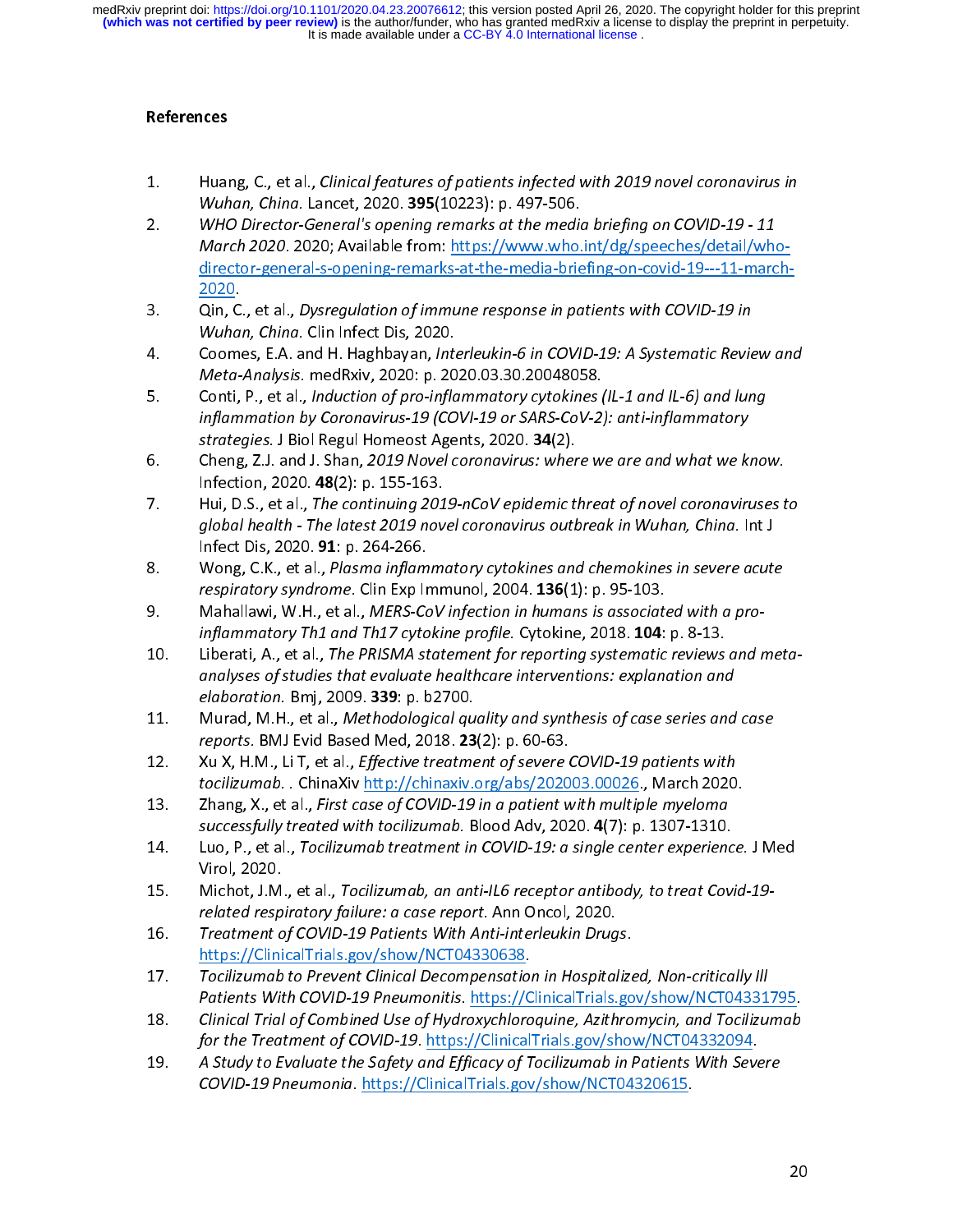- 
- 
- 20. Efficacy and Safety of Tochizumab in the Treatment of SARS-Cov-2 Related<br>
Pneumonia. https://ClinicalTrials.gov/show/NCT04332913.<br>
21. Checkpoint Blockade in COVID-19 Pandemic.<br>
https://ClinicalTrials.gov/show/NCT04335 Pheumonia. <u>Https://ClinicalTrials.gov/show/NCT04332913</u>.<br>Checkpoint Blockade in COVID-19 Pandemic.<br>https://ClinicalTrials.gov/show/NCT04335305.<br>Tocilizumab in the Treatment of Coronavirus Induced Diseas<br>https://ClinicalTr 21. Checkpoint Blockade in COVID-19 Pandemic.<br>
https://ClinicalTrials.gov/show/NCT0433530!<br>
22. Tocilizumab in the Treatment of Coronavirus<br>
https://ClinicalTrials.gov/show/NCT0433507<br>
23. Tocilizumab in COVID-19 Pneumonia Tocilizumab in the Treatment of Coronavirus In<br>https://ClinicalTrials.gov/show/NCT04335071.<br>Tocilizumab in COVID-19 Pneumonia (TOCIVID-<br>https://ClinicalTrials.gov/show/NCT04317092.<br>Favipiravir Combined With Tocilizumab in
- 
- 
- 22. Tochizumab in the Treatment of Coronavirus induced Disease (COVID-15).<br>
22. Tocilizumab in COVID-19 Pneumonia (TOCIVID-19).<br>
23. Tocilizumab in COVID-19 Pneumonia (TOCIVID-19).<br>
24. Favipiravir Combined With Tocilizuma Tocilizumab in COVID-19 Pneumonia (TOCIVID-<br>https://ClinicalTrials.gov/show/NCT04317092.<br>Favipiravir Combined With Tocilizumab in the T<br>2019. https://ClinicalTrials.gov/show/NCT0431<br>Personalised Immunotherapy for SARS-CoV-23. Toch 2010 in COVID-19 The unional (TOCIVID-19).<br>
https://ClinicalTrials.gov/show/NCT04317092.<br>
2019. https://ClinicalTrials.gov/show/NCT04310228<br>
25. Personalised Immunotherapy for SARS-CoV-2 (COVI<br>
Dysfunction. https: Favipiravir Combined With Tocilizumab in the T<br>Favipiravir Combined With Tocilizumab in the T<br>2019. https://ClinicalTrials.gov/show/NCT0431<br>Personalised Immunotherapy for SARS-CoV-2 (C<br>Dysfunction. https://ClinicalTrials.g 2019. <u>https://ClinicalTrials.gov/show/NCT04310220</u>.<br>Personalised Immunotherapy for SARS-CoV-2 (COVID-<br>Dysfunction. https://ClinicalTrials.gov/show/NCT0433<br>Tocilizumab vs CRRT in Management of Cytokine Rele<br>19. https://Cli
- 24. Fravipiravir combined With Tochizamab in the Treatment of Corona Virus Disease<br>2019. https://ClinicalTrials.gov/show/NCT04310228.<br>Dysfunction. https://ClinicalTrials.gov/show/NCT04339712.<br>26. Tocilizumab vs CRRT in Man 25. Personalised Immunotherapy for SARS-CoV-2 (COVID-15) Associated With Organ<br>Dysfunction. https://ClinicalTrials.gov/show/NCT04339712.<br>26. Tocilizumab vs CRRT in Management of Cytokine Release Syndrome (CRS) in COVI<br>19. Dysjunction. <u>https://ClinicalTrials.gov/show/NCT04333712</u>.<br>Tocilizumab vs CRRT in Management of Cytokine Release Syl<br>19. <u>https://ClinicalTrials.gov/show/NCT04306705</u>.<br>Tocilizumab for SARS-CoV2 (COVID-19) Severe Pneumonit
- 
- 
- 26. Tochizumab vs CRRT in Management of Cytokine Release Syndrome (CRS) in COVID-<br>
27. Tocilizumab for SARS-CoV2 (COVID-19) Severe Pneumonitis.<br>
https://ClinicalTrials.gov/show/NCT04315480.<br>
28. CORIMUNO-19 Tocilizumab T 19. https://ClinicalTrials.gov/show/NCT04306705.<br>Tocilizumab for SARS-CoV2 (COVID-19) Severe Pnet<br>https://ClinicalTrials.gov/show/NCT04315480.<br>CORIMUNO-19 - Tocilizumab Trial - TOCI (CORIMU)<br>https://ClinicalTrials.gov/show 27. Tochizumab for SARS-CoV2 (COVID-19) Severe Preumonius.<br>
https://ClinicalTrials.gov/show/NCT04315480.<br>
28. CORIMUNO-19 - Tocilizumab Trial - TOCI (CORIMUNO-TOCI)<br>
https://ClinicalTrials.gov/show/NCT04331808.<br>
29. A mult CORIMUNO-19 - Tocilizumab Trial - TOCI (CORI<br>https://ClinicalTrials.gov/show/NCT04331808.<br>A multicenter, randomized controlled trial for t.<br>in the treatment of new coronavirus pneumonia<br>http://www.chictr.org.cn/showprojen.
- 28. CORIMONO-19 Tochl201100 That TOCI (CORIMONO-TOCI).<br>
29. A multicenter, randomized controlled trial for the efficacy and<br>
in the treatment of new coronavirus pneumonia (COVID-19).<br>
20. A multicenter, single arm, ope A multicenter, randomized controlled trial for the treatment of new coronavirus pneumonia<br>in the treatment of new coronavirus pneumonia<br>http://www.chictr.org.cn/showprojen.aspx?pr<br>A multicenter, single arm, open label tria 29. A multicenter, randomized controlled trial for the efficacy and safety of tochizamidal<br>
in the treatment of new coronavirus pneumonia (COVID-19).<br>
A multicenter, single arm, open label trial for the efficacy and safet in the treatment of new coronavirus pheamonia (COVID-19).<br>http://www.chictr.org.cn/showprojen.aspx?proj=49409.<br>A multicenter, single arm, open label trial for the efficacy and<br>the treatment of cytokine release syndrome of A multicenter, single arm, open label trial for the efficacy<br>the treatment of cytokine release syndrome of novel coro<br>19). http://www.chictr.org.cn/showprojen.aspx?proj=494<br>Gritti, G., et al., Use of siltuximab in patients 30. A multicenter, single arm, open label trial for the efficacy and safety of CMAB800 in<br>the treatment of cytokine release syndrome of novel coronavirus pneumonia (COVID<br>19). http://www.chictr.org.cn/showprojen.aspx?proj= the treatment of cytokine release syndrome of novel coronavirus pneumonia (COVID-
- 
- 19). <u>http://www.chictr.org.cn/showprojen.aspx?proj=49883</u>.<br>Gritti, G., et al., Use of siltuximab in patients with COVID-19 pneumonia requiring<br>ventilatory support. medRxiv, 2020: p. 2020.04.01.20048561.<br>An Observational C 31. Gritti, G., et al., Ose of siltuximab in patients with COVID-15 pheamonia requiring<br>ventilatory support. medRxiv, 2020: p. 2020.04.01.20048561.<br>32. An Observational Case-control Study of the Use of Siltuximab in ARDS P
- An Observational Case-control Study of the Use of Siltuximab in ARDS Patients<br>Diagnosed With COVID-19 Infection. https://ClinicalTrials.gov/show/NCT0432218<br>Efficacy and Safety of Siltuximab vs. Corticosteroids in Hospitali 32. An Observational Case-control Staty of the Use of Siltuximab in ARDS Patients<br>Diagnosed With COVID-19 Infection. https://ClinicalTrials.gov/show/NCT04322<br>33. Efficacy and Safety of Siltuximab vs. Corticosteroids in Hos
- 
- 
- Bridge With COVID-19 Infection: **https://ClinicalTrials.gov/show/NCT04322100**.<br>Efficacy and Safety of Siltuximab vs. Corticosteroids in Hospitalized Patients With<br>COVID19 Pneumonia. <u>https://ClinicalTrials.gov/show/NCT0432</u> Efficacy and Safety of Siltuximab vs. Corticosteroids in Hospitalized Patients With<br>COVID19 Pneumonia. https://ClinicalTrials.gov/show/NCT04329650.<br>34. Sarilumab COVID-19. https://ClinicalTrials.gov/show/NCT04327388.<br>35. E COVID19 Theumoma: https://ClinicalTrials.gov/show/NCT04327388.<br>Corillumab COVID-19. https://ClinicalTrials.gov/show/NCT04327388.<br>Evaluation of the Efficacy and Safety of Sarilumab in Hospitalized Pat<br>COVID-19. https://Clin 34. Sarilumab COVID-12. <u>IIIIps://ClinicalTrials.gov/show/NCT04327388</u>.<br>35. Evaluation of the Efficacy and Safety of Sarilumab in Hospitalized Pat<br>36. Cohort Multiple Randomized Controlled Trials Open-label of Immune<br>2011 25. Evaluation of the Efficacy and Safety of Sarilumab in Hospitalized Patients With<br>
2007 Controlling Controlled Trials Controlled Trials Open-label of Immune Modulator<br>
Drugs and Other Treatments in COVID-19 Patients - S Colort Multiple Randomized Controlled Trials Open-label &<br>Cohort Multiple Randomized Controlled Trials Open-label &<br>Drugs and Other Treatments in COVID-19 Patients - Sarilui<br>SARI. https://ClinicalTrials.gov/show/NCT0432407 36. Cohort Waltiple Randomized Coltrolled Trials Open-label of Immule Modulatory<br>Drugs and Other Treatments in COVID-19 Patients - Sarilumab Trial - CORIMUNO-<br>SARI. https://ClinicalTrials.gov/show/NCT04324073.<br>Anti-il6 Tre Drugs and Other Treatments in COVID-19 Patients - Sarilumab Trial - CORIMUNO-19 -
- 
- 
- SARI. <u>https://ClinicalTrials.gov/show/NCT04324073</u>.<br>Anti-il6 Treatment of Serious COVID-19 Disease With Threatening Respiratory Failure.<br><u>https://ClinicalTrials.gov/show/NCT04322773</u>.<br>Treatment of Moderate to Severe Coron 37. Anti-ilo Treatment of Serious COVID-19 Disease With Threatening Respiratory Failure.<br>
https://ClinicalTrials.gov/show/NCT04322773.<br>
Treatment of Moderate to Severe Coronavirus Disease (COVID-19) in Hospitalized<br>
Patien Treatment of Moderate to Severe Coronavirus Disease (COVID-19) in Hospitalized<br>Patients. https://ClinicalTrials.gov/show/NCT04321993.<br>Efficacy and Safety of Emapalumab and Anakinra in Reducing Hyperinflammation<br>and Respira 38. Treatment of Moderate to Severe Coronavirus Disease (COVID-15) in Hospitanzed<br>
Patients. https://ClinicalTrials.gov/show/NCT04321993.<br>
39. Efficacy and Safety of Emapalumab and Anakinra in Reducing Hyperinflammation<br>
a Patients. <u>Intps://ClinicalTrials.gov/show/NCT04321999</u>.<br>Efficacy and Safety of Emapalumab and Anakinra in Rediand Respiratory Distress in Patients With COVID-19 Infect<br>https://ClinicalTrials.gov/show/NCT04324021.<br>Kalil, A 39. Efficacy and Safety of Emapalumab and Anakima in Reducing Hypermjiammation<br>and Respiratory Distress in Patients With COVID-19 Infection.<br>https://ClinicalTrials.gov/show/NCT04324021.<br>Kalil, A.C., Treating COVID-19-Off-L
- and Respiratory Distress in Fatents With COVID-19 injection.<br>https://ClinicalTrials.gov/show/NCT04324021.<br>Kalil, A.C., Treating COVID-19-Off-Label Drug Use, Compassion<br>Randomized Clinical Trials During Pandemics. Jama, 202 Kalil, A.C., *Treating COVID-19-Off-Label Drug U.*<br>R*andomized Clinical Trials During Pandemics. J*<br>Shimabukuro-Vornhagen, A., et al., *Cytokine re*<br>Cancer, 2018. **6**(1): p. 56.
- 40. Kalil, A.C., Treating COVID-19-Off-Label Drug Ose, Compassionate Ose, and<br>Randomized Clinical Trials During Pandemics. Jama, 2020.<br>41. Shimabukuro-Vornhagen, A., et al., Cytokine release syndrome. J Immunoth<br>Cancer, 20 Randomized Cimical Trials Daring Pandemics. Jama, 2020.<br>Shimabukuro-Vornhagen, A., et al., Cytokine release syndr<br>Cancer, 2018. 6(1): p. 56. 41. Shimabukuro-Vormlagen, A., et al., Cytokine release syndrome. J Immunother<br>Cancer, 2018. 6(1): p. 56. Cancer, 2010.  $\mathbf{v}(1)$ . p. 50.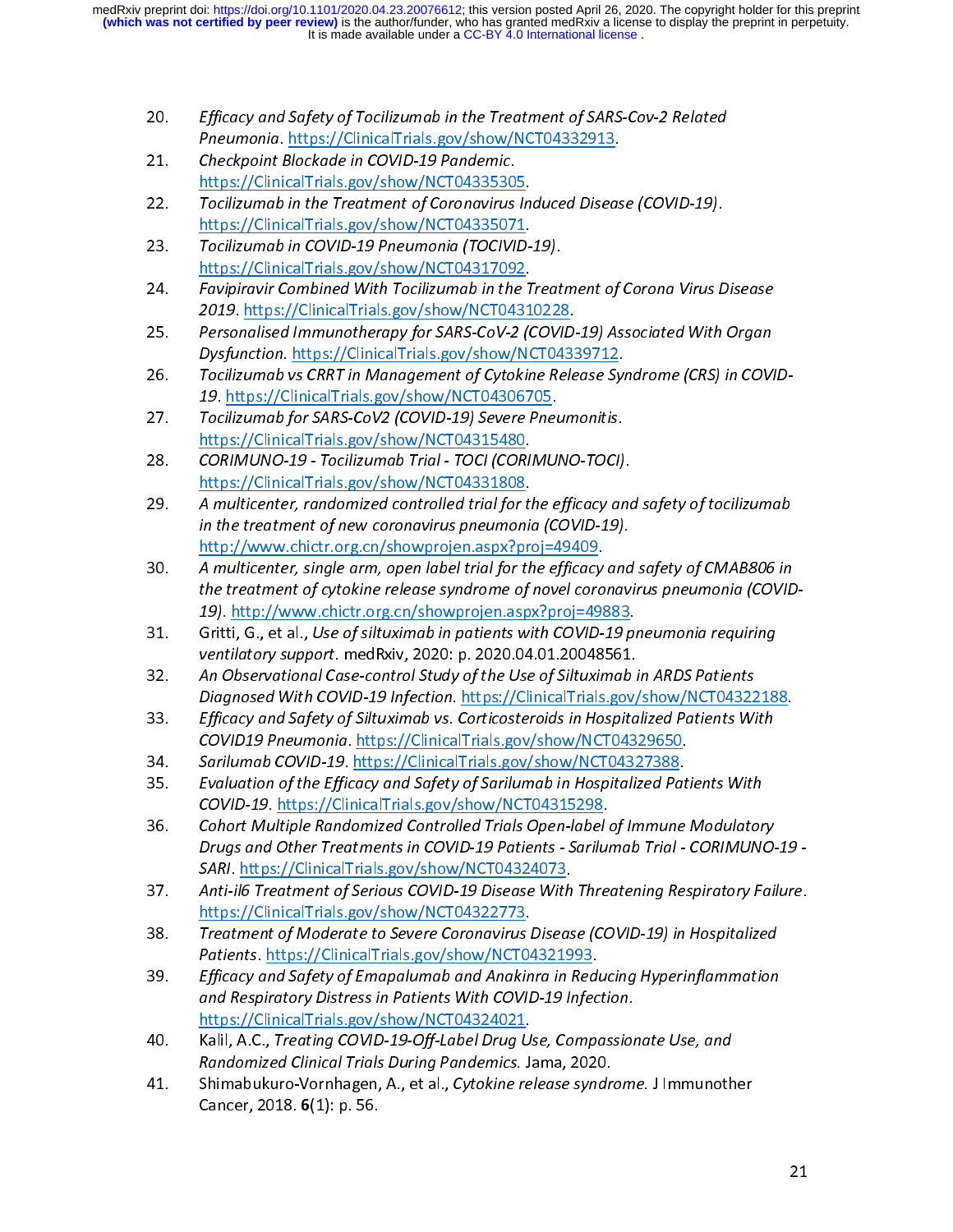- 42. Wu, Z. and J.M. McGoogan, Characteristics of and Important Lessons From the<br>Coronavirus Disease 2019 (COVID-19) Outbreak in China: Summary of a Report of<br>722314 Cases From the Chinese Center for Disease Control and Pre 722314 Cases From the Chinese Center for Disease Control and Prevention. Jama,
- ICNARC report on COVID-19 in critical care 10th April 2020. Available from: https://www.icnarc.org/Our-Audit/Audits/Cmp/Reports. 43. ICNARC report on COVID-19 in critical care - 10th April 2020. Available from:<br>https://www.icnarc.org/Our-Audit/Audits/Cmp/Reports. https://www.icnarc.org/Our-Audit/Audits/Cmp/Reports.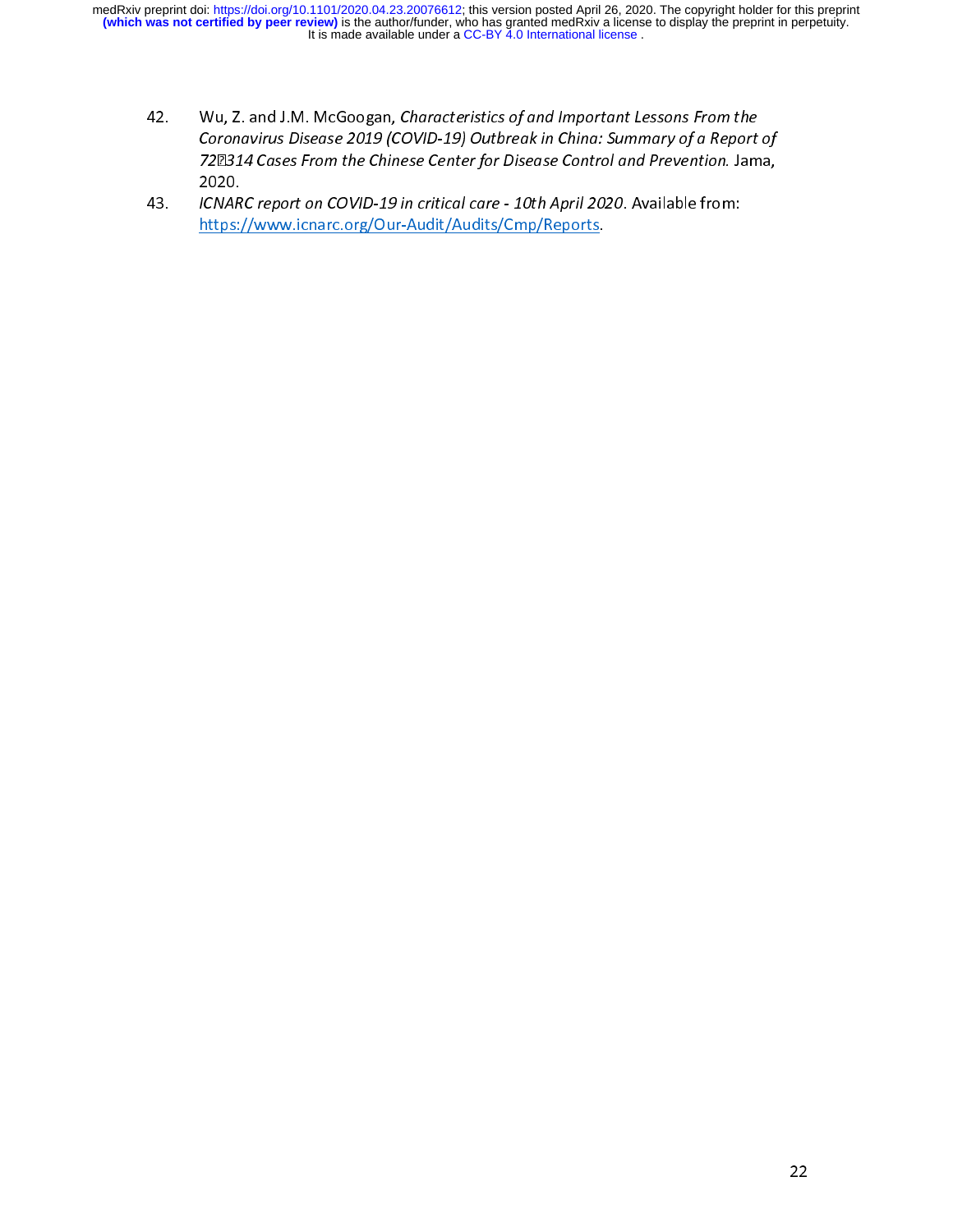

 $\mathsf{r}$ l<br>r Fig 1 Flow diagram indistrates systematic search and screening strategy, including numbers<br>meeting eligibility criteria and numbers excluded. meeting eligibility criteria and numbers excluded.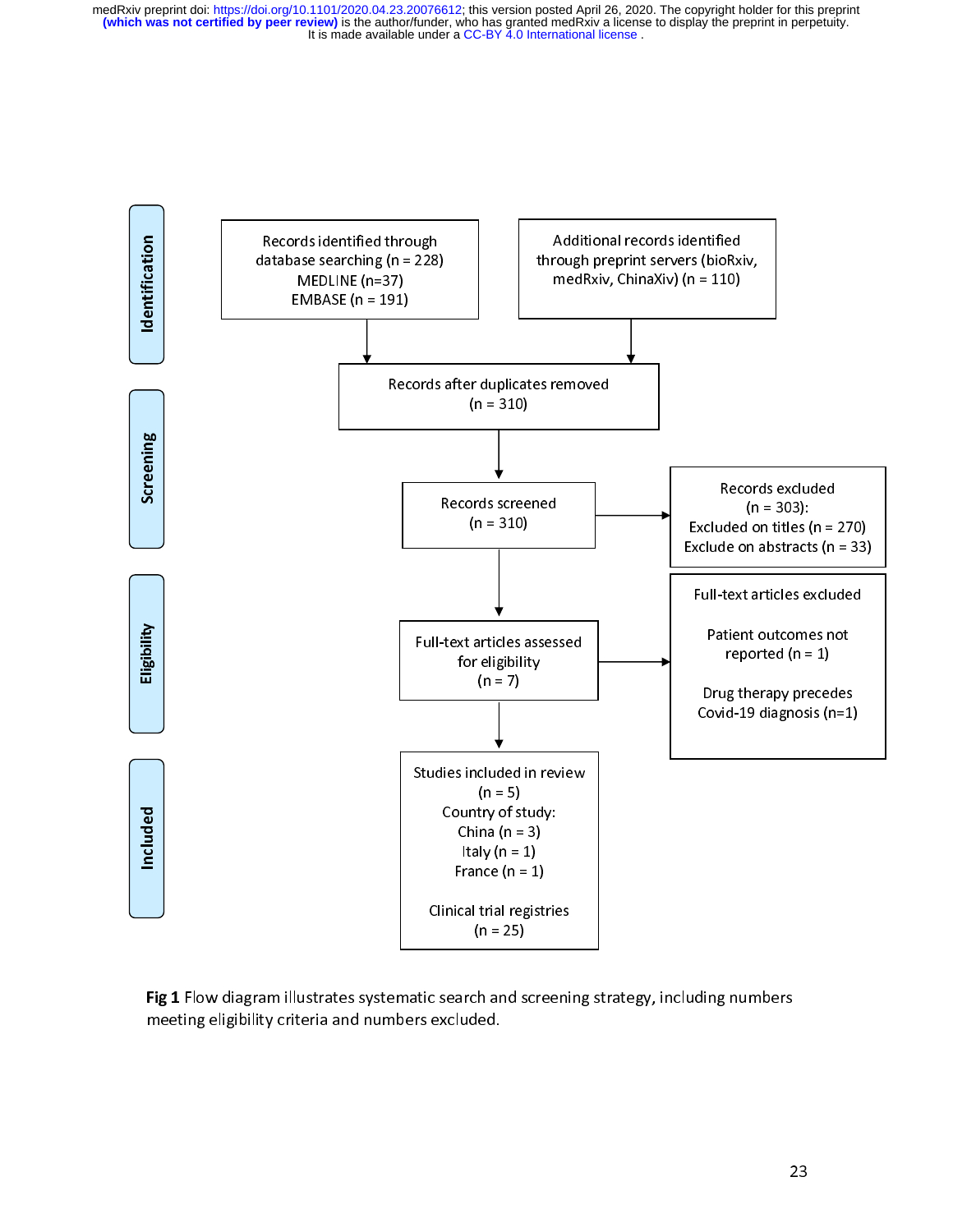

Fig 2 Summary biomarker data as reported in Luo et al 2020; Zhang et al 2020; Xu et al<br>2020; Michot et al 2020. A. Diamond and error represents median difference in IL-6 (pg/ml) post Tocilizumab, with interquartile range. B. Diamond and error represents mean difference in CRP (mg/L) post Tocilizumab, with standard deviation in B. Small circles represent individual data points within case series for people who showed clinical stability or improvement, small crosses represent individual data points within case series for people or improvement, small crosses represent individual data points within case series for people who clinically deteriorated or died, large circles are individual data points from case studies.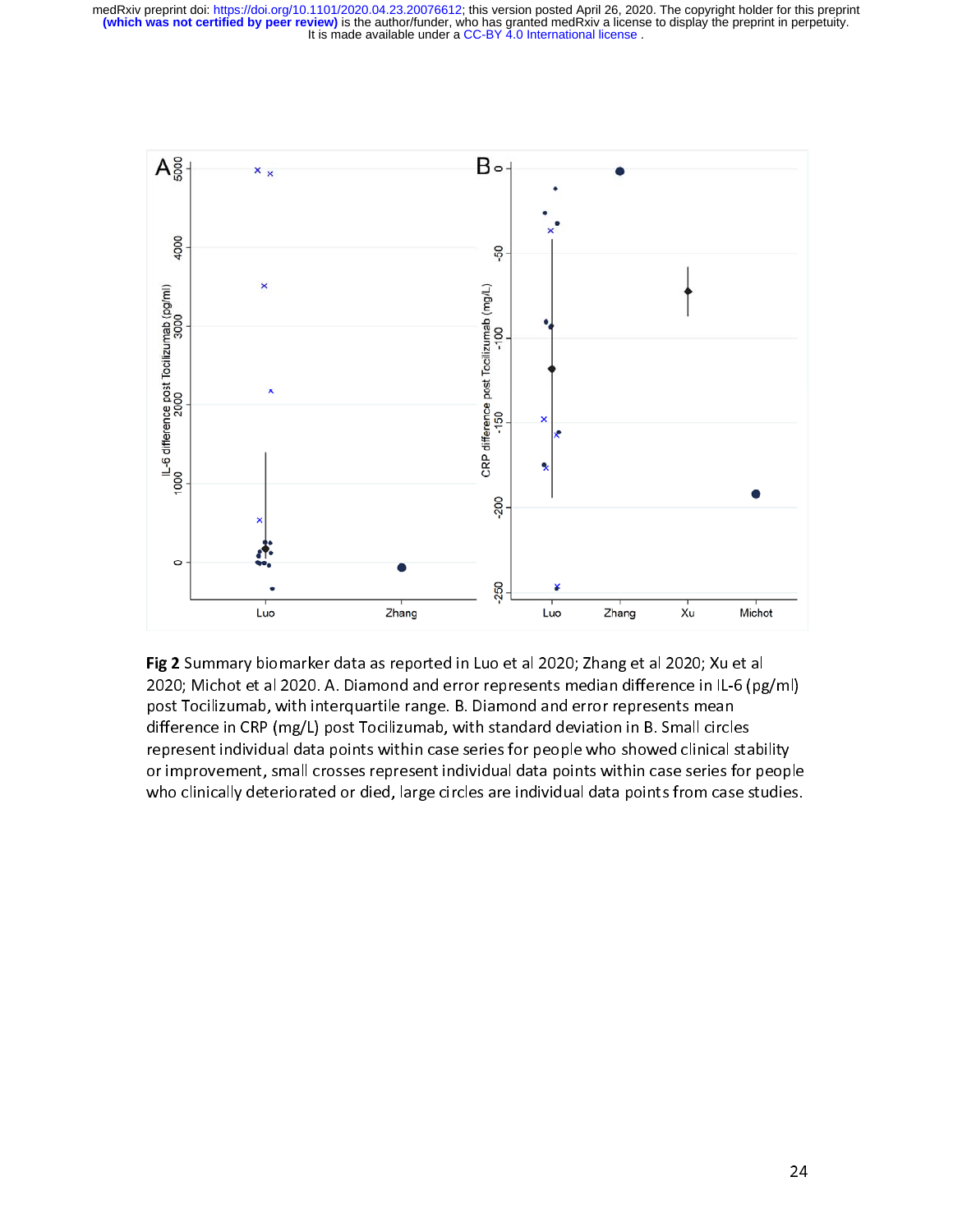| Author,<br>year      | Therapy     | Study design                 | Country<br>of study | Centre           | Study<br>size | <b>Follow</b><br>up, days<br>(median) | Age                          | Sex<br>(male) | <b>Diabetes</b> | Hypertension | Participant criteria                                                                                                                                            | Outcomes reported                                                                                     |
|----------------------|-------------|------------------------------|---------------------|------------------|---------------|---------------------------------------|------------------------------|---------------|-----------------|--------------|-----------------------------------------------------------------------------------------------------------------------------------------------------------------|-------------------------------------------------------------------------------------------------------|
| Xu et al<br>2020     | Tocilizumab | Retrospective<br>case series | China               | Single<br>centre | 21            | N/R                                   | 56.8(16.5)                   | 85.7%         | 23.8%           | 42.8%        | Severe - tachypnoea and/or<br>respiratory failure<br>Critical - mechanical<br>ventilation or organ support<br>on ICU                                            | Hospital status;<br>Ventilatory<br>requirement; Imaging;<br>CRP; Lymphocyte                           |
| Luo et al<br>2020    | Tocilizumab | Retrospective<br>case series | China               | Single<br>centre | 15            | 7                                     | 73 (62-80)<br>Median (range) | 75%           | 27%             | 60%          | Moderately, severely or<br>critically ill (not otherwise<br>specified)                                                                                          | Mortality status; IL-6; g<br>CRP                                                                      |
| Gritti et al<br>2020 | Siltuximab  | Retrospective<br>case series | Italy               | Single<br>centre | 21            | 8                                     | 64 (48-75)<br>Median (range) | 85.7%         | 23.8%           | 42.8%        | Requiring non-invasive<br>ventilatory support (NIV or<br>CPAP)                                                                                                  | ilable<br>Mortality status;<br>Ventilatory<br>s unde<br>requirement; CRP                              |
| Zhang et al<br>2020  | Tocilizumab | Case report                  | China               | Single<br>centre |               | 42                                    | 60                           | 100%<br>(CR)  | $\circ$         | $\circ$      | Respiratory failure                                                                                                                                             | Time to discharge; IL- ها<br>6; Imaging                                                               |
| Michot et<br>al 2020 | Tocilizumab | Case report                  | France              | Single<br>centre |               | 15                                    | 42                           | 100%<br>(CR)  | 0               | $\circ$      | Respiratory failure                                                                                                                                             | ġ<br>Mortality status;<br>Oxygenation; CRP;<br>$\overline{H}$ a<br>Temperature; Imaging $\frac{1}{2}$ |
|                      |             |                              |                     |                  |               |                                       |                              |               |                 |              | CPAP continuous positive airways pressure; CR, case report; CRP, C reactive protein; CU, intensive care unit; U.6, interleukin 6; NIV, non-invasive ventilation |                                                                                                       |

Table 1 – Methodological and patient characteristics of included studies

CPAP, continuous positive airways pressure; CR, case report; CRP, C reactive protein; ICU, intensive care unit; IL6, interleukin 6; NIV, non-invasive ventilation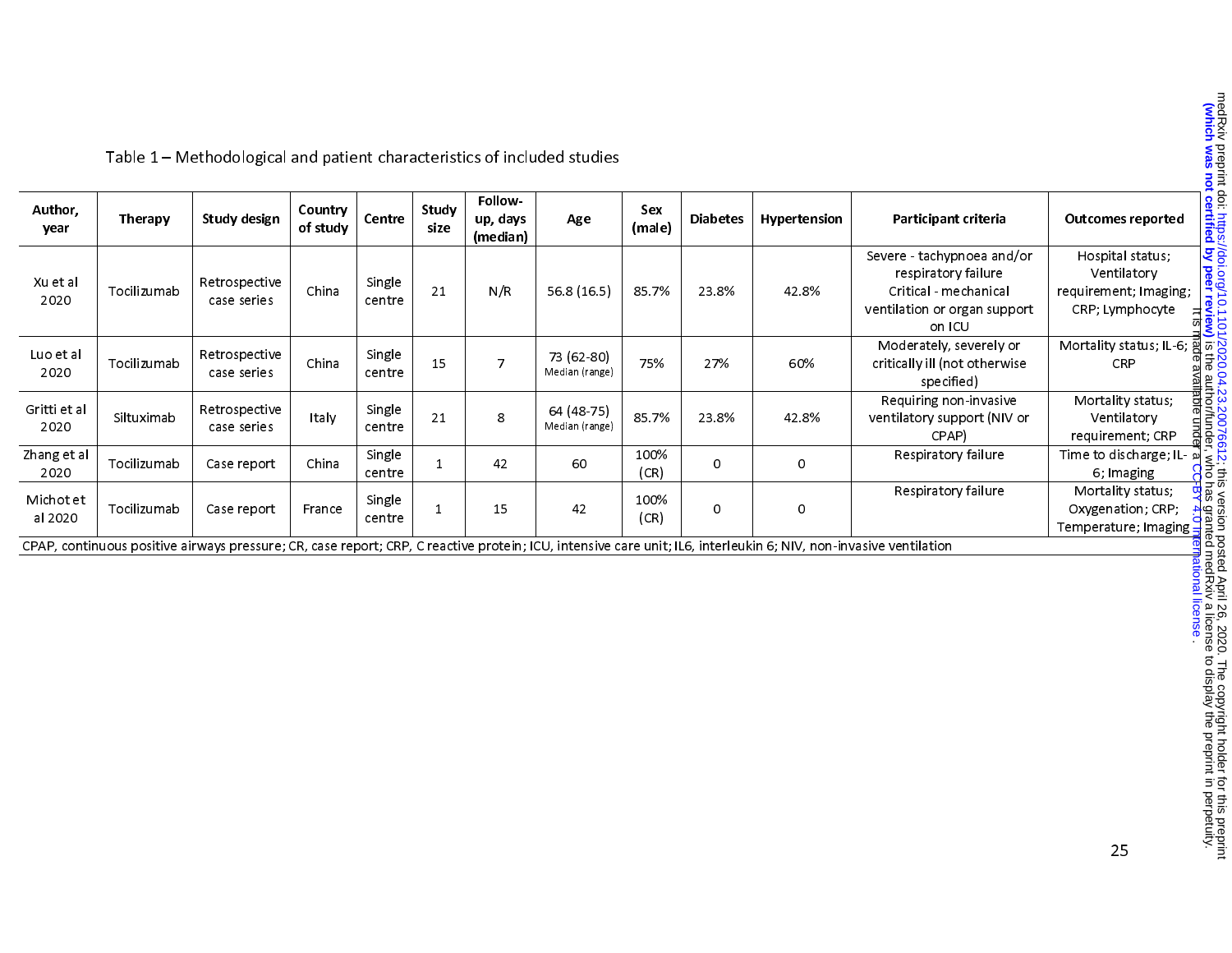| Author and year   | Dose                                                                                  | <b>Other Therapies</b>           | <b>Outcomes</b>                                                                                                                                                                                                              | Drug adverse events                                                |
|-------------------|---------------------------------------------------------------------------------------|----------------------------------|------------------------------------------------------------------------------------------------------------------------------------------------------------------------------------------------------------------------------|--------------------------------------------------------------------|
| of publication    |                                                                                       |                                  |                                                                                                                                                                                                                              |                                                                    |
| Xu et al 2020     | IV Tocilizumab 400mg; 20%<br>administered second dose within<br>12 hours due to fever | Lopinavir and Methylprednisolone | All had resolution of fever within 24 hours; 75% had reduced oxygen<br>support; CRP and lymphocytes returned to normal in 84% and 53%<br>respectively. 91% had radiological improvement; 91% discharged; 9%<br>remain stable | Nil                                                                |
| Luo et al 2020    | Tocilizumab 80-600mg. 33%<br>administered subsequent doses                            | 53% given Methylprednisolone     | 20% died; 13% had worsening of disease; 67% demonstrated clinical<br>stability; median CRP fell from 126.9 to 11.2 mg/L. Drop in IL-6 in 67%                                                                                 | Nil                                                                |
| Gritti et al 2020 | IV Siltuximab 11mg/kg; 24% had a<br>second dose within 48-72 hours                    | Usual care                       | 33% improved; 43% stable; 24% worsened or died                                                                                                                                                                               | Cerebrovascular accidert of<br>– related to therapy? $\frac{1}{3}$ |
| Zhang et al 2020  | IV Tocilizumab 8mg/kg; two doses                                                      | Lopinavir-Ritonavir              | By Day 4 - Resolution of fever; discontinuation of supplemental<br>oxygen therapy; radiological improvement in ground glass changes;<br>CRP dropped from 225mg/L to 33mg/L                                                   | Nil                                                                |
| Michot et al 2020 | IV Tocilizumab 8mg/kg                                                                 | IV Methylprednisolone for 5 days | At 72 hours - Resolution of chest symptoms; IL-6 levels returned to<br>normal                                                                                                                                                | nder.<br>Inder<br>Nil                                              |

#### Table 2 – Results from included studies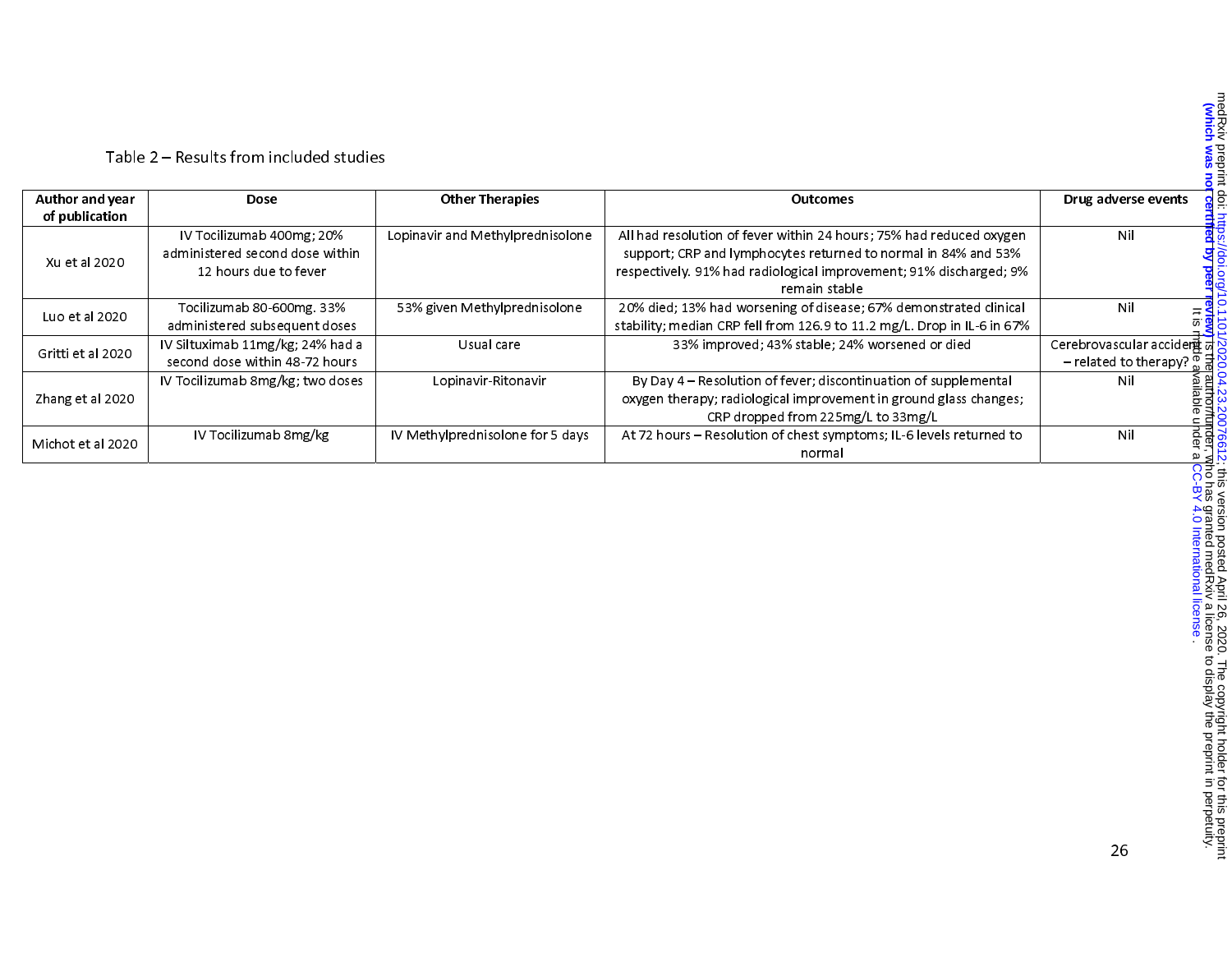|  |  | And the $\frac{1}{2}$<br>And the $\frac{1}{2}$<br>Level of the state of the state of the state of the state of the state of the state of the state of the state of the state of the state of the state of the state of the state of the s |  |  |  |
|--|--|-------------------------------------------------------------------------------------------------------------------------------------------------------------------------------------------------------------------------------------------|--|--|--|
|  |  |                                                                                                                                                                                                                                           |  |  |  |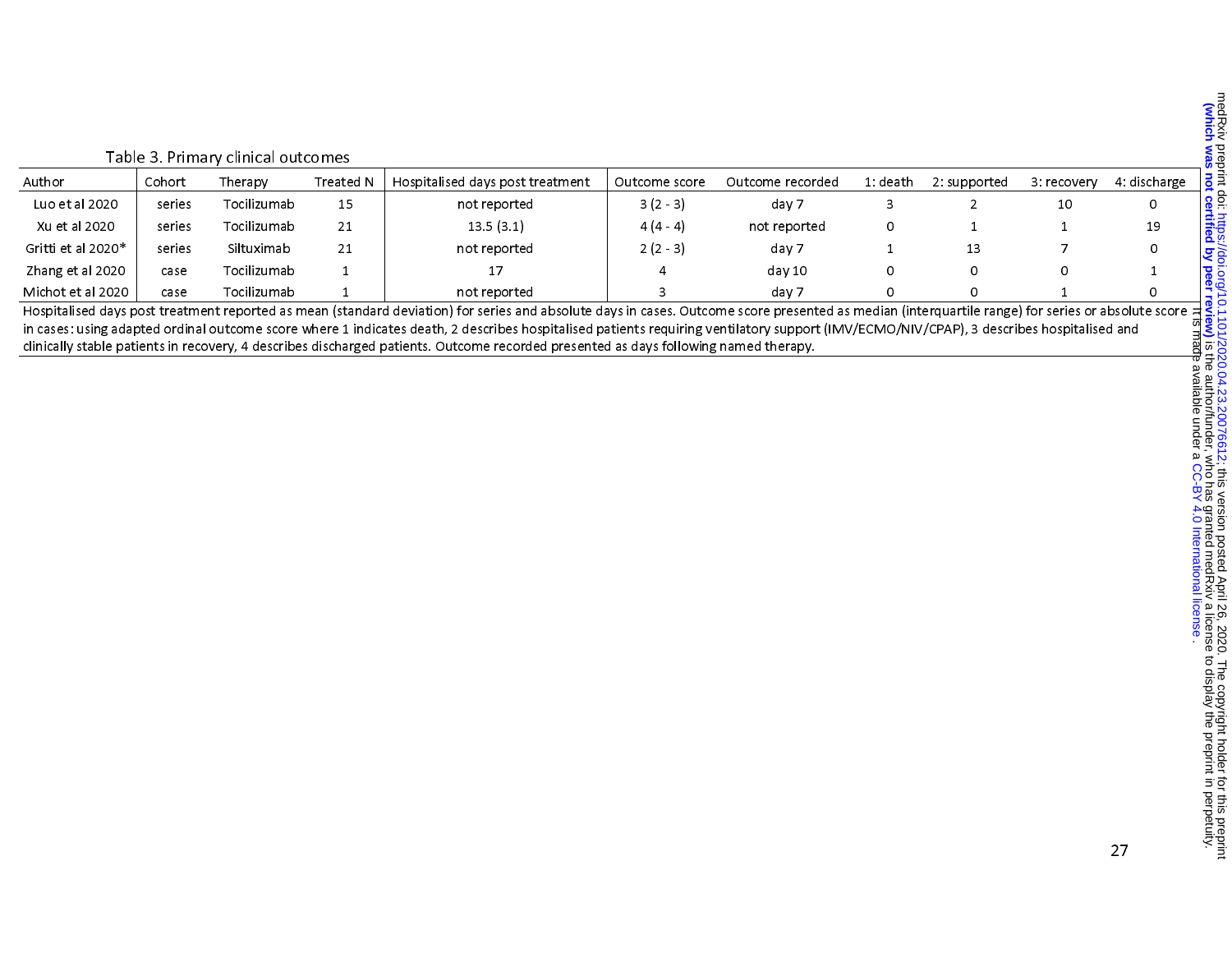|                                                                                                                                                                                                  |                                                                                                                                      |         | Table 4. CRP and IL-6 reported outcomes |            |                |               |                  |                        |                       |                             |  |  |
|--------------------------------------------------------------------------------------------------------------------------------------------------------------------------------------------------|--------------------------------------------------------------------------------------------------------------------------------------|---------|-----------------------------------------|------------|----------------|---------------|------------------|------------------------|-----------------------|-----------------------------|--|--|
| Series                                                                                                                                                                                           | Therapy                                                                                                                              | N Treat | CRP pre                                 | CRP post   | CRP change     | CRP follow up | $ L-6 $ pre      | IL-6 post              | IL-6 change           | IL-6 follow up <sup>2</sup> |  |  |
| Luo et al 2020                                                                                                                                                                                   | Tocilizumab                                                                                                                          | 15      | 131.8 (77.4)                            | 13.8(25.6) | $-118.0(76.3)$ | $7(4-7)$      | 46.8 (28.2 75.2) | 249.0 (152.6 - 1467.4) | 175.5 (51.4 - 1394.6) | $7(3 - 7)$                  |  |  |
| Xu et al 2020                                                                                                                                                                                    | Tocilizumab                                                                                                                          | 21      | 75.1 (66.8)                             | 2.72(3.6)  | $-72.3(14.6)$  | $5(5-5)$      | not reported     | not reported           | not reported          |                             |  |  |
| Gritti et al 2020*                                                                                                                                                                               | $7(2 - 7)$<br>139.5 (113-239)<br>70.5 (100.4)<br>$-143.3(115.3)$<br>213.8 (90.7)<br>Siltuximab<br>21<br>not reported<br>not reported |         |                                         |            |                |               |                  |                        |                       |                             |  |  |
| Pre intervention levels, post, and change in c-reactive protein (CRP) presented as mean (standard deviation) in mg/L and median days follow up (range). Interleukin-6 (IL-6) presented as median |                                                                                                                                      |         |                                         |            |                |               |                  |                        |                       |                             |  |  |
| (interquartile range) in pg/L. *CRP values estimated from Gritti et al 2020 Figure 1.                                                                                                            |                                                                                                                                      |         |                                         |            |                |               |                  |                        |                       |                             |  |  |

Table 5 – Registered tocilizumab clinical trials in Covid-19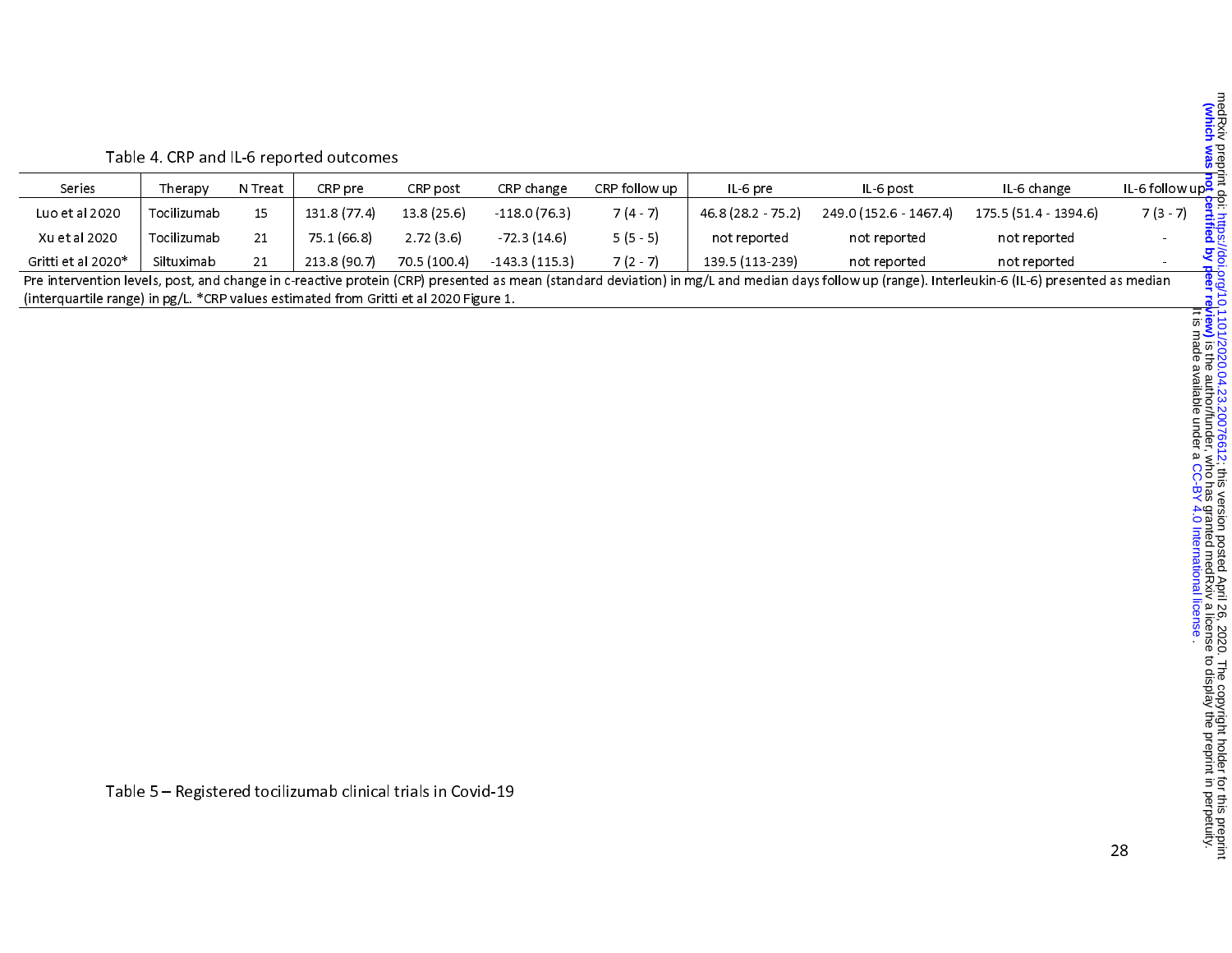| <b>Study</b> | <b>Status</b>         | Country     | Design                                          | Sample size | <b>Participants</b>                                                               | <b>Intervention</b>                                                                                 | Comparator                                                                               |                                                                                                                                                                                                                                                                           |
|--------------|-----------------------|-------------|-------------------------------------------------|-------------|-----------------------------------------------------------------------------------|-----------------------------------------------------------------------------------------------------|------------------------------------------------------------------------------------------|---------------------------------------------------------------------------------------------------------------------------------------------------------------------------------------------------------------------------------------------------------------------------|
| NCT04330638  | Recruiting            | Belgium     | Multi-centre RCT                                | 342         | Covid-19 with<br>respiratory failure<br>and signs of cytokine<br>release syndrome | Tocilizumab or<br>Anakinra + Tocilizumab or<br>Anakinra + Siltuximab or<br>Siltuximab or Anakinra   | Usual care                                                                               |                                                                                                                                                                                                                                                                           |
| NCT04331795  | Recruiting            | <b>USA</b>  | Single-centre<br>non-randomised<br>intervention | 50          | Covid-19 with fever<br>and radiographic<br>infiltrates                            | Tocilizumab 200mg in<br>those with risk factors for<br>decompensation                               | Tocilizumab low<br>dose (80mg) in<br>those without risk<br>factors for<br>decompensation | Primary outcome<br>Clinical improvement at Day 15<br>according to a six-category<br>ordinal scale<br>ordinal scale<br>Fever at 24 hours; Time to CRP<br>normalisation (hours)<br>in hospital mortality<br>in hospital mortality<br>in hospital m                          |
| NCT04332094  | Recruiting            | Spain       | Multi-centre RCT                                | 276         | Covid-19 with fever<br>and radiographic<br>infiltrates                            | Tocilizumab 324mg s/c +<br>further 324mg s/c at 12<br>hours:<br>Hydroxychloroquine;<br>Azithromycin | Hydroxychloroqui<br>ne; Azithromycin                                                     |                                                                                                                                                                                                                                                                           |
| NCT04320615  | Recruiting            | <b>USA</b>  | Multi-centre RCT                                | 330         | Covid-19 with<br>respiratory failure                                              | IV Tocilizumab 8mg/kg +<br>one further dose if no<br>improvement                                    | Placebo                                                                                  |                                                                                                                                                                                                                                                                           |
| NCT04332913  | Not yet<br>recruiting | Italy       | Single-centre<br>Observational                  | 30          | Covid-19 with ARDS<br>and signs of cytokine<br>release syndrome                   | Tocilizumab                                                                                         | Usual care                                                                               |                                                                                                                                                                                                                                                                           |
| NCT04335305  | Not yet<br>recruiting | Spain       | Multi-centre RCT                                | 24          | Covid 19 with<br>respiratory failure                                              | Tocilizumab 8mg/kg +<br>Pembrolizumab                                                               | Usual care                                                                               | Percentage of patients with<br>normalisation of oxygenation at<br>Day 14                                                                                                                                                                                                  |
| NCT04335071  | Not yet<br>recruiting | Switzerland | Multi-centre RCT                                | 100         | Covid 19 with<br>respiratory failure                                              | Tocilizumab 8mg/kg<br>repeated once if no<br>improvement                                            | Usual care                                                                               | l 26, 2020. The copyright holder for this preprint<br>- a license to display the preprint in perpetuity.<br>Ite <mark>qnse</mark><br>No. of patients with ICU<br>admission (Day 7), No. of<br>patients with intubation (Day<br>14), No of patients with death<br>(Day 28) |
|              |                       |             |                                                 |             |                                                                                   |                                                                                                     |                                                                                          |                                                                                                                                                                                                                                                                           |
|              |                       |             |                                                 |             |                                                                                   |                                                                                                     |                                                                                          | 29                                                                                                                                                                                                                                                                        |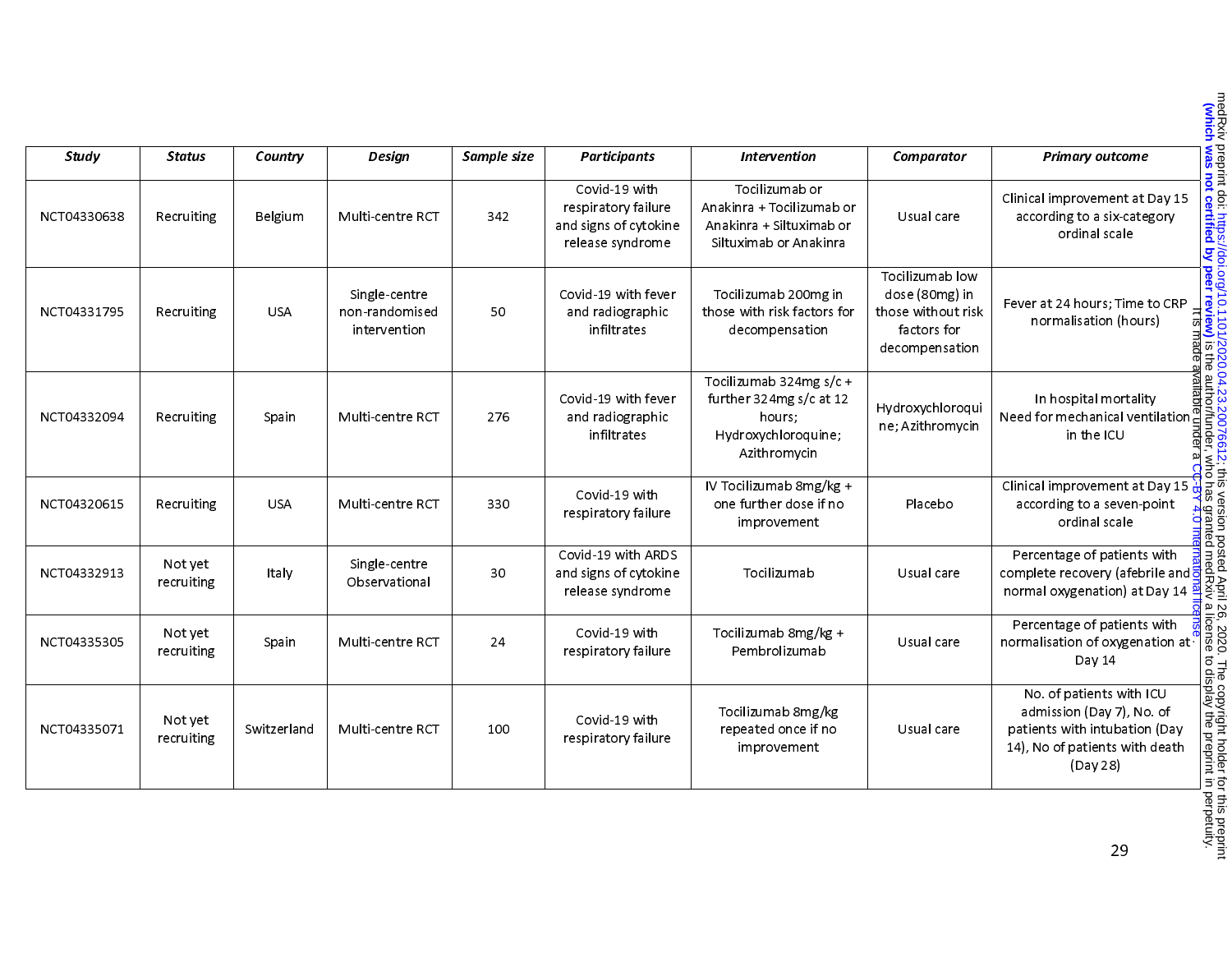| NCT04317092          | Recruiting            | Italy  | Multi-centre<br>observational                 | 400 | Covid-19 with<br>respiratory failure                                                                          | Tocilizumab 8mg/kg                                                  | Usual care                                                            | One-month mortality rate                                                                                                                                                                                                                                                                                                                   |
|----------------------|-----------------------|--------|-----------------------------------------------|-----|---------------------------------------------------------------------------------------------------------------|---------------------------------------------------------------------|-----------------------------------------------------------------------|--------------------------------------------------------------------------------------------------------------------------------------------------------------------------------------------------------------------------------------------------------------------------------------------------------------------------------------------|
| NCT04310228          | Recruiting            | China  | Multi-centre RCT                              | 150 | Covid-19 with<br>elevated Interleukin-<br>6                                                                   | Favipiravir + tocilizumab                                           | Tocilizumab<br>$400mg + one$<br>further dose if<br>fever; Favipiravir | Clinical cure rate at 3 months<br>(time to negative viral load,<br>lung image improvement,<br>resolution of fever)                                                                                                                                                                                                                         |
| NCT04339712          | Not yet<br>recruiting | Greece | Multi-centre<br>nonrandomised<br>intervention | 20  | Covid-19 with<br>cytokine storm<br>syndrome                                                                   | Tocilizumab 8mg/kg or<br>Anakinra 200mg TDS if<br>tocilizumab CI    | Usual care                                                            | Decrease of SOFA score;<br>Improvement of lung<br>involvement measurements:<br>Increase of pO2/FiO2 (Day 8)                                                                                                                                                                                                                                |
| NCT04306705          | Recruiting            | China  | Single-centre<br>Retrospective<br>cohort      | 120 | Covid 19.<br>radiographic or<br>clinical improvement<br>of lung involvement<br>and $IL-6 > 3$ times<br>normal | Tocilizumab 8mg/kg                                                  | Usual care:<br>Continuous Renal<br>Replacement<br>Therapy             | medRxiv preprint doi: https://doi.org/10.11/2020.04.23.20076612; this version posted April 26, 2020. The copyright holder for this preprint<br>(which was not certified by peer review) is the author/funder, who has granted med<br>Percentage of patients with<br>complete recovery (afebrile and 5)<br>normal oxygenation) at Day 14 as |
| NCT04315480          | Not yet<br>recruiting | Italy  | Single-centre RCT                             | 38  | Covid-19 with<br>multifocal interstitial<br>pneumonia and<br>respiratory failure                              | IV Tocilizumab 8mg/kg                                               | Usual care                                                            | Improvement of oxygenation at<br>Day 7                                                                                                                                                                                                                                                                                                     |
| NCT04331808          | Not yet<br>recruiting | France | Multi-centre RCT                              | 240 | Covid-19 with<br>respiratory failure                                                                          | Tocilizumab 8mg/kg +<br>second injection at Day 3 if<br>no response | Usual care                                                            | Tracheal extubation (Day 14),<br>WHO progression scale (Day 4)                                                                                                                                                                                                                                                                             |
| ChiCTR2000029<br>765 | Recruiting            | China  | Multi-centre RCT                              | 188 | Covid-19 with<br>elevated Interleukin-<br>6                                                                   | Tocilizumab                                                         | Usual care                                                            | Cure rate                                                                                                                                                                                                                                                                                                                                  |
| ChiCTR2000030<br>196 | Not yet<br>recruiting | China  | Multi-centre<br>nonrandomised<br>intervention | 60  | Covid-19 with<br>cytokine storm<br>syndrome and<br>elevated IL-6                                              | Tocilizumab                                                         | Usual care                                                            | Resolution of cytokine release<br>syndrome                                                                                                                                                                                                                                                                                                 |
|                      |                       |        |                                               |     |                                                                                                               |                                                                     |                                                                       | 30                                                                                                                                                                                                                                                                                                                                         |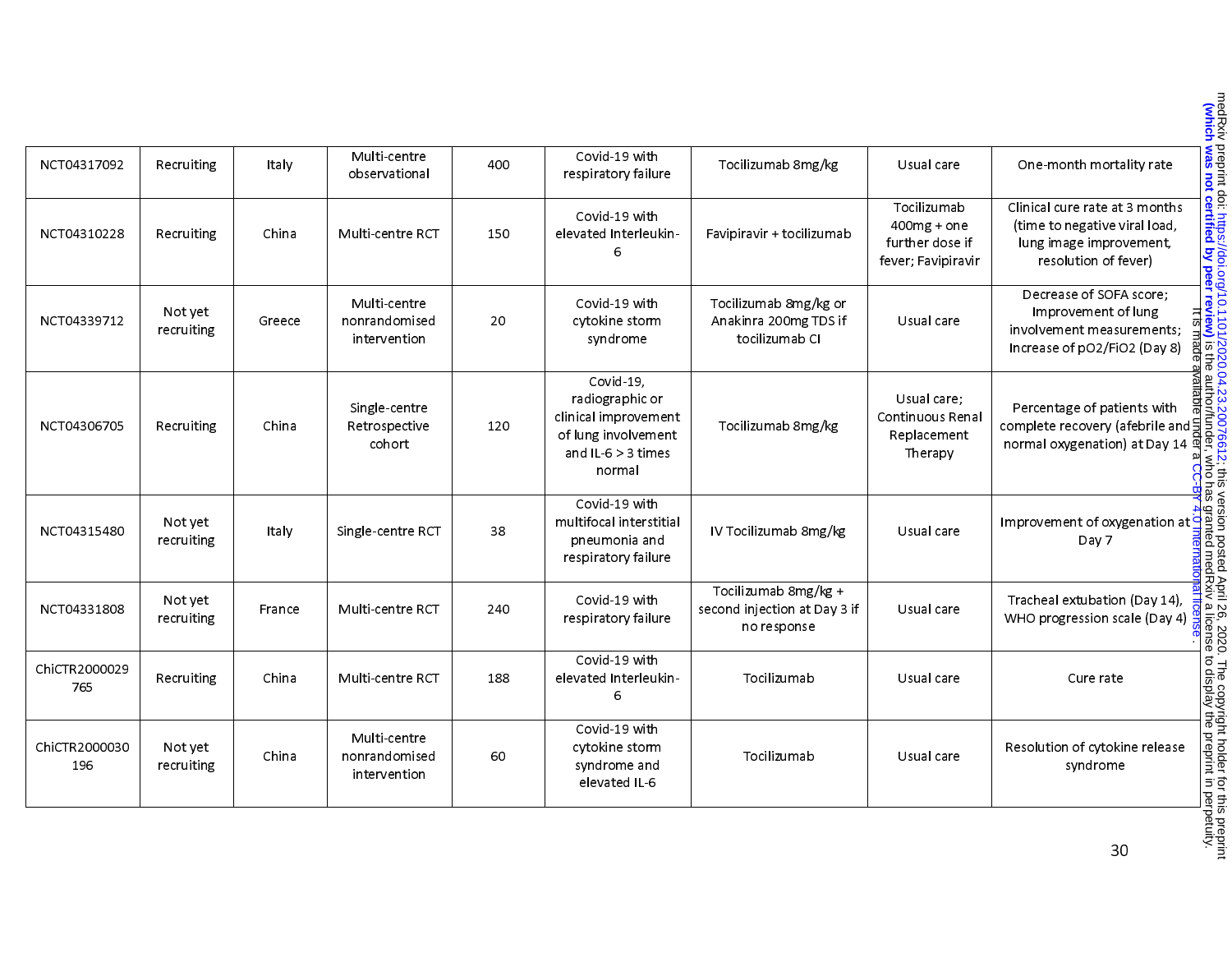| Study ID    | <b>Status</b>         | Countrv | Design                                   | Sample<br>size | Participants                                                                             | Intervention                                                                                      | Comparator         | <b>Primary outcome</b>                                                                                                                           |
|-------------|-----------------------|---------|------------------------------------------|----------------|------------------------------------------------------------------------------------------|---------------------------------------------------------------------------------------------------|--------------------|--------------------------------------------------------------------------------------------------------------------------------------------------|
| NCT04322188 | Recruiting            | Italy   | Single-centre<br>retrospective<br>cohort | 50             | Confirmed Covid-19 with ARDS                                                             | Siltuximab                                                                                        | Usual care         | Need for invasive ventilation or $\frac{1}{9}$ S<br>30-day mortality                                                                             |
| NCT04329650 | Not yet<br>recruiting | Spain   | Single-centre<br>RCT                     | 100            | Covid-19 with radiographic<br>changes with respiratory failure                           | Siltuximab 11mg/kg                                                                                | Methylprednisolone | <u>ದ. ಗ</u><br>ICU admission                                                                                                                     |
| NCT04330638 | Recruiting            | Belgium | Multi-centre<br><b>RCT</b>               | 342            | Confirmed Covid-19 with<br>respiratory failure and signs of<br>cytokine release syndrome | Tocilizumab or<br>Anakinra + Tocilizumab or<br>Anakinra + Siltuximab or<br>Siltuximab or Anakinra | Usual care         | Time to clinical improvement $\frac{3}{40}$ $\frac{3}{8}$ $\frac{1}{5}$<br>Day 15 according to a six-<br>thon≁<br>Sale<br>category ordinal scale |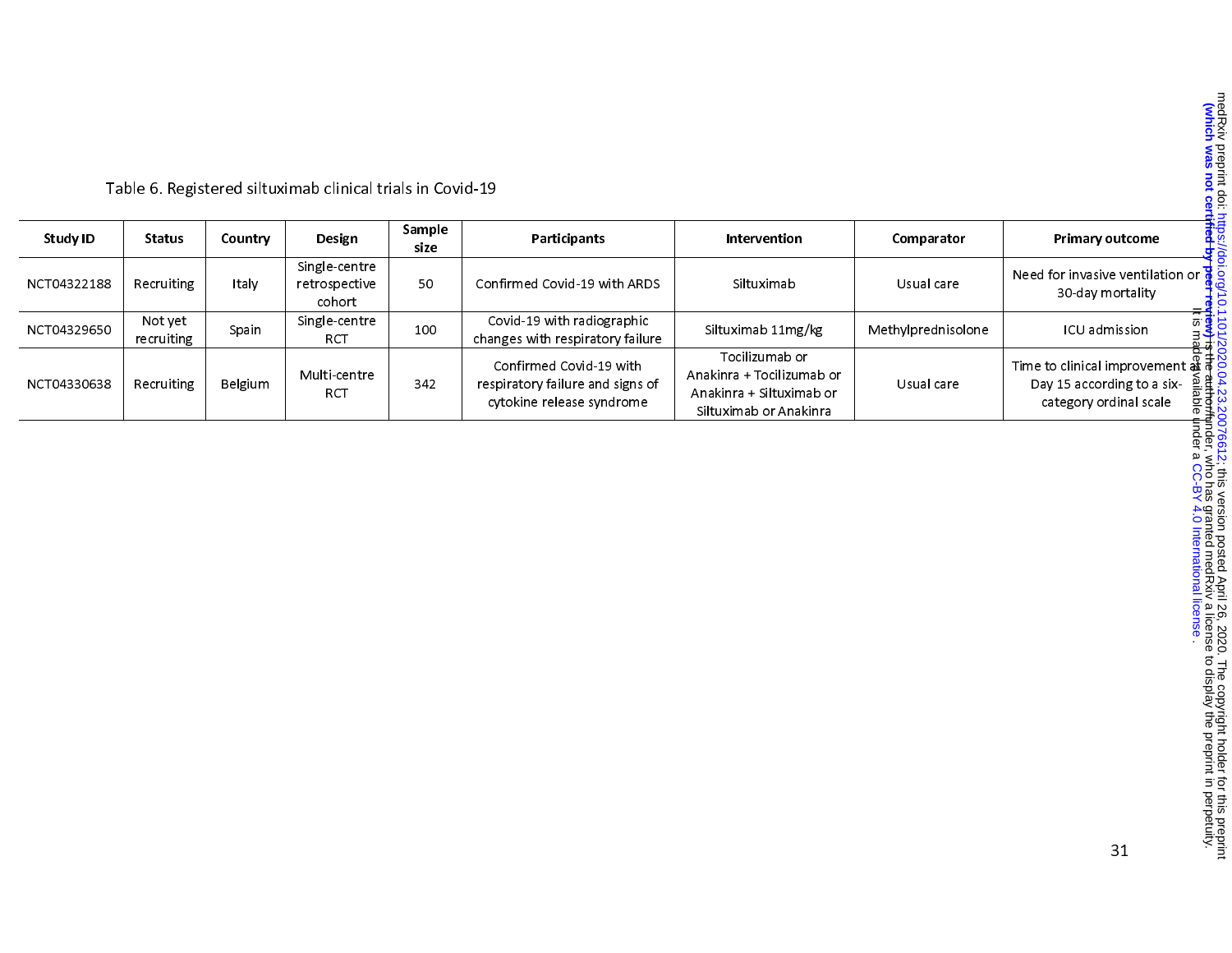Table 7. Registered sarilumab clinical trials in Covid-19

| Study ID    | Status                | Country       | Design                                        | Sample size      | Participants                                                                           | Intervention                                                                           | Comparator | Primary outcome                                                                                                                  |
|-------------|-----------------------|---------------|-----------------------------------------------|------------------|----------------------------------------------------------------------------------------|----------------------------------------------------------------------------------------|------------|----------------------------------------------------------------------------------------------------------------------------------|
| NCT04327388 | Recruiting            | Multinational | Multi-centre RCT                              | 300              | Covid-19 with multi-system<br>organ dysfunction or<br>immunocompromised at<br>baseline | Sarilumab                                                                              | Placebo    | Resolution of fever, 7-<br>point ordinal scale                                                                                   |
| NCT04322773 | Recruiting            | Denmark       | Multi-centre RCT                              | 200              | Covid-19 and respiratory<br>failure                                                    | Tocilizumab 400mg IV or<br>Tocilizumab 162mg SC or<br>Sarilumab 200mg SC               | Usual Care | Time to independence<br>from supplementary $\frac{9}{2}$<br>oxygen therapy (days)                                                |
| NCT04315298 | Recruiting            | <b>USA</b>    | Multi-centre RCT                              | 400              | Covid-19 with multi-system<br>organ dysfunction or<br>immunocompromised at<br>baseline | Sarilumab high dose or<br>Sarilumab low dose                                           | Placebo    | Change in CRP levels $a\overline{B} =$<br>day 4, 7-point ordinal $\frac{a}{5}$ a<br>scale at day 29<br>ailab<br>R                |
| NCT04324073 | Recruiting            | France        | Multi-centre RCT                              | 240              | Covid-19 and respiratory<br>failure                                                    | Sarilumab                                                                              | Usual Care | Survival at day 14, $\frac{\overline{0}}{6}$<br>Progression scale at dag a<br>4, tracheal extubation $\vec{a}$ :<br>day 14<br>႙ႜ |
| NCT04321993 | Not yet<br>recruiting | Canada        | Multi-centre<br>nonrandomised<br>intervention | 250<br>(assumed) | Covid-19 with fever and<br>respiratory failure                                         | Sarilumab 200mg S/C,<br>Lopinavir/ritonavir or<br>hydroxychloroquine or<br>Baricitinib | Usual Care | Clinical status at day $1\overline{\mathcal{S}}\bar{\mathbb{S}}$<br>on a 7-point ordinal $\frac{16}{6}$<br>scale)                |
|             |                       |               |                                               |                  |                                                                                        |                                                                                        |            | lleu i leur xiv a licelis<br>International license                                                                               |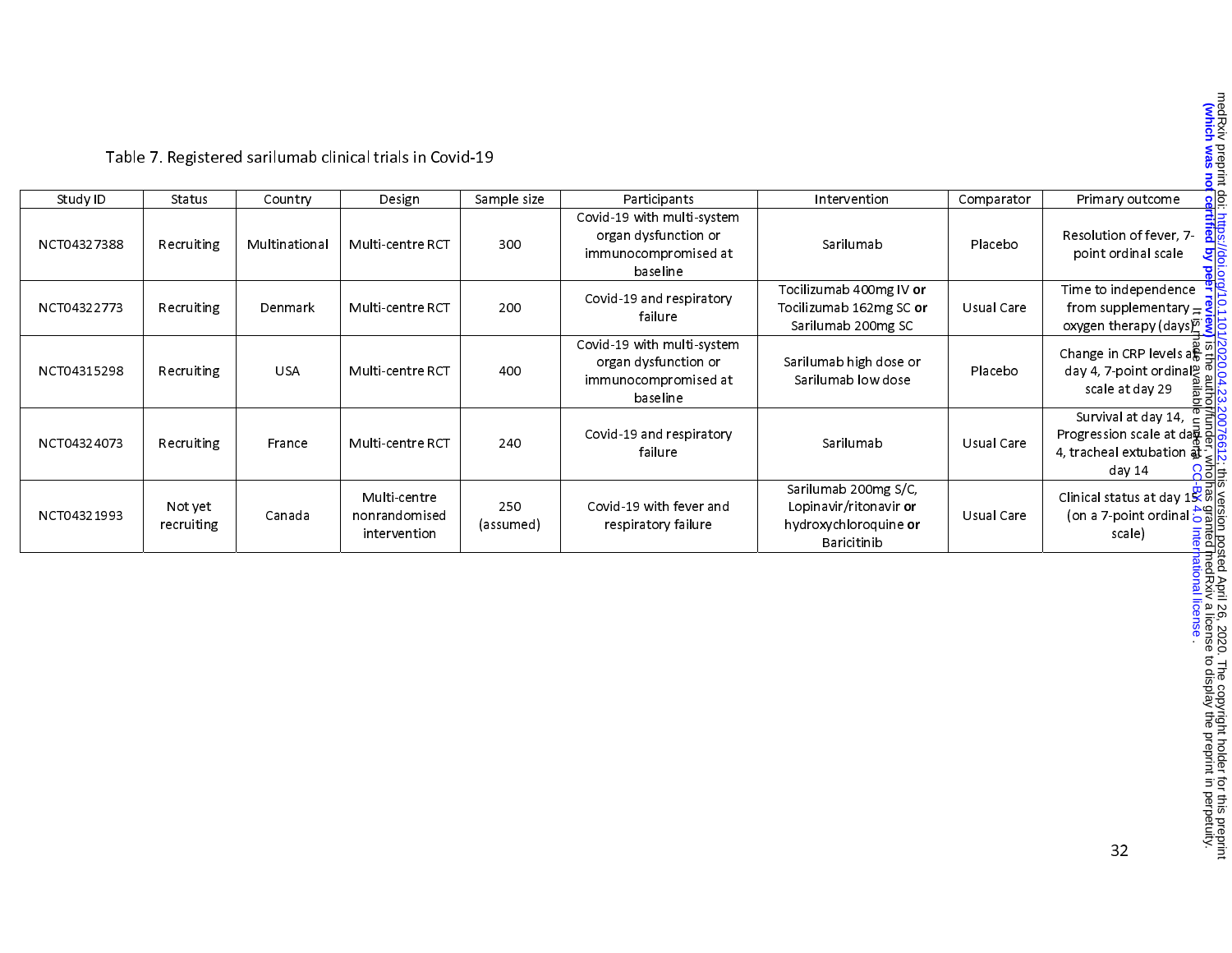| Table 8. Registered anakinra clinical trials in Covid-19 |  |
|----------------------------------------------------------|--|
|                                                          |  |

| Study ID    | Status                | Country | Design                                        | Sample size | Participants                                                                   | Intervention                                                                                      | Comparator | Primary outcome                                                                                                                                                    |
|-------------|-----------------------|---------|-----------------------------------------------|-------------|--------------------------------------------------------------------------------|---------------------------------------------------------------------------------------------------|------------|--------------------------------------------------------------------------------------------------------------------------------------------------------------------|
| NCT04330638 | Recruiting            | Belgium | Multi-centre RCT                              | 342         | Covid-19 with respiratory<br>failure and signs of cytokine<br>release svndrome | Tocilizumab or<br>Anakinra + Tocilizumab or<br>Anakinra + Siltuximab or<br>Siltuximab or Anakinra | Usual care | Time to clinical improvement at<br>Day 15 according to a six-<br>category ordinal scale                                                                            |
| NCT04324021 | Recruiting            | Italy   | Multi-centre RCT                              | 54          | Covid19 with respiratory<br>failure and presence of<br>hyperinflammation       | Emapalumab or Anakinra                                                                            | Usual care | Invasive mechanical ventilation<br>$=$ S<br>or ECMO at day 15                                                                                                      |
| NCT04339712 | Not yet<br>Recruiting | Greece  | Multi-centre<br>nonrandomised<br>intervention | 20          | Covid-19 with cytokine storm<br>syndrome                                       | Tocilizumab 8mg/kg or<br>Anakinra 200mg TDS if<br>tocilizumab Cl                                  | Usual care | Decrease of SOFA score;<br>ချာ <u>း</u><br>။ ဒေ<br>Improvement of lung<br>$\frac{1}{2}$ involvement measurements; $\frac{8}{2}$<br>Increase of pO2/FiO2 (Day 8) 용급 |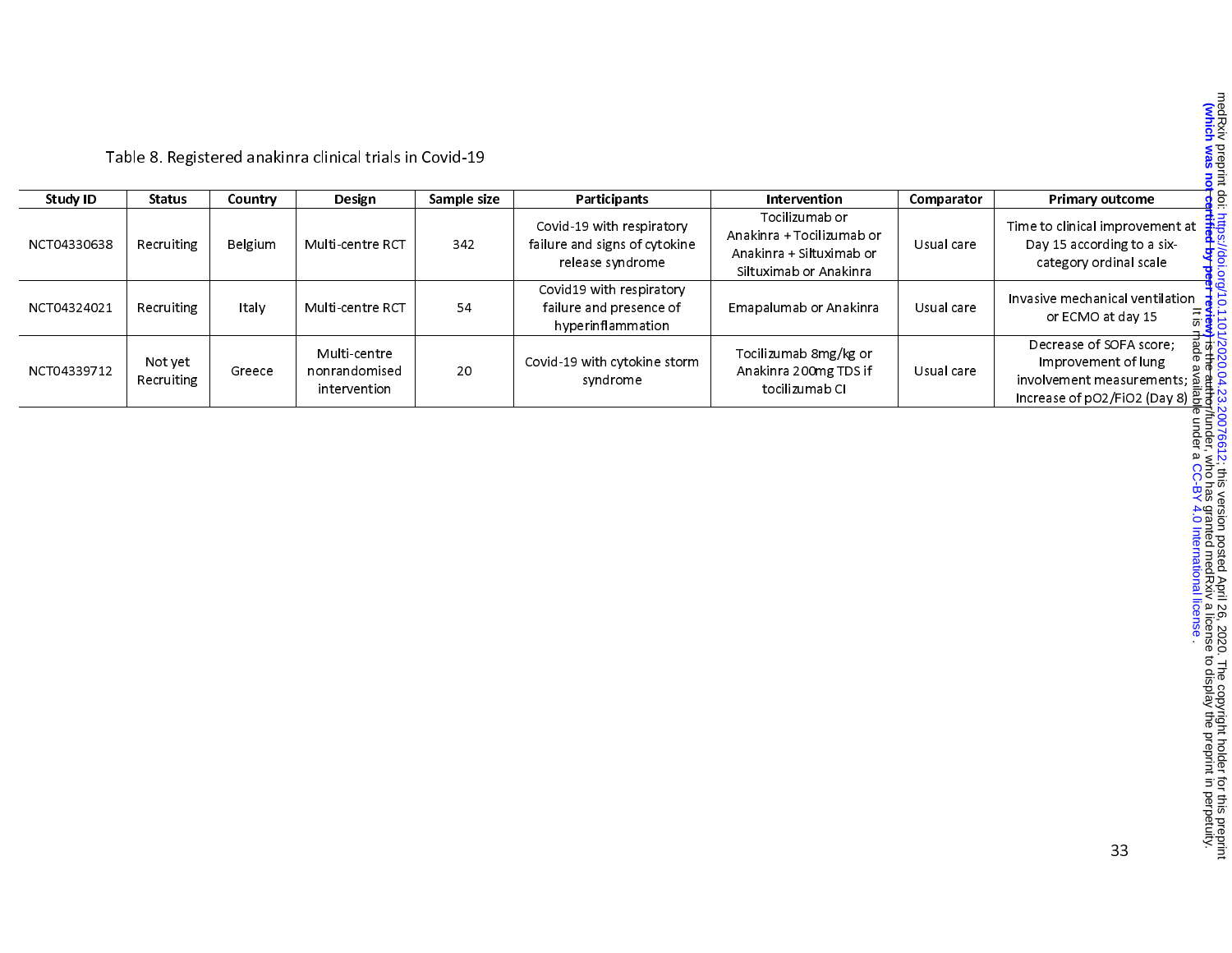| Author and year of<br>publication | Selection | Ascertainment | Causality | Reporting | Overall risk of bias<br>assessment |
|-----------------------------------|-----------|---------------|-----------|-----------|------------------------------------|
| Xu et al 2020                     | Moderate  | Moderate      | High      | High      | High                               |
| Luo et al 2020                    | Moderate  | High          | High      | High      | High                               |
| Gritti et al 2020                 | Low       | Moderate      | Low       | Moderate  | Moderate                           |
| Zhang et al 2020                  | N/A       | Low           | High      | Moderate  | High                               |
| Michot et al 2020                 | N/A       | Low           | High      | Moderate  | High                               |

#### Table 9. Risk of bias assessment